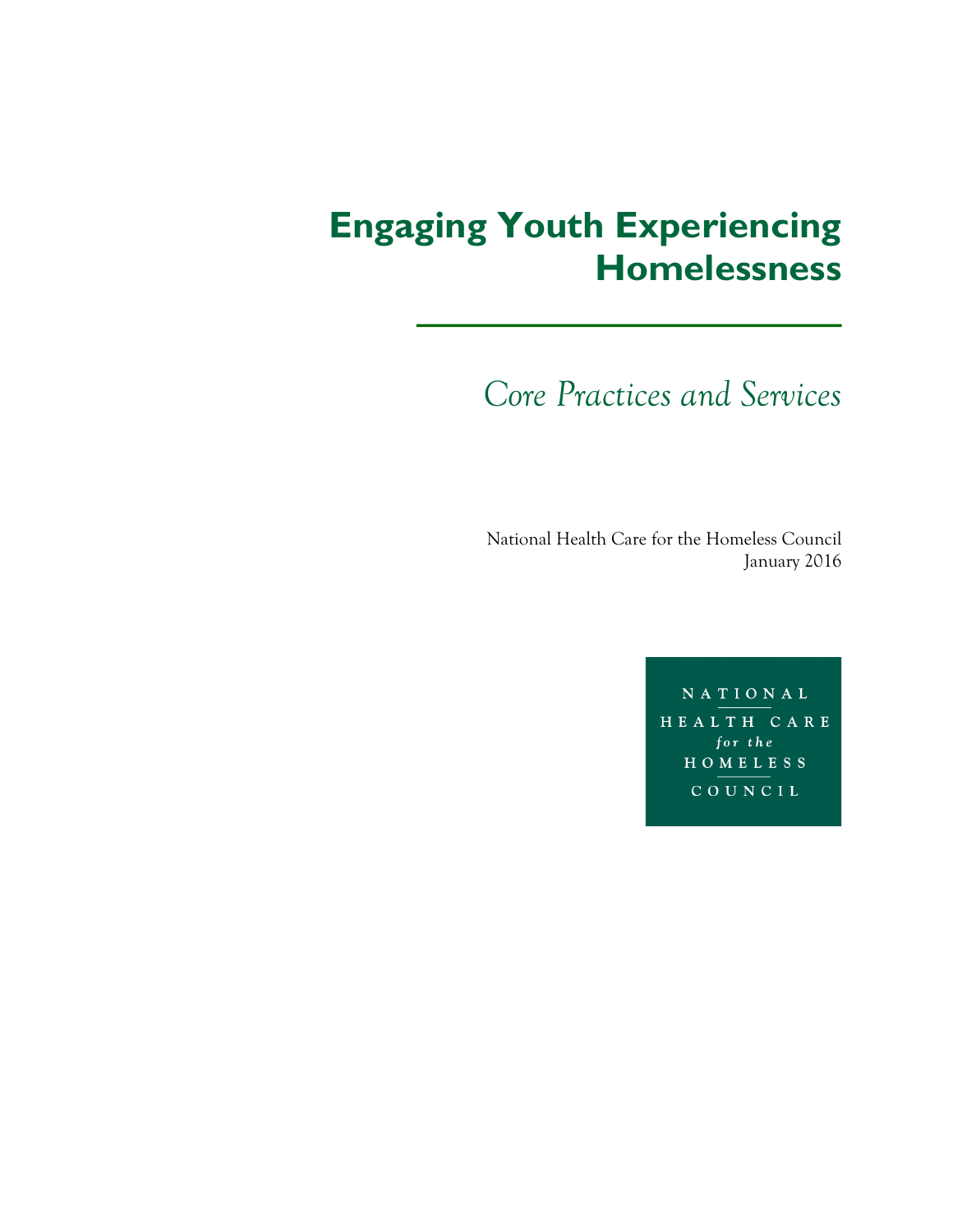## DISCLAIMER

This project was supported by the Health Resources and Services Administration (HRSA) of the U.S. Department of Health and Human Services (HHS) under grant number U30CS09746, a National Training and Technical Assistance Cooperative Agreement for \$1,625,741, with 0% match from nongovernmental sources. This information or content and conclusions are those of the author and should not be construed as the official position or policy of, nor should any endorsements be inferred by HRSA, HHS or the U.S. Government.

All material in this document is in the public domain and may be used and reprinted without special permission. Citation as to source, however, is appreciated.

**Suggested citation:** National Health Care for the Homeless Council (January 2016). *Engaging Youth Experiencing Homelessness: Core Practices & Services* [Author: Juli Hishida, Project Manager.] Nashville, TN: Available at: www.nhchc.org.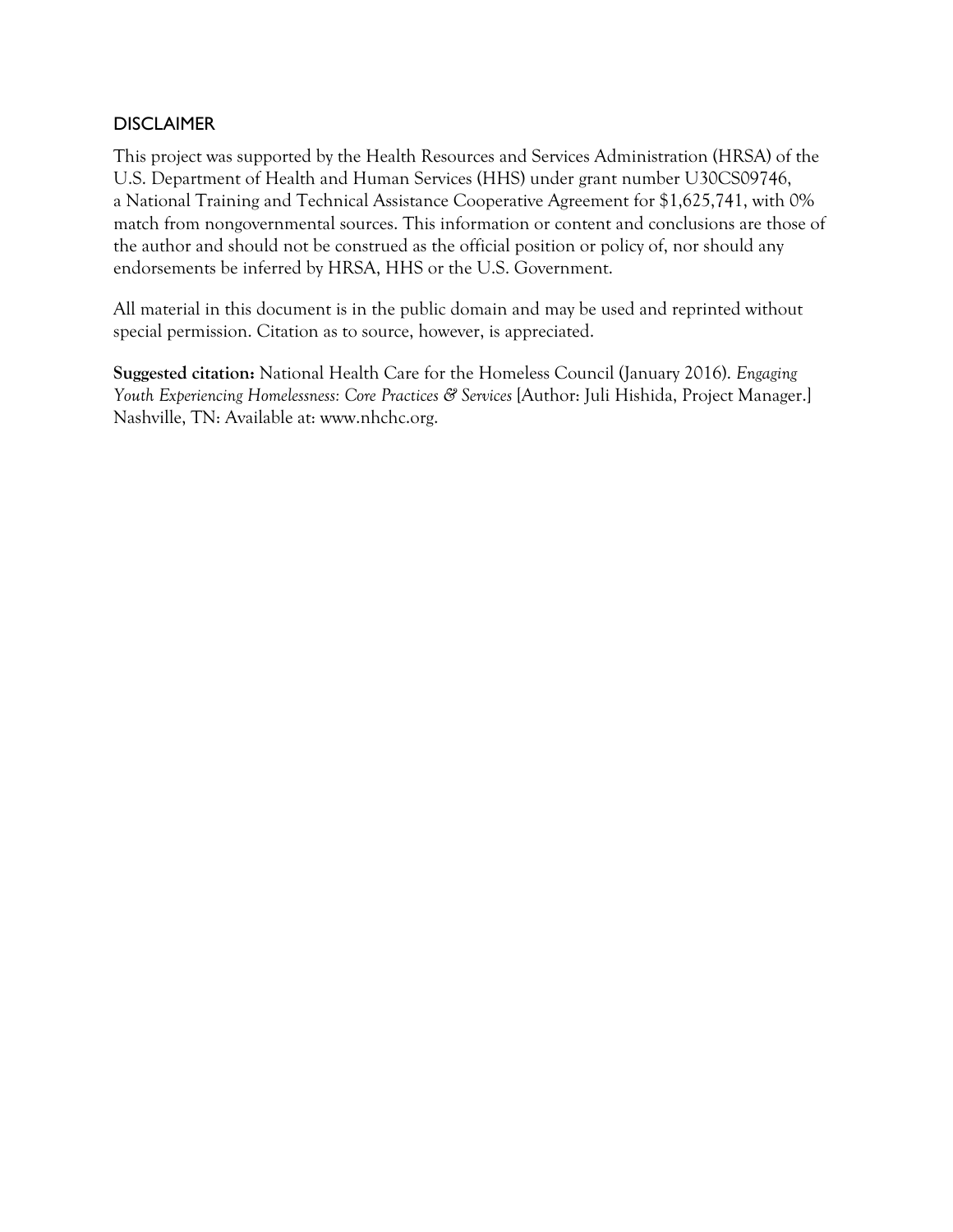#### **ACKNOWLEDGEMENTS**

Special thanks are owed to the National Health Care for the Homeless Clinicians' Network (CN) Steering Committee, the CN Engaging Homeless Youth advisory work group, and the individual clinicians, administrators, and consumers interviewed for this project. Without their willingness to share valuable information about their organization and their experiences this publication would not be possible. Additional thanks to Council staff members who reviewed and contributed to the research process and this publication.

#### **Engaging Homeless Youth Advisory Work Group Members:**

**Amy Grassette** Consumer Advisory Board Chair Community Healthlink

**Bella Christodoulou**, LCSW Social Worker Tulane Drop-In Health Services

**Brian Bickford**, LMHC Director of Primary Care and Homeless Svcs Community Healthlink

**Cicely Campbell**, BS Volunteer Coordinator Tulane Drop-In Health Services

**Debbian Fletcher-Blake**, APRN, FNP Assistant Executive Director, Clinic Administrator Care for the Homeless

**Deborah McMillan**, LSW Assistant Vice President of Social Services Public Health Management Corporation

**Eowyn Rieke**, MD, MPH Physician Outside In

**Heather McIntosh, MS** Research Project Coordinator University of Oklahoma School of Community Medicine

**Heidi Holland,** M.Ed Program Manager The National LGBT Health Education Center

**Mark Fox**, MD Medical Director/ Associate Dean for Community Health and Research Development Street Outreach Clinic/ University of Oklahoma School of Community Medicine

**Mollie Sullivan**, LMHC Licensed Mental Health Counselor Health Care for the Homeless/ Mercy Medical Center

**Rachael Kenney**, MA Associate Center for Social Innovation

**Ric Munoz**, JD Assistant Clinical Professor of Social Work University of Oklahoma School of Social Work

**Robin Scott**, MD Pediatrician Community Health Center of South Bronx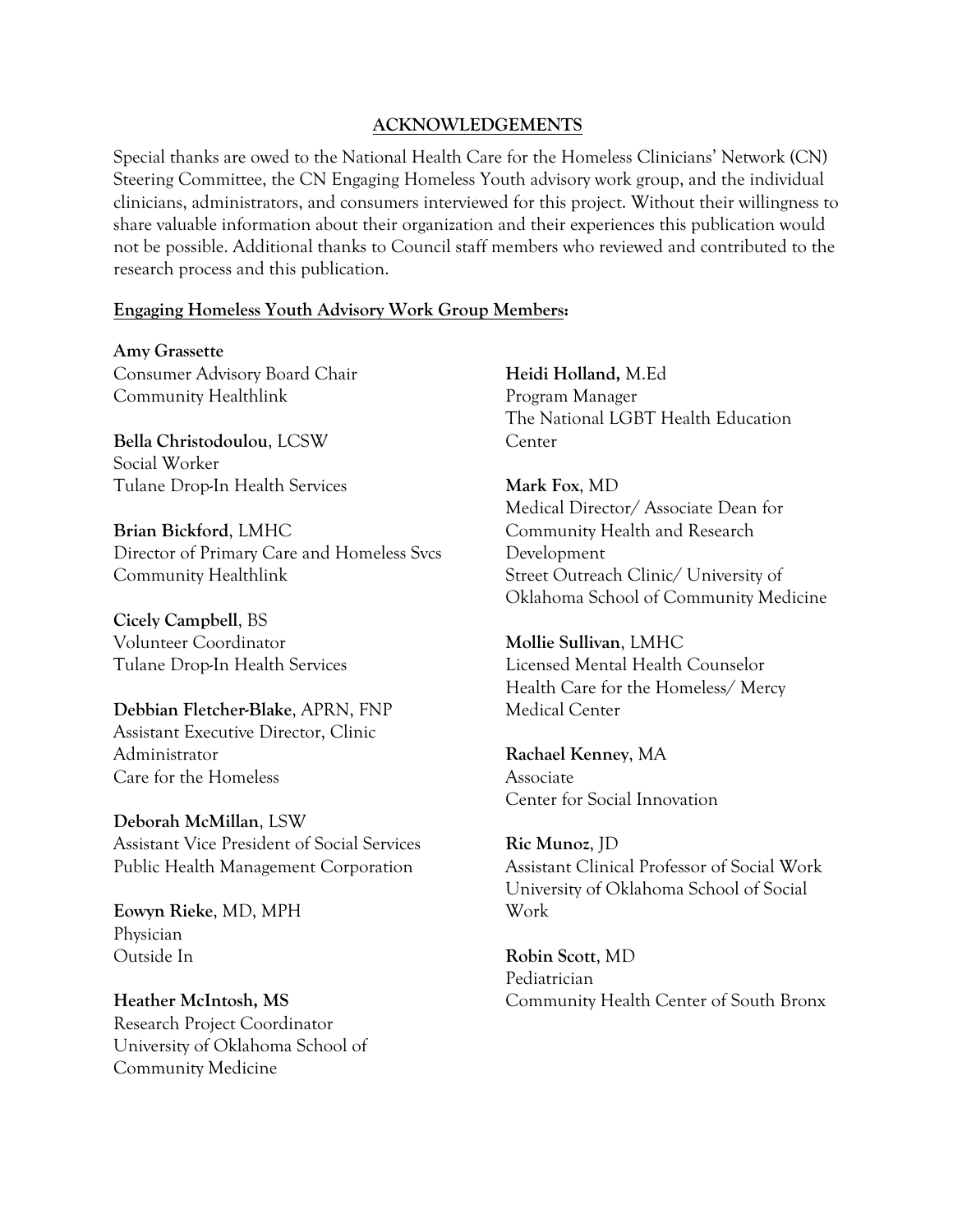#### **Interviewees:**

**Charlotte Sanders, MSW** Neighborcare Health Youth Clinic at 45<sup>th</sup> Street University of Washington – School of Social Work(WA)

**Edward Bonin**, MN, FNP-BC Instructor of Clinical Pediatrics Tulane Health Sciences Center (LA)

**Erica Torres**, PsyD. Director Center for the Vulnerable Child (CA)

**Jessica Thibodeaux** Crisis Intervention Specialist Family and Children Services (TN)

**Mavis Bonnar, LMHC** Clinic Coordinator Country Doctor FREE-TEEN Clinic/ UW (WA)

**Misha Nonen** Program Director of Residential and Health Services Covenant House New York (NY)

**Robert Power-Drutis**, RN/BSN Case Manager Outside In Clinic (OR)

**Stella Fitzgerald, RN** Regional Nurse Manager Aunt Martha's Aurora Health and Outreach Center (IL)

**Tammy W. Tam**, PhD Principal Investigator Center for the Vulnerable Child (CA)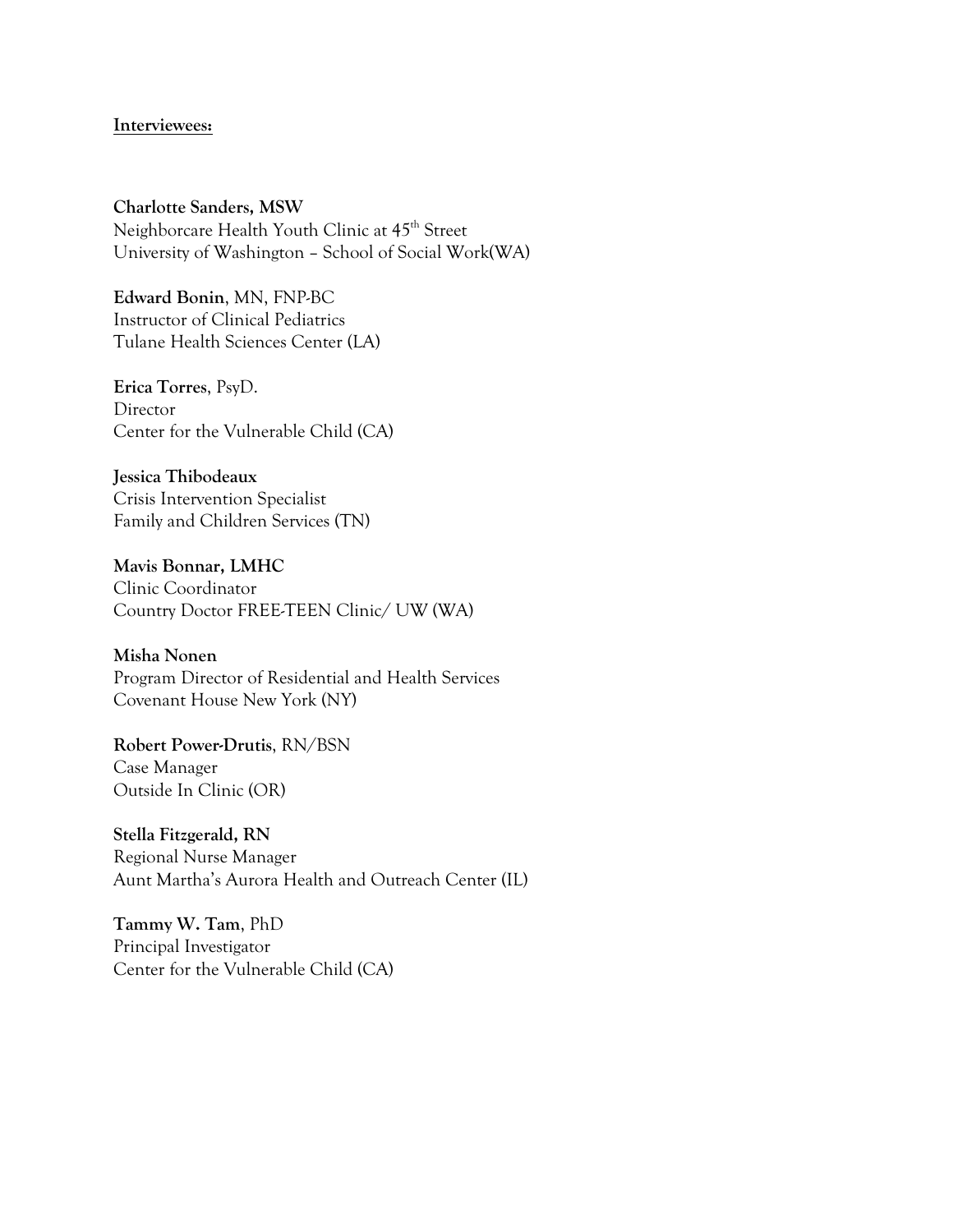# **TABLE OF CONTENTS**

| I.   | Introductions                                                | 6  |
|------|--------------------------------------------------------------|----|
|      | Definitions                                                  | 6  |
|      | Pathways into Homelessness: Adverse Childhood Experiences    | 7  |
|      | The Numbers of Homeless Youth                                | 9  |
|      | Types of Youth Homelessness                                  | 9  |
|      | Challenges of Engagement                                     | 10 |
| II.  | The Core of Engagement: Relationship                         | 12 |
|      | Trust                                                        | 13 |
|      | Safety                                                       | 13 |
|      | Respect                                                      | 14 |
|      | Boundaries                                                   | 15 |
|      | Power                                                        | 15 |
|      | Cultural Humility                                            | 15 |
|      | Summary: Three Essential Questions about Relationship        | 16 |
| III. | <b>Considerations in Physical Environment</b>                | 17 |
| IV.  | <b>Considerations in Service Design</b>                      | 19 |
|      | General                                                      | 19 |
|      | Medical                                                      | 19 |
|      | Sexual Health                                                | 20 |
|      | Mental and Behavioral Health                                 | 21 |
|      | Social and Support Services                                  | 22 |
|      | Healing Arts and other Creative Interests                    | 23 |
|      | Interdisciplinary Care and Community Partnerships            | 24 |
| V.   | <b>Measuring Engagement</b>                                  | 26 |
|      | Individual Level                                             | 26 |
|      | Agency Level                                                 | 27 |
| VI.  | Appendices                                                   |    |
|      | Appendix A: Methodology, Interview Results, and Key Findings |    |

Appendix B: Guiding Principles of Trauma-informed Principles Appendix C: Additional Resources and Models of Considers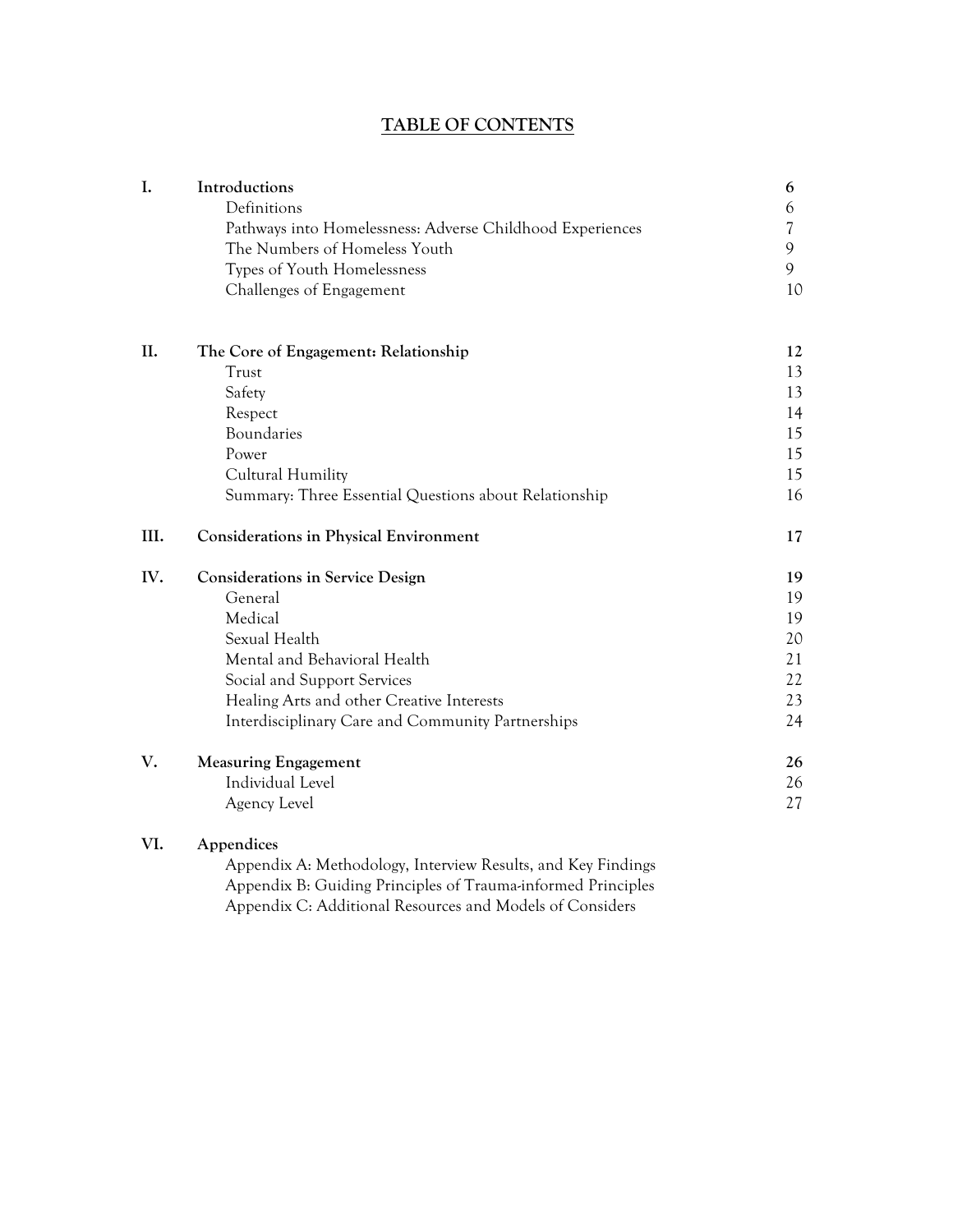## **INTRODUCTION**

The large numbers of young people experiencing homelessness in the United States each year are at significant risk of diseases, injuries and developmental delays that can impair their functioning, potentially for their entire lives. Moreover, engaging them in services can be difficult for a variety of legal, psychological, and practical reasons. Wanting to minimize the risks faced by these young people, to improve their health status, and to help them avoid a lifetime of homelessness, Health Care for the Homeless (HCH) and other service providers have developed various strategies for engaging homeless youth in systems of care.

This publication describes practices and services that HCH agencies have found to be helpful in engaging youth experiencing homelessness. It is not a guide on street outreach for youth experiencing homelessness<sup>1</sup>. It is not evaluative or, strictly speaking, a proven "best practices" document, but it captures elements deemed to be essential by practitioners in the field. The information presented here is derived from discussions of the Engaging Homeless Youth Advisory Work Group credited above, discussions in a daylong training during the 2014 National HCH Conference and Policy Symposium, responses to a survey of the field, detailed interviews with six HCH grantees, and a review of the literature. See Appendix A for a fuller description of the methodology and its results.

A substantial body of research findings and literature on homeless youth exists; the references in this publication and appendices; and United States Interagency Council on Homelessness' *Framework to End Youth Homelessness<sup>2</sup>* are worth the reader's attention. For context, however, we start with brief summaries of the various pathways into youth homelessness, the size of the population under consideration, types of youth homelessness, some challenges to engagement efforts, and – first – some definitions.

#### **Definitions**

**Youth***.* Currently, there is no standard definition of *youth*, and laws and programs vary widely about the range of ages considered youth (e.g., 10-18, 12-21, 16-24, etc.)<sup>3</sup>. Inclusion of individuals who are legally adults (i.e. 18 and over) reflects scientific evidence establishing that the human brain is not fully mature until about the mid-twenties $^4$ .

The working definition for purposes of this publication is ages 12-24, a range inclusive of the various age groups studied in the literature and served by the programs reviewed here.

<sup>&</sup>lt;sup>1</sup> For information on outreach, view Homelessness Resource Center's Webcast Resources: Effective Street Outreach: Why it's important, How YOU Can Do It Better! http://homeless.samhsa.gov/resource/hrc-webcast-resources-effective-street-outreach-whyits-important-how-you-can-do-it-better!-48319.aspx

<sup>&</sup>lt;sup>2</sup> United States Interagency Council on Homelessness (2013). Framework to End Youth Homelessness. Retrieved from http://usich.gov/resources/uploads/asset\_library/USICH\_Youth\_Framework\_\_FINAL\_02\_13\_131.pdf

<sup>&</sup>lt;sup>3</sup> National Health Care for the Homeless Council. (2011). Children, Youth & Homelessness Policy Statement. Retrieved from http://www.nhchc.org/wp-content/uploads/2011/09/Children2011.pdf

<sup>4</sup> Johnson, S. B., Blum, R. W., Giedd, J. N. Journal of Adolescent Health (2009) Adolescent Maturity and the Brain: The Promise and Pitfalls of Neuroscience Research in Adolescent Health Policy. 45(3): 216-221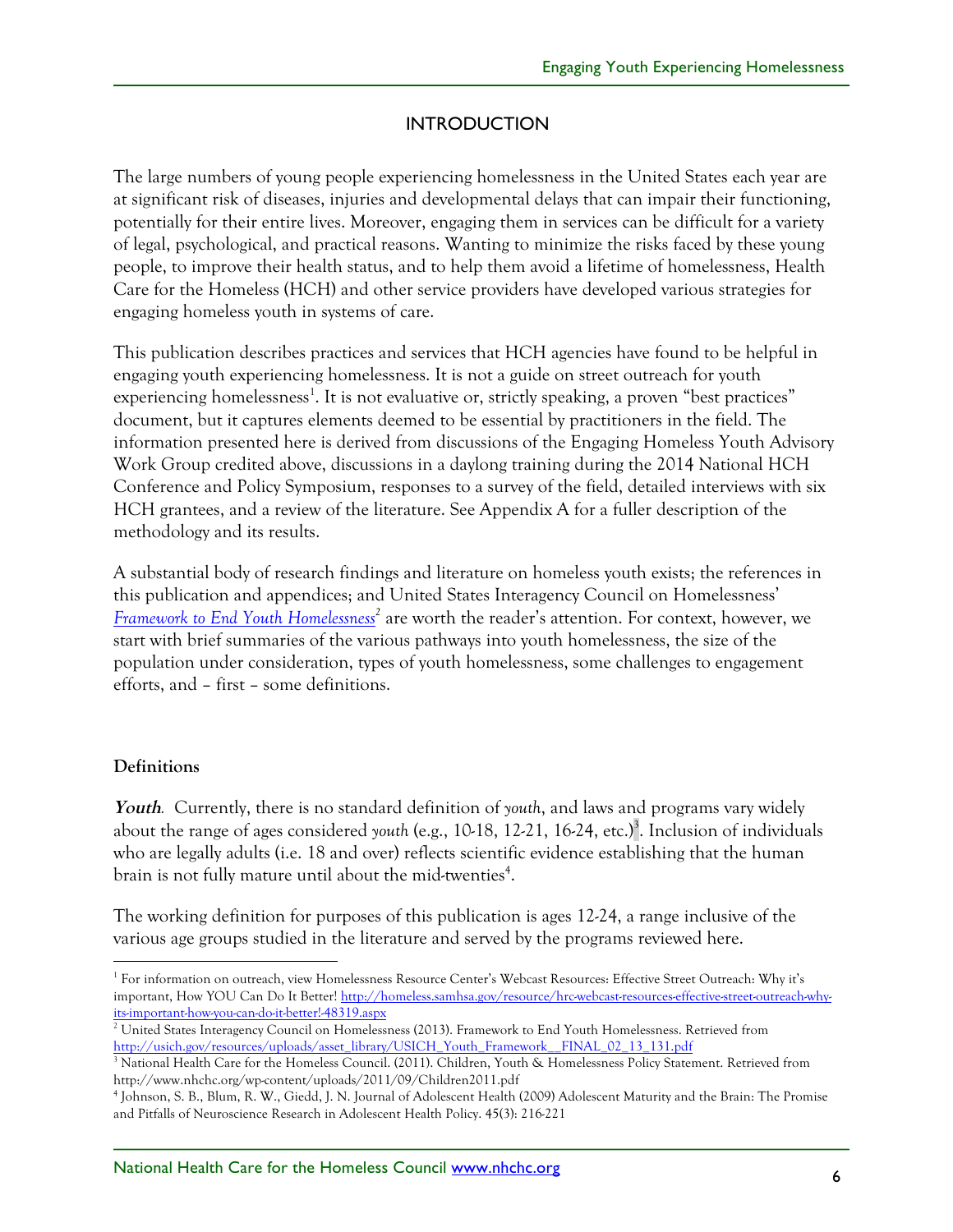Instead of the shorthand term "homeless youth" we apply the term "youth experiencing homelessness" to both individuals and the population of concern. This usage reflects both a "people first" approach to nomenclature and the frequently temporary nature of homelessness.

**Homelessness.** We adhere to the broad definitions of homelessness used by the US Department of Health and Human Services<sup>5</sup> and the US Department of Education<sup>6</sup>, which include persons who are not literally on the streets or in formal shelter programs, but who lack tenure in a variety of adhoc, temporary accommodations such as couch-surfing or doubling-up.

The information shared may also help communities develop prevention programs since services targeted to youth and individuals at risk of homelessness are highlighted<sup>7</sup>.

**Staff, clinicians, and providers.** Because this publication is tailored to all levels of an agency, this document uses these terms interchangeably for people who interact with or have direct contact with youth.

**Clients, patients, and consumers.** The terms are used by different professions and agencies, and this publication uses these terms interchangeably to refer to the youth whom programs serve.

**Agencies, organizations, and programs.** These terms point to administrative-level functions, practices, and personnel.

#### **Pathways into Homelessness: Adverse Childhood Experiences**

As with other homeless sub-populations, a variety of social, economic, and health conditions drive youth homelessness. Some of these are unique to youth, such as parental homelessness, running away from home, being abandoned by parents, abuse, or aging out of foster care or juvenile justice systems. Service providers must assess how individuals' unique histories affect their here-and-now experience.

 <sup>5</sup> Defined in section 330(h)(5)(A) as "an individual who lacks housing (without regard to whether the individual is a member of a family), including an individual whose primary residence during the night is a supervised public or private facility (e.g., shelters) that provides temporary living accommodations, and an individual who is a resident in transitional housing." A homeless person is an individual without permanent housing who may live on the streets; stay in a shelter, mission, single room occupancy facilities, abandoned building or vehicle; or in any other unstable or non-permanent situation. [Section 330 of the Public Health Service Act (42 U.S.C., 254b)] An individual may be considered to be homeless if that person is "doubled up," a term that refers to a situation where individuals are unable to maintain their housing situation and are forced to stay with a series of friends and/or extended family members. In addition, previously homeless individuals who are to be released from a prison or a hospital may be considered homeless if they do not have a stable housing situation to which they can return. A recognition of the instability of an individual's living arrangements is critical to the definition of homelessness. (HRSA/Bureau of Primary Health Care, Program Assistance Letter 99-12, Health Care for the Homeless Principles of Practice)

<sup>6</sup> The McKinney-Vento Homeless Assistance Act (42 USC 11302) defines children and youth as homeless if they "lack a fixed, regular, and adequate nighttime residence," including sharing the housing of other persons due to loss of housing, economic hardship, or similar reasons; living in motels, hotels, trailer parks, or campgrounds due to lack of alternative accommodations; living in emergency or transitional shelters; and living in cars, parks, public spaces, abandoned buildings, substandard housing, bus or train stations, or similar places. https://www.nn4youth.org/wp-content/uploads/2015-What-Works-to-End-Youth-Homlessness.pdf

<sup>&</sup>lt;sup>7</sup> The HEARTH Act passed May 2009 involved a revised definition of homeless for the United States Department of Housing and Urban Development (HUD) and its programs and included at-risk and unaccompanied youth within its definition.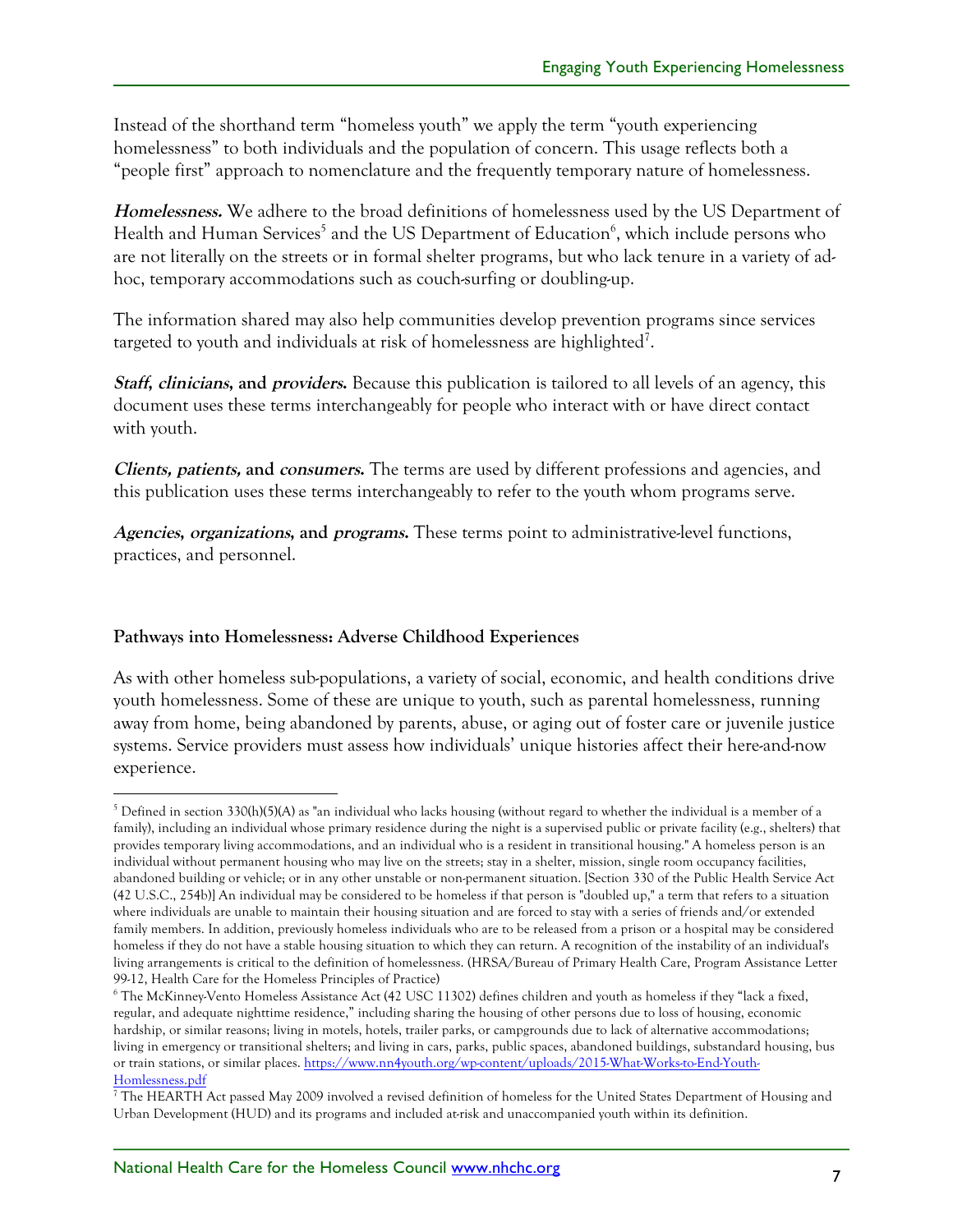Pathways into homelessness, and homelessness itself are commonly understood to be traumatic experiences, requiring that engagement efforts, treatment, and service responses be traumainformed<sup>8,9</sup>.

The **Adverse Childhood Experiences** (ACE) framework provides a unifying understanding of the personal factors that underlie youth homelessness. In the 1998 ACE Study, which examined the relationship between trauma experienced between ages 0-18 and health outcomes in adulthood, researchers found a relationship between the number of traumatic experiences in childhood and the increased number of risk factors for several leading causes of death in adulthood. More specifically this study reviewed the impact of abuse and household dysfunction during childhood on adulthood disease risk factors and incidence, quality of life, health care utilization, and mortality.<sup>10</sup>

The ACE Study categorized *abuse* as psychological, physical, or sexual abuse, and *household dysfunction* as substance abuse, mental illness, if the mother was treated violently, or criminal behavior in the household. The study considered ten disease risk factors in adulthood including smoking, severe obesity, physical inactivity, depressed mood, suicide attempts, alcoholism, any drug abuse, parenteral drug abuse, a high lifetime number of sexual partners (>50), and a history of having a sexually transmitted disease. The study looked at disease conditions including but not limited to chronic bronchitis, hepatitis, and skeletal fractures. The study found that the number of risk factors increased as the number of childhood exposures increased. The overall findings of the study suggest that the impact of traumatic and adverse childhood experiences on adult health status is significant and may be even stronger than the findings showed in the study.<sup>11</sup>

The seminal work of this study has implications for policy and practice for healthcare providers and child advocates. The ACE Study points to the behaviors used as coping strategies for the anxiety, anger, and depression experienced as a result of the trauma. These behaviors include smoking, alcohol or drug use, overeating, or sexual activity. These coping strategies link ACEs and adult risk behaviors and adult disease.

Prevention strategies for decreasing adult risk factors and diseases that were identified in the ACES include 1) prevention of adverse experiences in childhood, 2) prevention of the adoption of unhealthy coping strategies, and 3) changing these risk behaviors and decreasing the disease burden among adults $^{12}$ .

Additional research on ACEs more specifically with homeless youth looked at the correlation between ACE scores and both Physician Trust Scale scores and Adult Attachment Scale scores. Faculty at the Oklahoma University School of Community Medicine conducted focus groups and

 $\frac{1}{8}$ <sup>8</sup>Network on Transitions to Adulthood. (2005) Policy Brief: Youth Aging Out of Foster Care. Retrieved from http://www.nhchc.org/wp-content/uploads/2011/10/agingoutoffostercare.pdf

<sup>9</sup> HCH Clinicians' Network Communications Committee. Healing Hands (2010) Delivering Trauma-Informed Services. 14(6) Retrieved from http://www.nhchc.org/wp-content/uploads/2011/09/DecHealingHandsWeb.pdf

<sup>&</sup>lt;sup>10</sup> Vincent J. Felitti, et al. American Journal of Preventive Medicine (1998) Relationship of Childhood Abuse and Household Dysfunction to Many of the Leading Causes of Death in Adults: The Adverse Childhood Experiences (ACE) Study. 14(4), pg 245- 258.

 $\rm ^{11}$  Ibid.

 $12$  Ibid.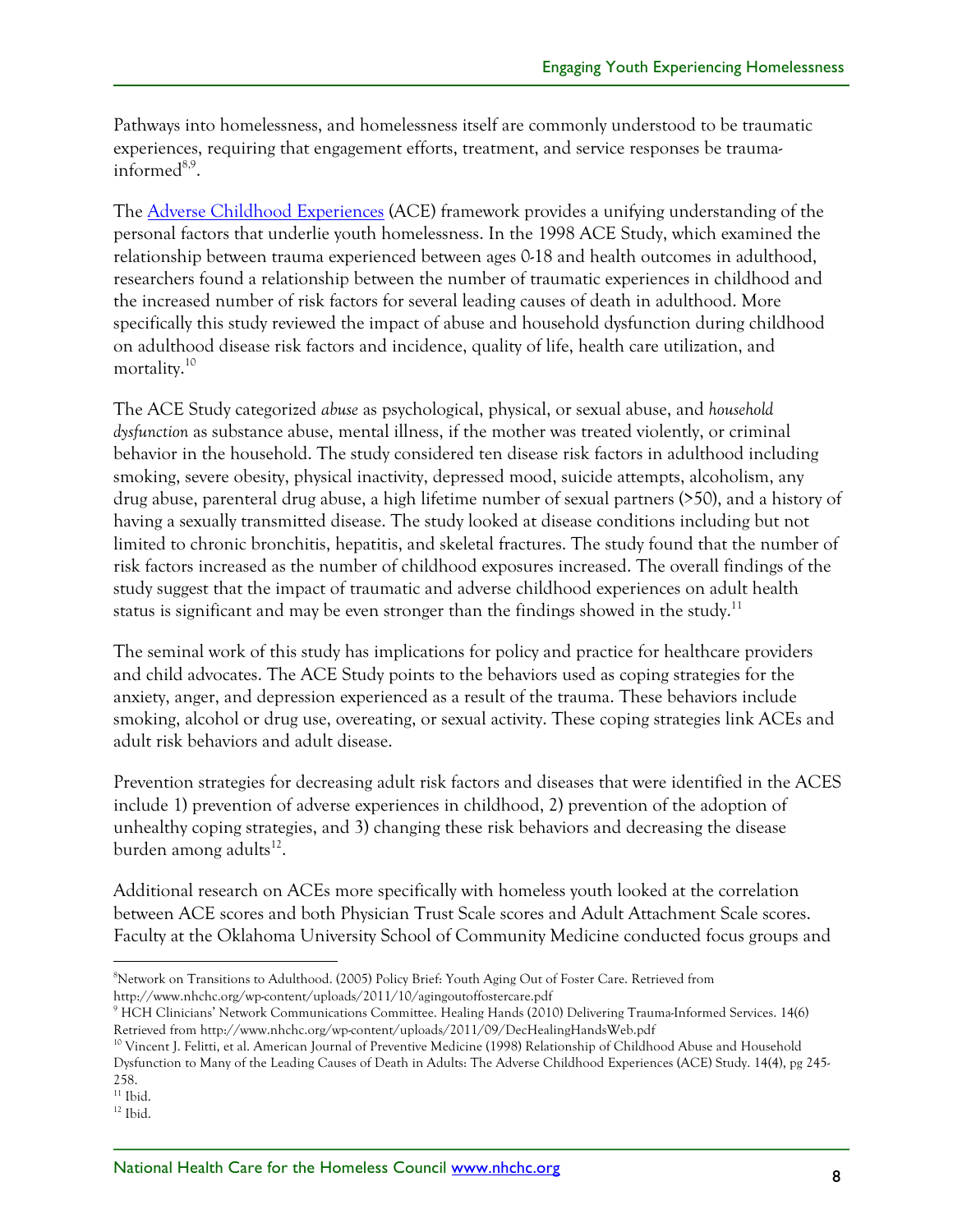individual interviews of 23 youth between the ages of 16-24. Common themes identified were 1) reported experiences of adult perpetrated trauma, 2) suspicion of health care providers, and 3) avoidance of health professionals. Results show that ACE scores are associated with lower trust in the medical profession, which is tied to less willingness to seek care, to share sensitive information, and to follow provider recommendations.<sup>13</sup>

## **The Numbers of Homeless Youth**

The accurate number of homeless youth is unknown due to factors including the impermanent nature of homelessness, the varying definitions of youth homelessness, and forms of hidden homelessness such as couch-surfing and doubling-up. Although these enumerations are likely undercounts of the population, recent data provide an indication of a significant issue:

The US Department of Education reports that public schools served a total of 1.36M youth experiencing homelessness in 2013-2014<sup>14</sup>.

The US Department of Housing and Urban Development (HUD) reports that there were 194,302 children and youth on a single night in 2014, representing  $1/3$  of all people experiencing homelessness $^{15}$ .

The Health Care for the Homeless Program of the Health Resources and Services Administration, US Department of Health and Human Services, reported serving 111,723 youth ages 12-24 in 201416.

#### **Types of Youth Homelessness**

Subgroups or subpopulations of youth experiencing homelessness can be defined by individuals' shared circumstances and characteristics. These identities have implications in both program development and individual treatment planning including engagement strategies. Examples of subgroups of homeless youth include:

- lesbian, gay, bisexual, transgender, or queer/questioning (LGBTQ) youth<sup>17</sup>;
- unaccompanied youth as contrasted to youth who are accompanied by their families<sup>18</sup>;

<sup>&</sup>lt;sup>13</sup> Mark D. Fox, Ricky T. Munoz, Nancy Brahm (2013) National Health Care for the Homeless Conference workshop presentation.<br>http://www.nhchc.org/wp-content/uploads/2012/11/Adverse-Child-Experiences-Fox.pdf

<sup>&</sup>lt;sup>14</sup> http://eddataexpress.ed.gov/data-element-explorer.cfm/tab/data/deid/5353/sort/idown/

<sup>&</sup>lt;sup>15</sup> The U.S. Department of Housing and Urban Development (2014) The 2014 Annual Homeless Assessment Report to Congress. Retrieved from https://www.hudexchange.info/resources/documents/2014-AHAR-Part1.pdf

<sup>&</sup>lt;sup>16</sup> Calculated from: 2014 Health Center Data: Health Care for the Homeless Grantees, US Department of Health and Human Services. http://bphc.hrsa.gov/uds/datacenter.aspx?q=tall&year=2014&state=&fd=ho.

 $17$ Forty to None Project. Research & Report. (2012) Serving Our Youth: Findings from a National Survey of Service Providers Working with Lesbian, Gay, Bisexual and Transgender Youth Who Are Homeless or At Risk of Becoming Homeless. Retrieved from http://fortytonone.org/research-report/serving-our-youth-findings-from-a-national-survey-of-service-providers-working-withlesbian-gay-bisexual-and-transgender-youth-who-are-homeless-or-at-risk-of-becoming-homeless/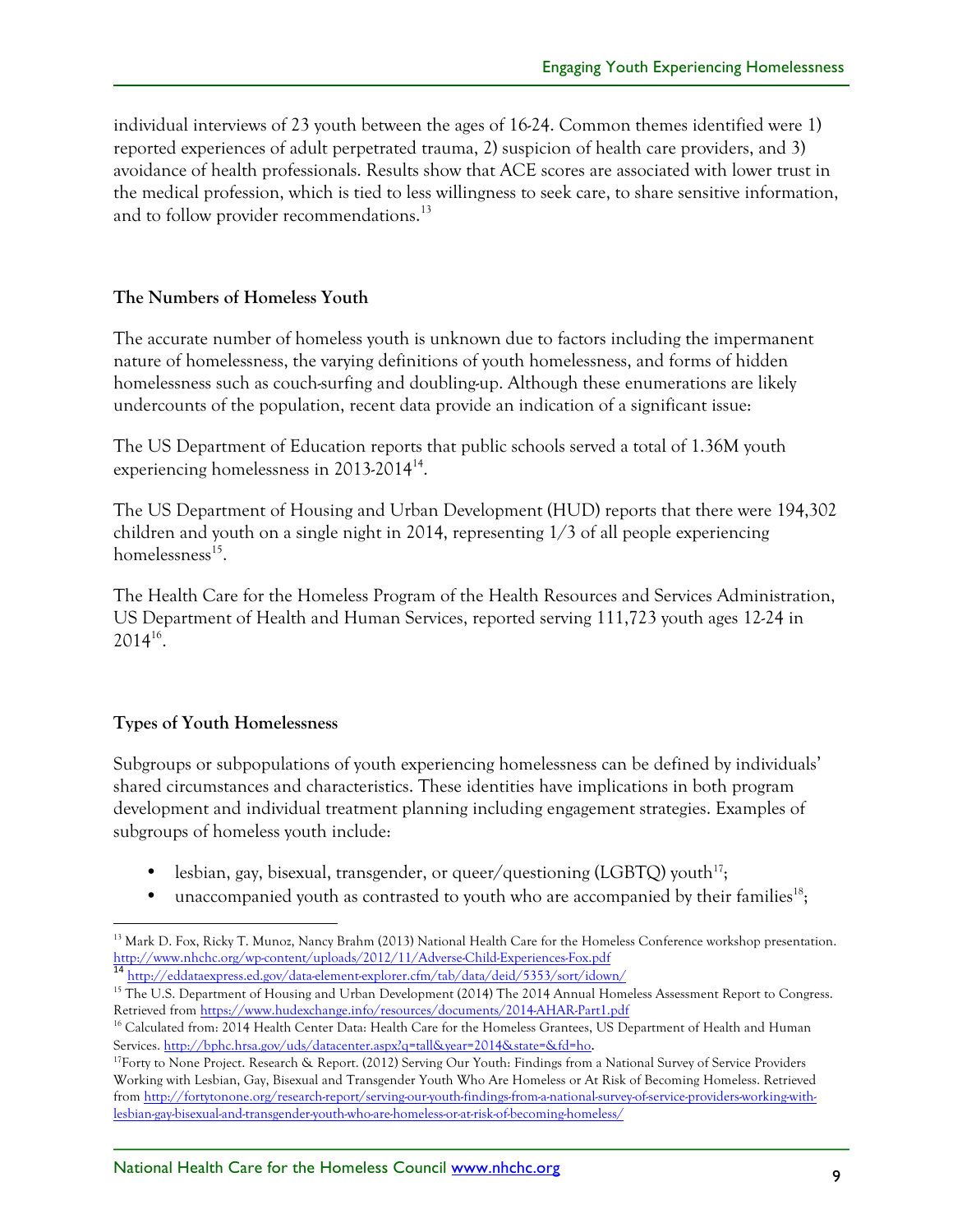- youth who are pregnant or parents of young children;
- local as contrasted to nomadic youth;
- youth involved with juvenile justice or foster care systems;
- victims of sexual trafficking and exploitation;
- refugees and immigrants; and
- rural youth.

The National Network for Youth provides additional categorizations within youth homelessness<sup>19</sup>.

The United States Interagency Council on Homelessness's youth framework model suggests that organizations consider a young person's time experiencing homelessness, such as newly homeless or chronically homeless, because this correlates with *high and low risk factors* of problems and long $term$  outcomes $^{20}$ .

Service providers also should recognize that many young people experiencing homelessness may not consider themselves "homeless" because they may not perceive couch-surfing or anything other than sleeping on the streets as homelessness<sup>21</sup>. This has marketing implications for programs that seek to engage youth who are unstably housed but not sleeping outdoors or on the streets.

## **Challenges to Engagement**

Several factors are known to hinder engagement of youth experiencing homelessness. These include:

- **Rigid agency policies.** Unrealistic expectations about youths' ability to conform to expectations about acceptable behavior may in fact create barriers to care.
- **Legal issues.** In many states, parental permission is required for health care providers to treat unaccompanied youth, and youth may be unable or unwilling to secure permission. In many jurisdictions, a youth must have reached the age of 21 to sign a lease on a dwelling<sup>22</sup>. Many communities criminalize youth for committing "status offenses", behaviors that are considered illegal only when committed by a minor such as truancy, breaking curfew, or running away<sup>23</sup>. Lack of documentation and identification is another barrier faced by many individuals who are experiencing homelessness. Without a permanent address or a safe space to store belongings, documents often get lost, and

<sup>19</sup> https://www.nn4youth.org/learn/definitions/

<sup>20</sup> United States Interagency Council on Homelessness (2013). Framework to End Youth Homelessness. Retrieved from http://usich.gov/resources/uploads/asset\_library/USICH\_Youth\_Framework\_\_FINAL\_02\_13\_131.pdf

<sup>&</sup>lt;sup>18</sup> National Center for Homeless Education. (2013) Supporting the Education of Unaccompanied Homeless Students. Retrieved from http://center.serve.org/nche/downloads/briefs/youth.pdf

<sup>&</sup>lt;sup>21</sup> HCH Clinicians' Network Communications Committee. Healing Hands (2009) Engaging Adolescents Who Are Homeless in Care. 13(5) Retrieved from http://www.nhchc.org/wp-content/uploads/2011/10/HealingHandsOctweb.pdf

<sup>&</sup>lt;sup>22</sup> National Health Care for the Homeless Council. (2011). Children, Youth & Homelessness Policy Statement. Retrieved from http://www.nhchc.org/wp-content/uploads/2011/09/Children2011.pdf

<sup>&</sup>lt;sup>23</sup> Youth Today. (2012) Experts Address the Legal Problems Surrounding Homeless Youth Services. Retrieved from http://youthtoday.org/2012/09/experts-address-the-legal-problems-surrounding-homeless-youth-services/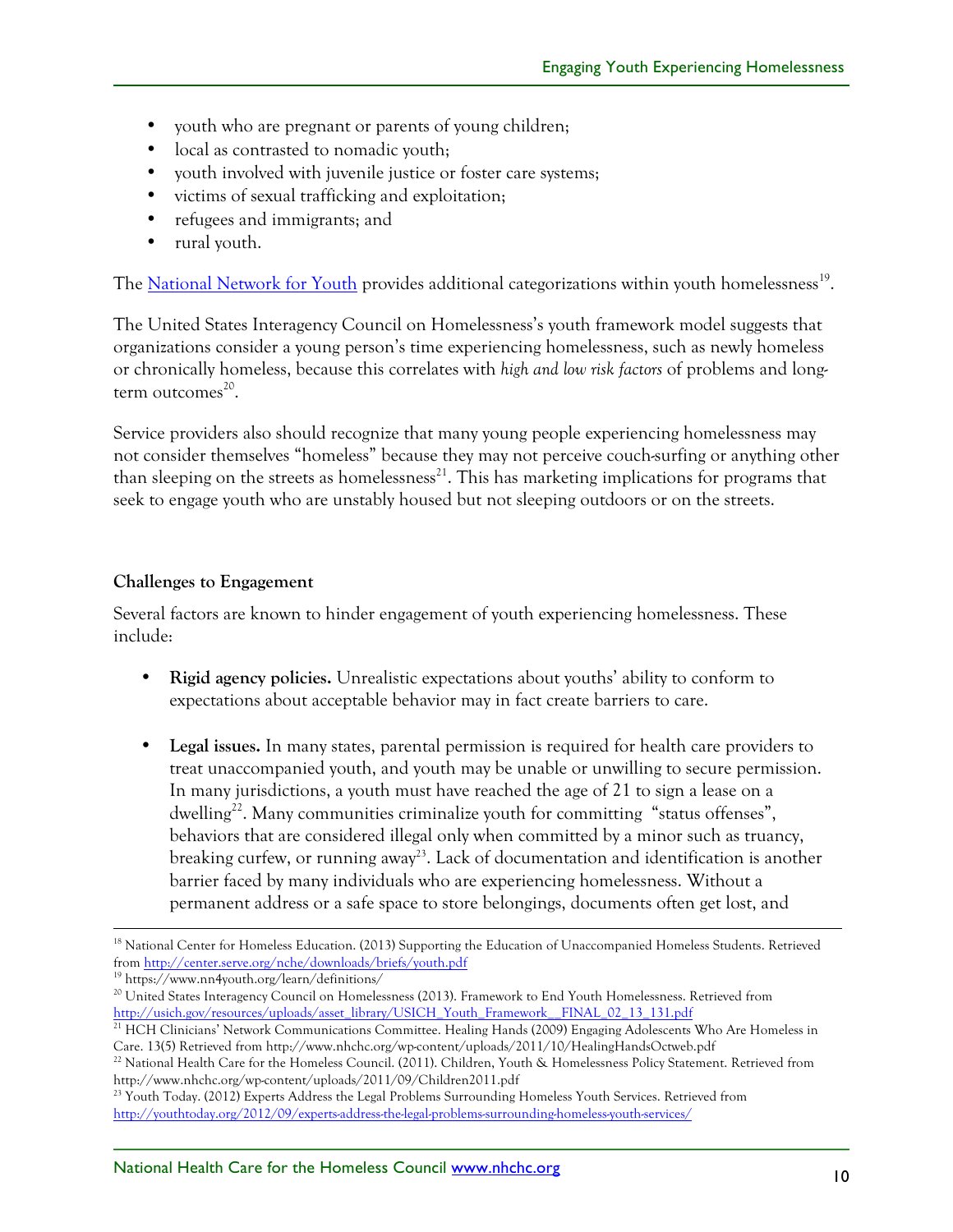people experiencing homelessness often don't have the money to replace them. We know this is a barrier to accessing supportive services, employment, education, and housing. This "outlaw" status may cause youth to avoid authority figures altogether. The 2012 report developed by the National Law Center on Homelessness & Poverty, *Alone Without A Home:*  A State-By-State Review of Law Affecting Unaccompanied Youth<sup>24</sup> provides more information on these topics.

- **Substance use.** Research shows that substance use can influence service utilization because the youth may perceive their using as precluding access to programs and services such as emergency or transitional housing, so they may not even attempt or consider accessing available services<sup>25</sup>. Drug use can also impair judgment and decision-making, a critical consideration when youth have to make a decision about engaging with providers or accessing services. Shame and guilt are normal aspects of addiction, and some youth may have concerns about their rule-breaking, or not wanting to disappoint service providers with whom they had built a relationship<sup>26</sup>. Reviewing administrative policies and ensuring staff training to develop skills in working with youth who use substances, including a nonjudgmental approach, motivational interviewing and harm reduction models of care are suggested<sup>27</sup>.
- **Youth perception of available services.** Youths' perceptions of the health care system, service providers, and older adults can present a challenge to engagement. Youth may have been treated poorly in the past by medical staff so there may be anxiety around accessing medical care. One clinician recalled a young person saying, "I want to see someone that is not paid to care about us." Providers need to consider that other homeless youth outside of the care system may share this sentiment, and consider research previously mentioned on adverse childhood experiences and provider trust.
- **Youth knowledge of available services.** Youth, especially newly homeless individuals, may lack knowledge of available services and assistance. Vigorous campaigns of outreach and marketing, informed by the advice of youth themselves and the participation of community collaborators, are often necessary. Provision of tangible resources can be a helpful entry point with a potential client. Outreach workers can explain benefits and assist youth in determining eligibility and applying for insurance, disability, or income and food assistance<sup>28</sup>, and can share general information that allow youth to make informed decisions about their options.

<sup>&</sup>lt;sup>24</sup> http://www.nlchp.org/Alone\_Without\_A\_Home 25 Staci Perlman and Joe Willard. (2013) Homeless Youth in Philadelphia: An innovative method for identifying youth who are homeless. Available at: http://works.bepress.com/staci\_perlman/11

 $^{\rm 26}$  Ibid.

<sup>&</sup>lt;sup>27</sup> Denitza Bantchevsk et al. Social Work Research. (2011) Predictors of Drop-in Center Attendance among Substance-Abusing Homeless Adolescents. 35(1): pages 58-63.<br><sup>28</sup> New policy guidance released in May 2013 by USDA aims to ensure that eligible homeless youth can get food through

Supplemental Nutrition Assistance Program (SNAP). National Clearinghouse on Families and Youth. (2013) Homeless Youth Under 18 Can Apply for Food Assistance, and Other Clarifications of SNAP Regulations. Retrieved from http://ncfy.acf.hhs.gov/news/2013/08/homeless-youth-under-18-can-apply-food-assistance-and-other-clarifications-snap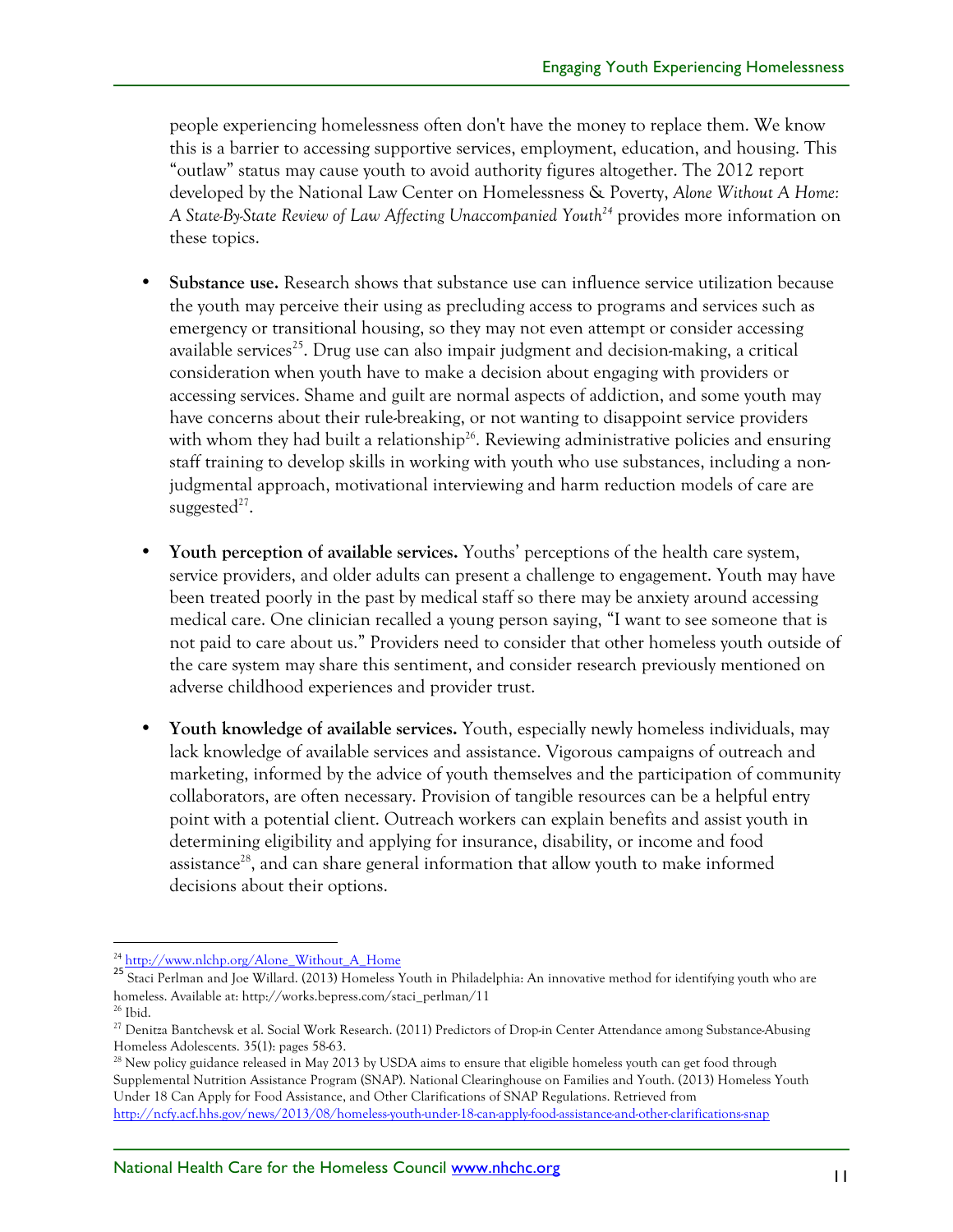- **Insufficient agency resources.** Effective engagement requires the consistent availability of well-trained staff that agencies may not be able to afford. Creating and maintaining safe physical settings for youth can be costly.
- **Rural settings.** Resource limitations may be particularly challenging in rural and sparsely populated areas**.** To address this challenges the National Alliance to End Homelessness suggests relying heavily on needs and asset assessments in planning for services and programs, and understanding that each community will present with its own unique set of challenges so conversations between community members and stakeholders are first steps in identifying possible solutions.29
- **Outcomes and Reimbursement.** Funders of all types increasingly require measurable outcomes. As discussed below, however, engagement is all about relationship, which can be difficult to measure. One clinician shared, "The majority of things that I talk with [youth clients] about are not specifically medical, and I'm banking on the fact that building that relationship will mean when things hit the fan, when things get bad, they're going to remember that I treated them like a person and was willing to talk with them when I didn't have anything specifically I needed from them. I found that that is the relationship that results in them calling me before they go to an emergency department." The section of this paper on Measuring Engagement explores this topic further.

# **THE CORE OF ENGAGEMENT: RELATIONSHIP**

The following discussion is based on suggestions of the advisory work group, the literature review, and results and key findings from the study. The concepts and approaches discussed here are closely interrelated and should shape both individual interactions and program design.

Engagement means establishing a **relationship** and building upon it.

One clinician shared, "Engagement is not about what [products and services] we have to offer, what's in our backpack, or even the fliers that we have to hand out, it's really about connecting with the young person."

Practical suggestions for providers meeting homeless youth for the first time include<sup>30</sup>:

- Share what you do, and don't require anything of the young person.
- Give the young person an opportunity to choose to say *no* or decline what is being offered.

<sup>&</sup>lt;sup>29</sup> National Alliance to End Homelessness. (2012) Housing and Outreach Strategies for Rural Youth: Best Practices from the Rural Youth Survey. Retrieved from http://b.3cdn.net/naeh/3f100858fc52da907c\_ctm6bhnhe.pdf

<sup>30</sup> HCH Clinicians' Network Communications Committee. Healing Hands (2009) Engaging Adolescents Who Are Homeless in Care. 13(5) Retrieved from http://www.nhchc.org/wp-content/uploads/2011/10/HealingHandsOctweb.pdf See page 5.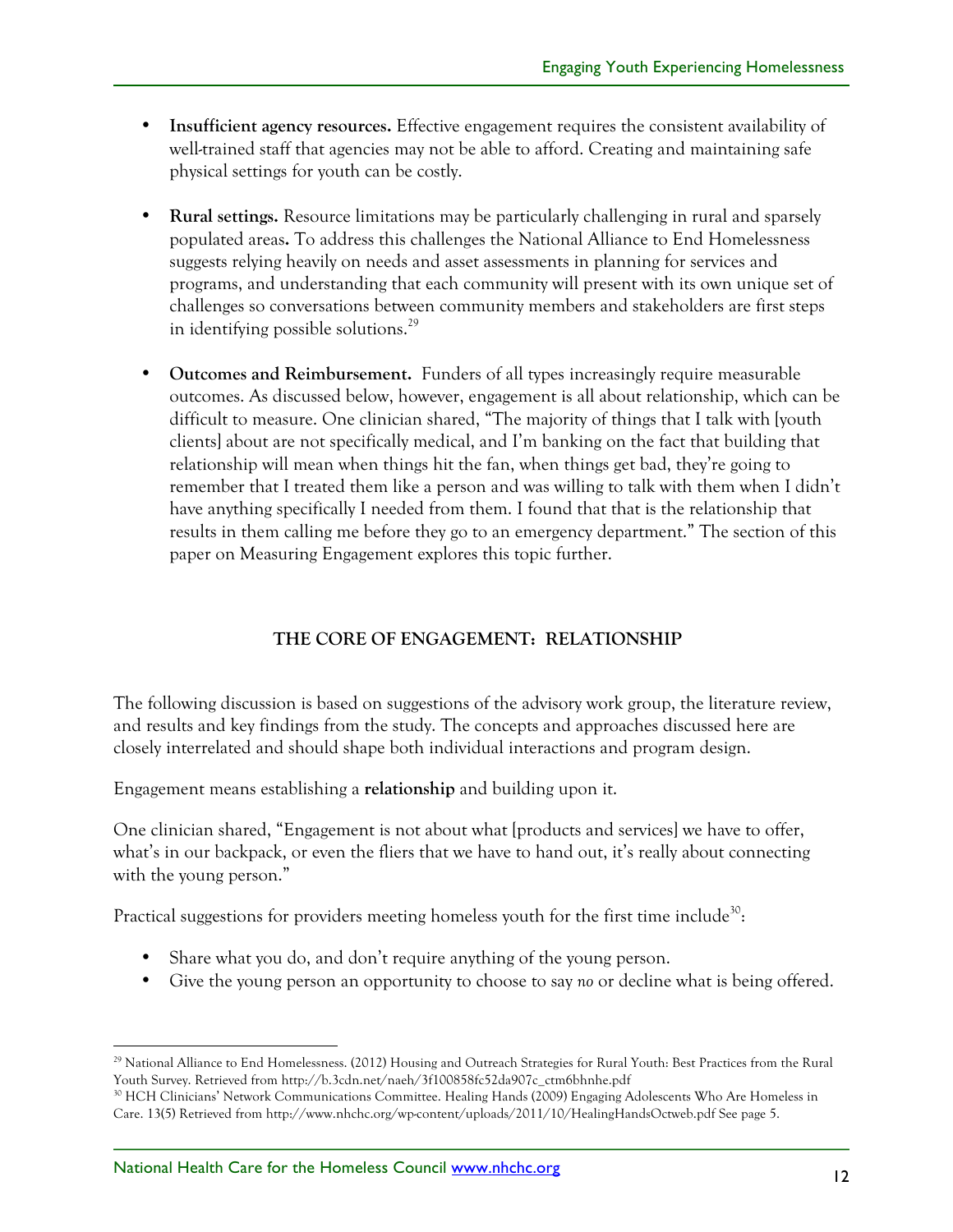- If the client accepts or declines, make known the availability of the provider (location and times) that the young person can access if they would like to in the future.
- If the client accepts further engagement, the provider can share health information and information about accessible community resources.
- If the client accepts further engagement, the provider may begin to assess the young person's needs by asking and listening, sticking with basic attending and reflective listening  $skills^{31}$ .

To connect with a consumer, staff members first need to earn the **trust** of the youth. Trust is a complex phenomenon, involving personality characteristics, past experiences, cultural expectations, and the current situation and environment. It is gained through genuineness, consistency, dependability, and transparency. The experiences two people have with one another are a central factor in building trust, and may entail multiple encounters or exposures to the other person, conscious reflection on the evolving relationship, a willingness to admit mistakes, and time. As a clinician remarked, "It can take engaging, re-engaging, and not giving up on the young person." Many clinicians agree that it happens in baby steps. One clinician noted, "When we engage a youth client and build a trusting relationship with that individual, we are also helping them to see that there can be a positive relationship with systems, providers or with adults."

Trust must be reciprocal. A clinician stated, "Engagement means both parties [are] willing to take a chance on each other." Both parties take risks. He goes on, "Continue to show good faith, and even if things don't go well, try to do it again. A lot of time my success has been with youth who multiple times have gone through the same process with me before it was a success, and for them seeing that I'm willing to continue to work for them is the thing that finally convinces them to work with me."

Trusting providers take risks, and trust in the ultimate outcomes. Providers accept clients as they say they are, and remove suspicion and doubt. Providers remove and reframe terms that can be damaging to the relationship. For example, the term *manipulative* behavior can be reframed and instead providers begin to see a person not as manipulative but as resourceful and creative in finding ways to get their needs met, or not *lazy* but reasonably exhausted or even experiencing symptoms of depression. Providers trust in the client's ability and capacity to adapt and change. These shifts in attitudes toward the young person will allow for trust to grow and deepen in the relationship.

**Safety** is a central component of trust. Does the youth feel safe? If a provider responds "They should feel safe. I'm not going to harm them. I'm a safe person" or "They're inside a clinic, and it's more safe than being on the street", this is not addressing the *feelings* of the individual. When a person is clear of danger, it does not necessarily cause that person to *feel* safe. Consider that feelings of safety can be altered in people who experience violence and trauma. Because of a past trauma a client may behave in a way that to an outsider's perspective seems *more* risky. For example, think of a person who when physically attacked at home and had difficulty trying to escape because the locks became a barrier and the person fumbled to remove all the locks to escape

 <sup>31</sup> Allen E. Ivey, Norma Gluckstern Packard, Mary Bradford Ivey. (2006) Basic Attending Skills. Fourth Edition.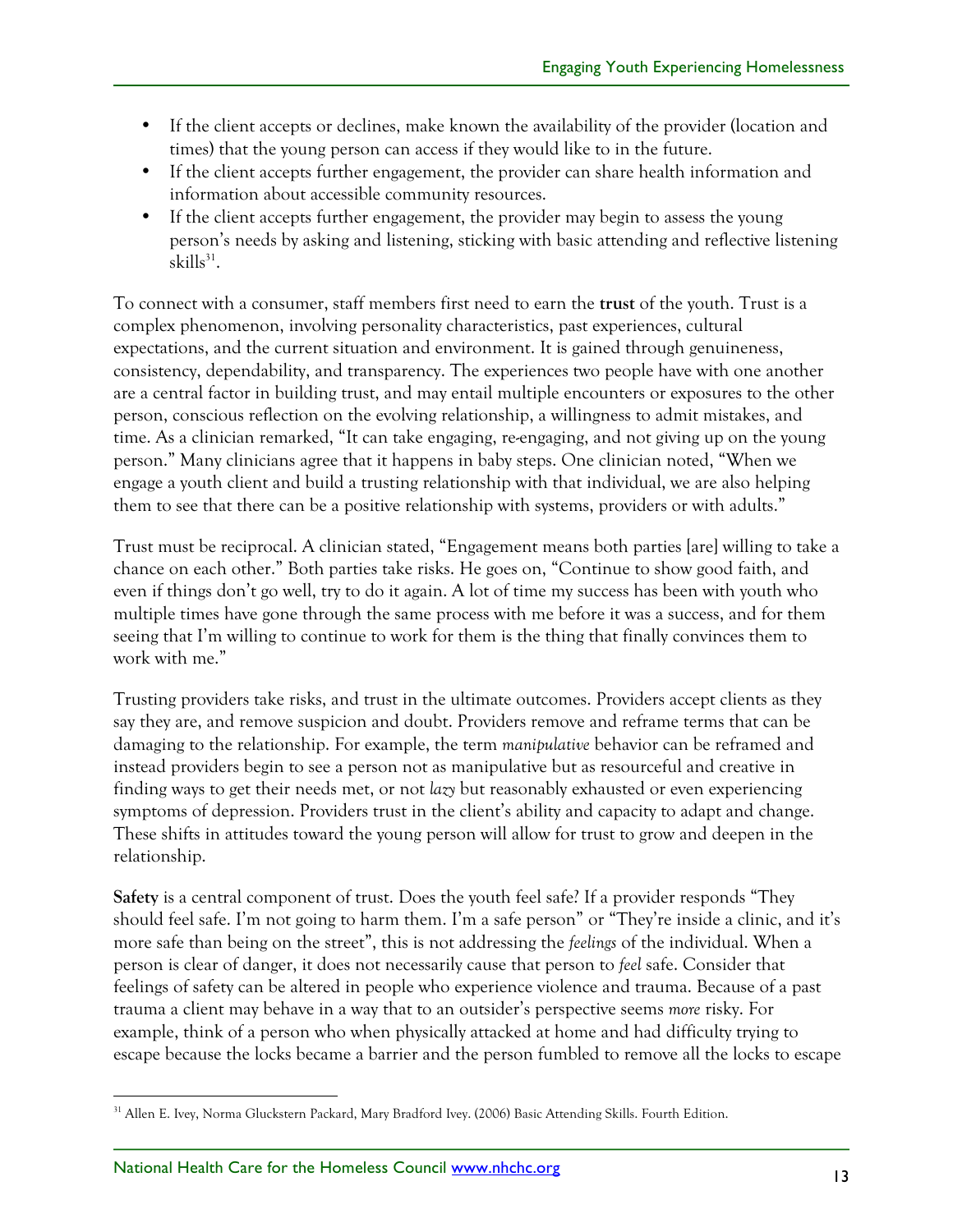being attacked. Now several months later this person only feels safe in her home if she doesn't have her doors locked. To an outsider this seems more dangerous, but to this traumatized person it *feels* right. The initial approach to individuals should not be to convince them that they are wrong, but to approach them with a desire to understand. Providers serving homeless youth need to be cognizant of how trauma affects the individual's behaviors and thinking, especially one's concept of safety.

When people feel safe they are more willing to trust, and in this interactional cycle, trust creates a sense of safety. When young people feel safe, they can open up and are more willing to communicate and reach out. They will feel safe to:

- Be emotional, have and express various emotions including fear and anger
- Form attachments
- Voice opinions without fear of repercussions
- Say no and set boundaries with others including adults, providers, and staff

**Respect** is central to engagement. As youth begin to trust providers and reveal themselves, it is crucial for providers to exhibit a respectful, accepting, non-judgmental attitude. One clinician remarked, "The young people we serve feel invisible …even within programs that are there [to serve] them." The young people who walk through an agency's doors may be judged or looked down on by others for their age, hygiene, behavior, dress, the groups or crowds they associate with, or their housing status, and because of this, many youth are not hearing that they are seen, heard or cared for from adults, authority figures, or people working for the "system." A clinician was reminded of something one of her young consumers had expressed, "Why can't I be seen for more than a drug-abuser? Why can't I be seen for more than a trouble-maker?"

If providers don't respect someone it will be challenging for the provider to trust that person or gain the person's trust. What does respect look like between a provider and a youth client? Respect involves taking a non-judgmental stance, acceptance, valuing, and involving. Providers attempt to view whole individuals, their perspectives, their behaviors, expressed ideas, and experiences from a non-judgmental stance. People tend to have biases and judgments that may be benign to their lives outside of work but these biases can be damaging in a helping relationship, but proper training and supervision assists providers in identifying their own limitations and areas for growth that may be getting in the way of engagement and developing mutual respect with clients.

Respecting the whole person is conveying to the young person through words and behaviors the message *I see you. I hear you. And I care*. Reflective listening through Motivational Interviewing is one technique for helping youth feel accepted $^{32}$ .

When youth are being respected, their **boundaries** are also being respected. People of all ages and backgrounds struggle with boundaries at times, whether that is setting boundaries, enforcing them, or understanding and respecting another person's boundaries that are different than their own. Identifying and remaining respectful of a client's boundaries is essential to the client's sense of

 $32$  National Health Care for the Homeless Council. (2011). Motivational Interviewing online training. Retrieved from https://www.nhchc.org/wp-content/uploads/courses/mi/mod2/doc/mi\_slide\_transcript.pdf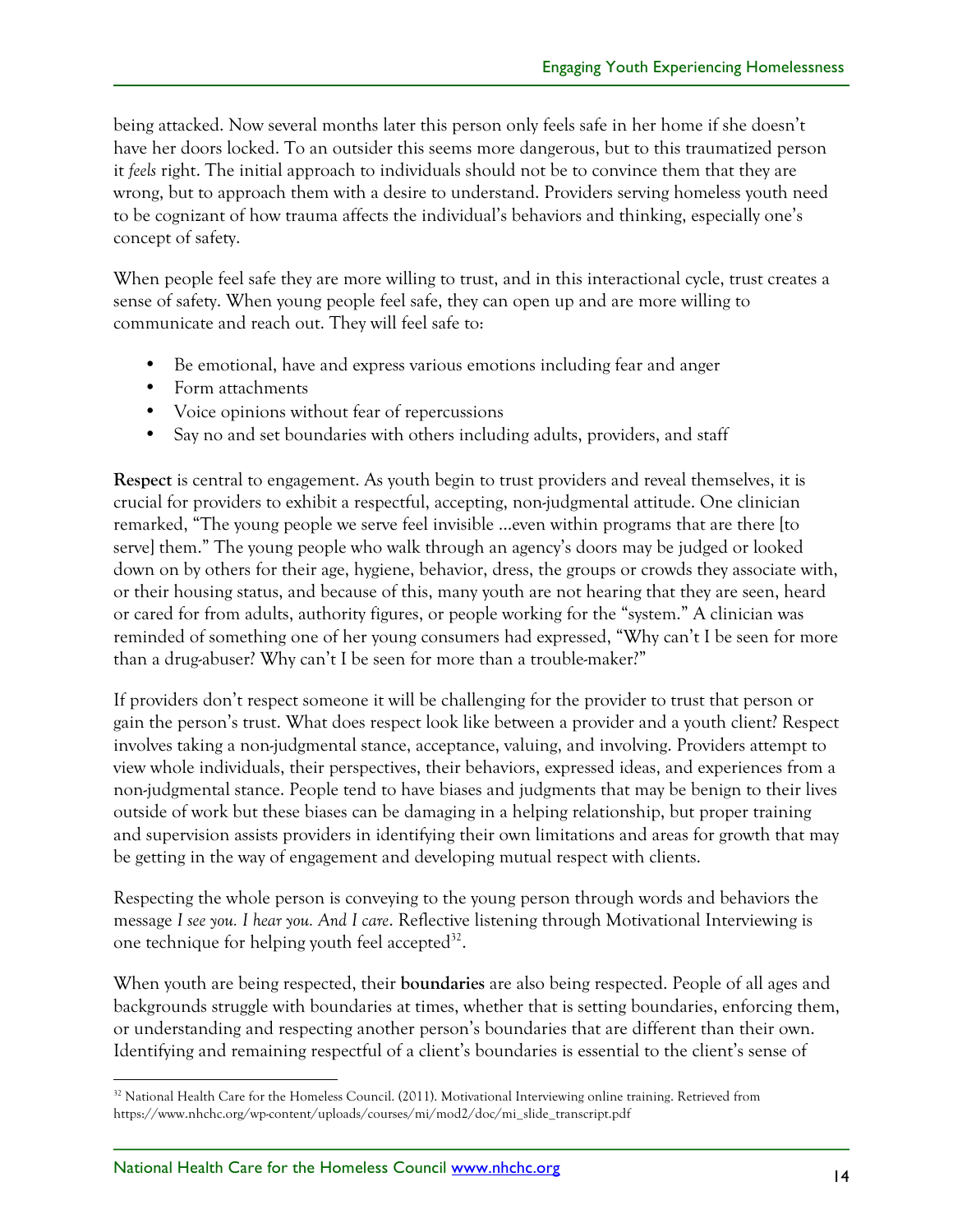safety. Providers should offer opportunities for open discussions about boundary issues, which can include aspects of personal histories, relationships and behaviors that the client does not wish to broach, understanding that as relationships evolve, boundaries change, and new opportunities to explore sensitive issues will open up. Providers should model appropriate boundary setting around their work, the time spent with consumers, and the helping relationship they have with the young person.

A relationship characterized by trust, safety and respect is built upon **cultural humility.** Culture can be defined as the set of beliefs, experiences, and expectations within which an individual exists, and the set of choices that that context provides for the individual. Providers should be alert to their own cultural frameworks and presuppositions, to the (often differing) cultures of their clients, and the ways in which the differences play out in the provider-client relationship. Nonjudgmental acceptance of the client's culture is key to developing a strong and helpful relationship.

Cultural humility is not only the responsibility of the individual staff member but should also be addressed by the organization on a programmatic level. The Youth Development Institute recommends that an agency's mission align with program practices, activities, interactions between staff and youth, and staff's personal missions<sup>33</sup>. Culturally appropriate staff and mechanisms for engaging and working with youth should be addressed at all levels within an agency including program development, communications, advocacy and networking, assessments, community and family engagement, and interventions<sup>34</sup>. A checklist to assess youth centrism is provided by the National Resource Center for Youth Services' Youth Friendly Checklist<sup>35</sup>.

To achieve a strong relationship, providers and agencies should work to remedy the inherent imbalance of **power** that exists in helping relationships with youth.

On an individual level, youth gain power when providers elicit information from consumers about their goals, actively listen to their opinions and concerns, view them as the expert on their lives, incorporate their input and respect their boundaries. Such youth involvement is attributed to increased feelings of self-efficacy and positive self-esteem in the youth $36$ . Providers should be mindful of the urge to "rescue" youth, which is not supportive to youth self-efficacy and can lead to providers overstepping boundaries and even to burnout.

On an organizational level, youth are empowered and agencies are well-served by youth involvement in program planning, execution, evaluation and governance<sup>37</sup>. Such involvement is required for federally funded health centers<sup>38</sup> like Health Care for the Homeless grantees, and for other programs. Youth have the capacity and desire to have projects, create programs, be involved in key decisions, and create change in policy, but they often require guidance from experienced

 <sup>33</sup> Youth Development Institute. (2008) Core Competencies for Youth Work. Retrieved from http://fred.fcny.org/ydipubs/pubs/core.pdf

 $34$  Ibid.

<sup>35</sup> See pages 40-43.

<sup>&</sup>lt;sup>36</sup> National Resource Center for Youth Service. (2008) Positive Youth Development Toolkit: Engaging Youth in Program Development, Design, Implementation, and Service Delivery. Retrieved from http://www.nrcyd.ou.edu/publicationdb/documents/2008-positive-youth-development-toolkit.pdf

<sup>37</sup> Ibid., p. 11-12.

<sup>38</sup> http://bphc.hrsa.gov/about/requirements/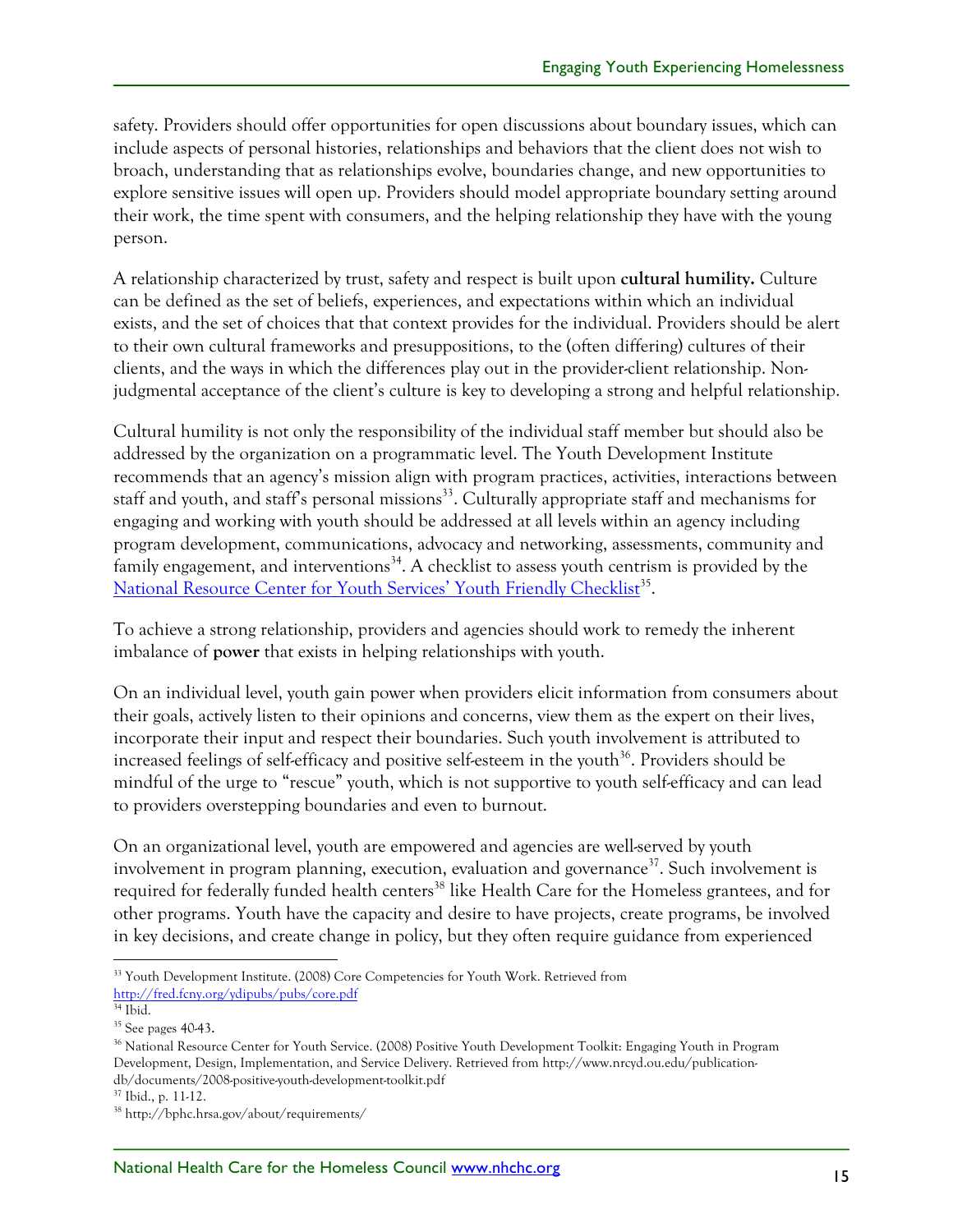adults<sup>39</sup>, requiring planning and a concerted effort on the part of organizations serving youth. Helpful guidance in this area is provided in the National Resource Center for Youth Services' Positive Youth Development Toolkit<sup>40</sup>, but, for example, a program can involve youth through:

- Surveys
- Focus groups
- Advisory committees
- Board participation<sup>41</sup>
- Volunteer, or paid employment, and other professional development opportunities<sup>42</sup>
- Peer outreach or mentoring programs<sup> $43$ </sup>

## **Summary: Three Essential Questions about Relationship**

- Is the provider expressing trust and respect and considering safety?
- Is the provider considering the individual's culture, respecting boundaries, and attempting to involve youth in decision-making?
- Are providers expressing acceptance, appreciation, and the desire to work together with the client?

# **CONSIDERATIONS IN PHYSICAL ENVIRONMENT**

The physical environment in which encounters with homeless youth occur can have a profound effect on the quality of those encounters. "Meeting clients where they are," an established strategy in harm reduction models of care<sup>44</sup>, often has geographic as well as psychological importance. Many providers go out to meet clients where clients feel safe to meet. The young person might say, "If you want to meet with me, you can meet me at the XYZ store downtown. I'll be there if you want to meet me." Young people may be unsure of the provider and want to test the relationship to figure out if they are trustworthy.

<sup>&</sup>lt;sup>39</sup> National Resource Center for Youth Service. (2008) Positive Youth Development Toolkit: Engaging Youth in Program Development, Design, Implementation, and Service Delivery, p. 16. Retrieved from http://www.nrcyd.ou.edu/publicationdb/documents/2008-positive-youth-development-toolkit.pdf

<sup>40</sup> Ibid., p. 16.

<sup>41</sup> Youth on Board. http://www.youthonboard.org/#!shop/c1ryn

<sup>&</sup>lt;sup>42</sup> The National Health Care for the Homeless Council. (2014) Consumer Employment in the Health Care for the Homeless Setting: Promising Practices. Retrieved from http://www.nhchc.org/wp-content/uploads/2014/10/consumer-employment-in-the-

health-care-for-the-homeless-setting.port<br>43 http://www.youthmovenational.org/youth-peer-to-peer.html

<sup>44</sup> Harm Reduction Coalition. Principles of Harm Reduction. Retrieved from http://harmreduction.org/about-us/principles-ofharm-reduction/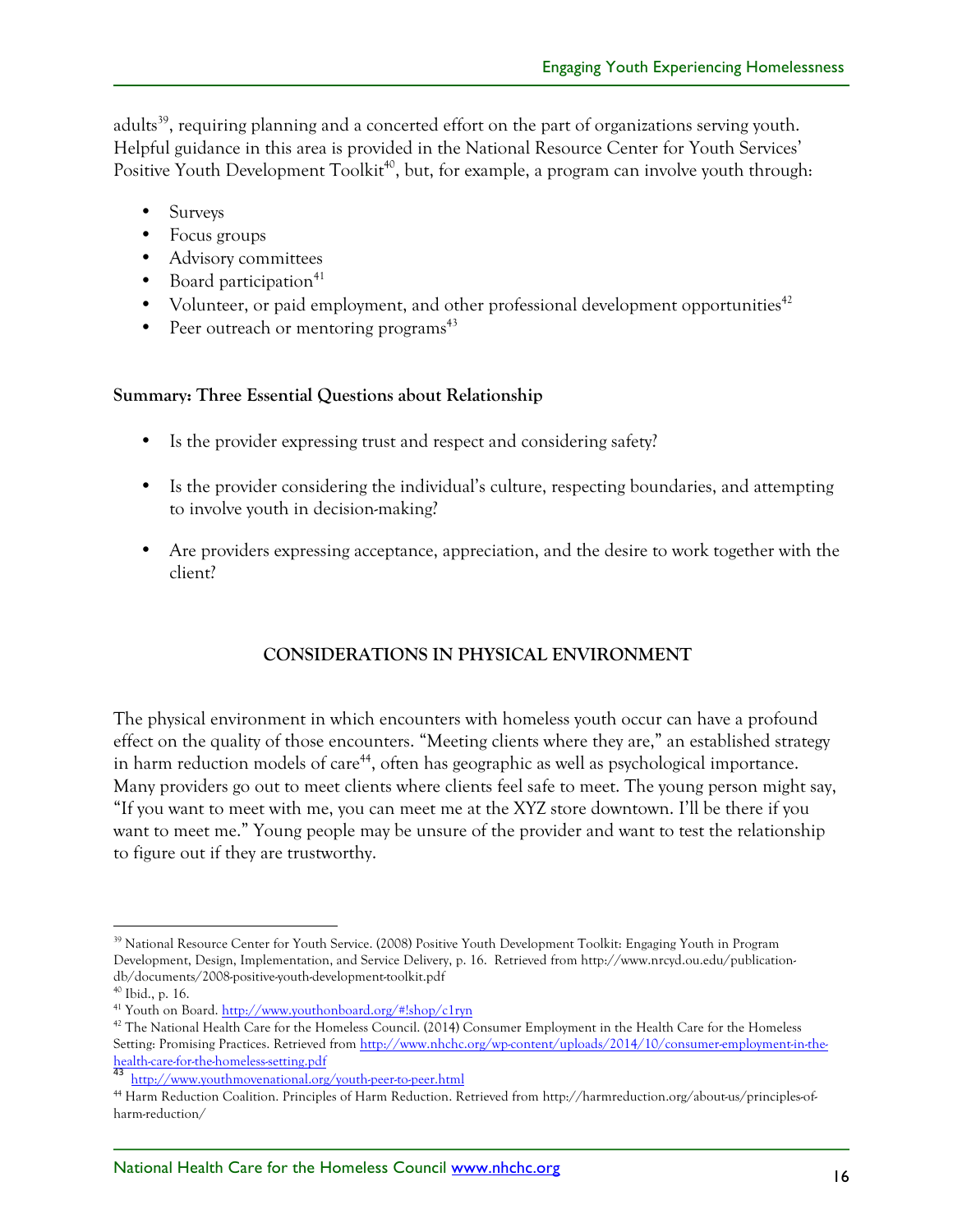Providers meet clients where they are and do the best with what they have. One clinician shared an experience of her supervisee, "Sometimes the youth would show up with a large group of friends. The clinician would have to figure out how to engage in a productive therapy session with this youth who is showing up with ten friends." These kinds of relationships take dedicated effort and time to build. Consumers want to know if they can trust the provider, if the provider is willing to make an effort, and  $\sim$  again  $\sim$  youth fundamentally need to feel safe. Providers find that youth experiencing homelessness sometimes find safety in staying within familiar surroundings or having their peers close by.

For many program administrators and clinicians interviewed, creating a youth-centric physical environment for the clinic or drop-in center is important for youth engagement. In creating such a space it is vital that administrators understand the youth populations they serve, obtain and use youths' perspectives, and attempt to create a space that feels safe to their consumers.

In understanding the youth populations served, administrators can think in terms of sub-groups, sub-cultures, or sub-populations served, and have posters, images, symbols and other displays that are welcoming and considerate of these groups. For example, estimates suggest about 20 percent of the homeless youth population identifies as  $LGBTQ^{45}$ , so having a rainbow image displayed to represent that the clinic is welcoming of the LGBTQ community is a common best practice. Samples of health education posters tailored to youth were shared at the 2014 National Health Care for the Homeless Conference and Policy Symposium and are available upon request<sup>46</sup>.

Trauma-informed organizations will take into consideration how youth are affected by trauma and how their worldview is shaped by the interactional relationship between developmental stage and the traumatic events, and take into account how the physical space of the clinic can trigger the youth and hinder engagement. One physician shared that some of his clients feared being behind closed doors with the clinician. In developing their new space for their youth clinic, they made sure to have large widows with blinds for privacy in the medical rooms. Another medical clinic that serves general adult populations was able to create a separate entrance/exit and private waiting room for the youth populations because several youth shared that they did not feel comfortable walking into the larger clinic. In these examples, the clinicians were not only able to get feedback from their youth clients but also incorporated what they had learned. Program administrators and clinicians are encouraged to collect feedback specifically about the environment where services are provided. Feedback can be given more formally in focus groups and questionnaires, or informally simply by listening while sitting with consumers during meals or during scheduled one-on-one appointments. Administrators need to create channels for this feedback to be shared back to the larger administration, possibly through a quality improvement committee. Consumer feedback is discussed in more detail in the section on *youth involvement*.

 <sup>45</sup> National Alliance to End Homelessness. (2012) National Policy Statement. *LGBTQ Youth*. Retrieved from http://www.endhomelessness.org/library/entry/lgbtq-youth-national-policy-statement

<sup>46</sup> Developed by Robert Power-Drutis from Outside In (Health Care for the Homeless grantee in Portland, OR) Request printable copies of health education posters on Cold & Flu; Scabies; Gonorrhea; Chlamydia; Syphilis; Hepatitis C by emailing jhishida@nhchc.org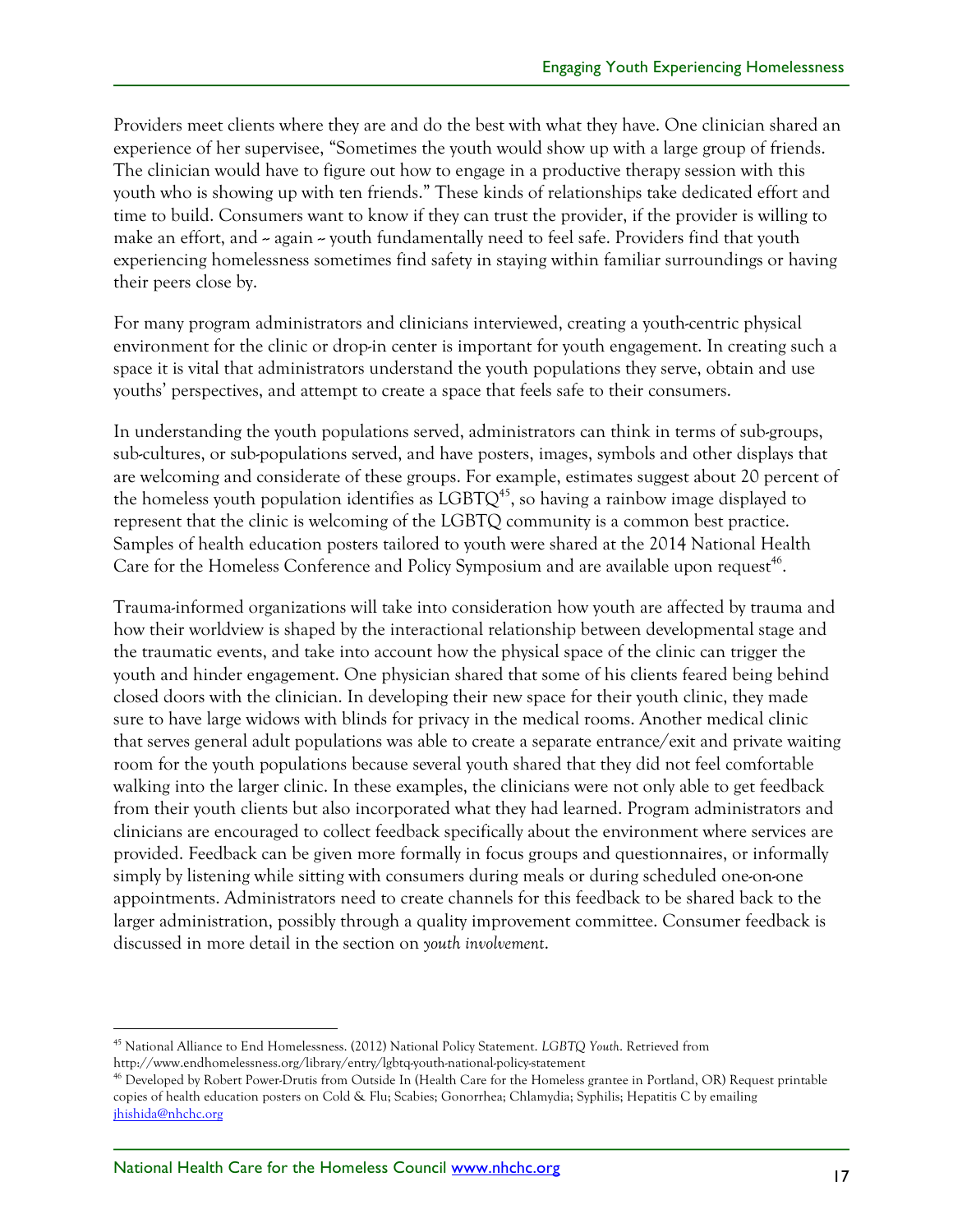Other suggested practices:

- Consider décor and colors of walls, moving away from standard, sterile colors.
- Remove physical barriers such as locks or gates that may seem unwelcoming and present as a barrier to youth.
- Have processes and policies in place to develop language on written materials so that the wording is not confusing or triggering, but inclusive. This can be done by having written material go through multiple stages of review that includes having an advisory group made up of the youth population served to review materials before it is posted or published by the agency.
- Display artwork and other designs created by the youth served.
- Open spaces are ideal.
- Allow and encourage youth to put things up that make it their own space.
- Programs need to be soliciting suggestions and available to receive concerns and complaints both in-person and anonymously.
- Offer snacks or food.
- If developing a clinic, consider locations adjacent or near drop-in centers or shelters. Clinics that are walking distance from youth drop-in centers and shelters can significantly increase walk-in traffic.
- One-stop shops, where clients can get a number of needs met in one place are ideal models to engage youth in more services. Generally evening and weekend hours are needed.
- Having support staff available in the open spaces, not just behind the front desk.
- Flexibility is key. Flexibility to increase opportunities for engagement whether that is through services offered, hours, or physical environment and other aspects. Consider the sub-populations served and the diversity of the youth population.

Some administrators and clinicians are mobile and provide services at shelters, various sites throughout the week, share space with a clinic that serves other general populations, or generally do not have total control of developing or changing the physical space. In these instances, administrators still made attempts to make available certain images and written language on fliers or pamphlets that were tailored to their youth population and welcoming of various sub-groups.

#### **CONSIDERATIONS IN SERVICE DESIGN**

Maintaining engagement with youth requires provision of services that are accessible and appropriate. The following **General Principles**, in large part reflective of the relationship issues discussed above, have proven to be important in the design of services for youth experiencing homelessness:

• Multiple Points of Entry: Various agency types and locations where programs and services are available and offered to young people will help increase the likelihood of engagement.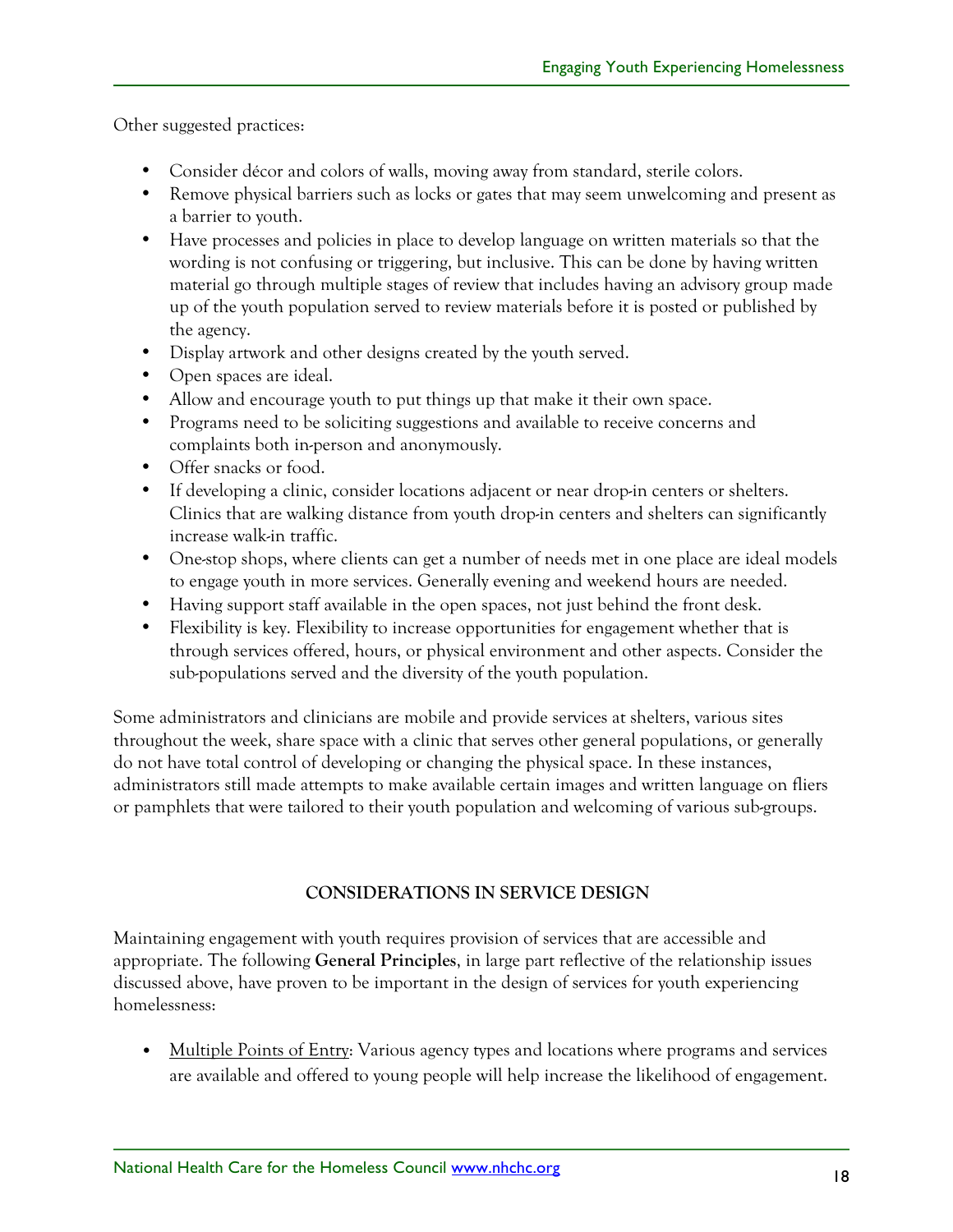- Cultural Humility: This includes training providers to take a non-judgmental and accepting stance when working with youth from various backgrounds.
- Trauma-informed Care: Significant trauma is a near-universal experience for youth without homes; providers should learn to recognize and consider trauma when engaging with these youth.
- Multi-disciplinary, Holistic Care: The physical, psychological and social factors that effect youth are inseparable in practice and are best addressed by well-coordinated interdisciplinary teams.
- Consumer Involvement: Meaningfully involving consumers in the decisions that affect them – from treatment decisions to agency policies – is central to effective services.
- Housing: The reason to engage youth experiencing homelessness is to ensure their safety, health, and stability. This is best accomplished through permanent housing.

**Medical Services:** Youth experiencing homelessness are commonly seen for acute care for ailments such as cold and flu, bug bites, skin infections, lice and scabies, but youth seen at HCH clinics also receive treatment for chronic conditions like diabetes, hypertension, asthma and obesity. Many providers interviewed commented that missing follow-up appointments is a frequent occurrence, which can be due to many factors. People who are experiencing homelessness have competing priorities and keeping health care appointments may not be at the top of their list. Providers need to remain flexible and understanding. Motivational interviewing techniques are part of successful youth engagement, and once engaged young people can become more motivated to learn about healthy new ways and work toward change. Clinicians may be inclined to educate and inform, but if the consumer is not engaged and does not have that relationship with the clinician, the information will be cast aside. Providers need to identify what may get in the way of coming back to the client's next appointment and what is important to the client at the moment by asking questions like, "How can I get you to come back for another appointment?" or "How important is (state condition) to you?" Providers can then respond to youths' needs and connect them to the appropriate person, not convincing them to do something different or giving advice, but giving them options.

Providers commented on the lack of available funding and services for specialty medical care including oral health and vision services for their patients. The Department of Health and Human Services (HHS) offers suggestions for the integration of oral health services within primary care, and your state may be currently participating in HHS's Oral Health Initiatives to help expand the local oral health workforce<sup>47,48</sup>. Existing health centers are encouraged to apply for HHS Expanded

 <sup>47</sup> http://www.hrsa.gov/about/news/pressreleases/131030oralhealth.html

<sup>48</sup> http://www.hrsa.gov/publichealth/clinical/oralhealth/primarycare/integrationoforalhealth.pdf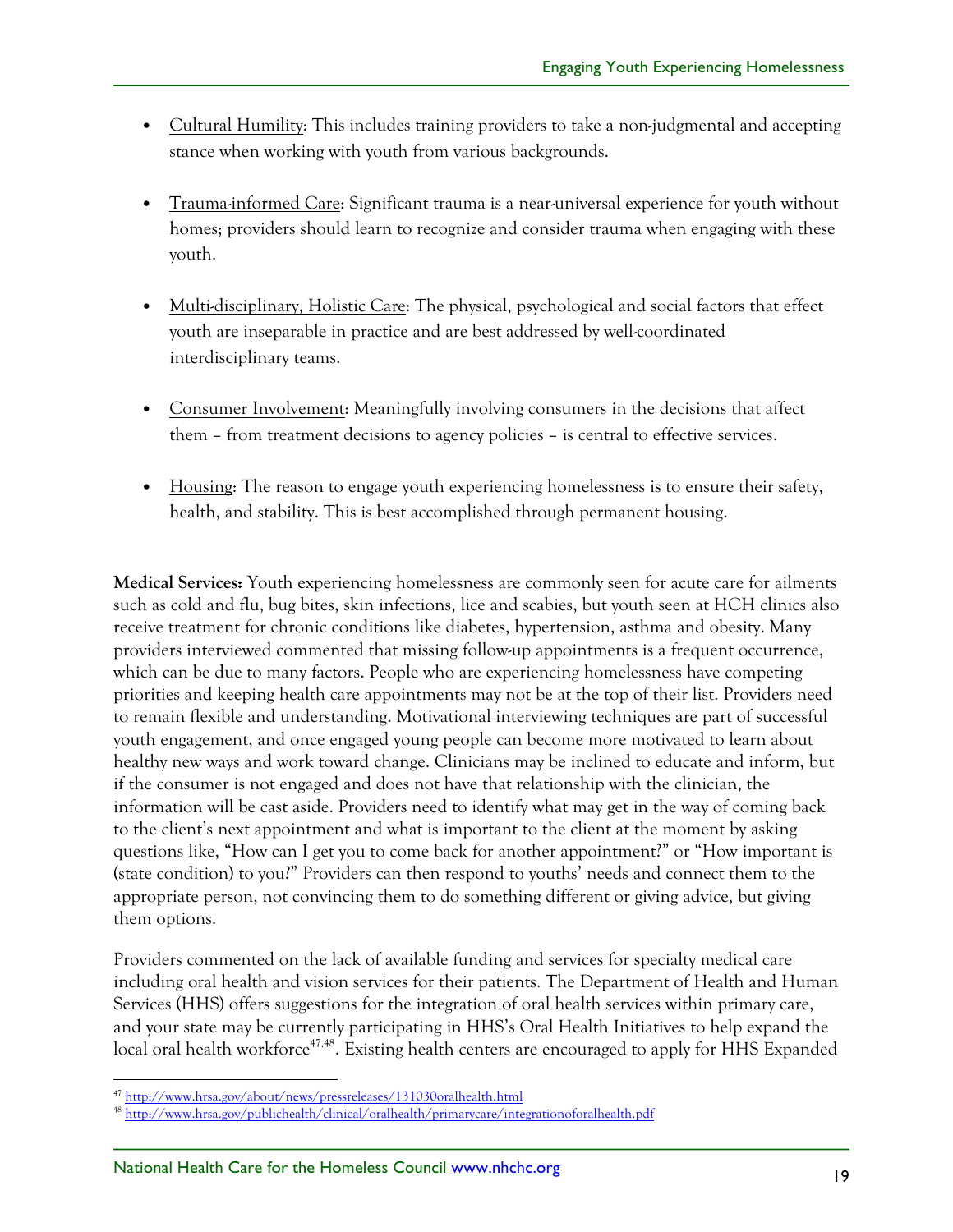Services grants when they are made available. These grants assist programs to expand services such as oral health, behavioral health, pharmacy, and/or vision services<sup>49</sup>.

Programs can do more to facilitate changes in health conditions than just offering clinical services and working directly with clients. Programs can advocate for change at policy and programmatic levels to offer more health-conscious services and meals<sup>50, 51</sup>. Programs can network with peers; stay up to date with new research and treatment modalities<sup>52</sup>; and participate in research<sup>53</sup>.

**Sexual Health Services:** Programs should identify consumers who may be at risk for sexually transmitted diseases and sex-related violence, and engage these youth as early as possible to reduce risk. Levels of risk for engaging in survival sex may be affected by whether the youth is living on the street or in shelter<sup>54</sup>. Lesbian, gay, transgender and bisexual homeless youth had significantly greater likelihood of reporting survival sex than their heterosexual and non-transgender counterparts, and both homeless and bisexual youths who engage in survival sex are at a high risk for HIV infection<sup>55, 56</sup>. Both males and females participate in survival sex and African American homeless youth were significantly more likely to engage in survival sex than white homeless youth $57$ . Drug use plays a role in increasing sexual risk behaviors, especially among newly homeless youth, but current research is unclear about the exact relationship between substance use and survival sex<sup>58</sup>. Training providers to assess for risk and make services, education, and treatment available is important, but if the relationship hasn't been built, youth may not feel comfortable disclosing their sexual activities or symptoms or access treatment.

Rates of pregnancy correlate with housing status; data suggest about 50% of unaccompanied youth have had a pregnancy experience, and one study showed that both accompanied and unaccompanied young males experiencing homelessness were less likely to use contraception (30%) than their housed counterparts  $(60\%)^{59,60}$ . Programs can offer services that may help limit the number of unplanned pregnancies including distribution or referrals for contraceptives and education. Special services and needs should be tailored for youth who are pregnant or already parents. The National Network for Youth suggests that services for pregnant and parenting youth include eligibility workers, health care providers including access to substance use treatment, parenting classes, educational support, child care, and transportation assistance<sup>61</sup>. In addition to

https://www.nn4youth.org/wp-content/uploads/IssueBrief\_Pregnancy\_and\_parenting.pdf

 <sup>49</sup> http://www.hrsa.gov/grants/apply/assistance/es/

<sup>50</sup> https://www.nhchc.org/resources/clinical/diseases-and-conditions/nutrition/

<sup>51</sup> https://www.nhchc.org/resources/clinical/tools-and-support/children-youth/

<sup>52</sup> Society for Adolescent Health and Medicine. https://www.adolescenthealth.org/Home.aspx

<sup>53</sup> Join the Council's HCH Practice-Based Research Network. https://www.nhchc.org/pbrn/

 $^{\rm 54}$  Ibid.

<sup>55</sup> N. Eugene Walls & Stephanie Bell. Journal of Sex Research (2011) Correlates of Engaging in Survival Sex among Homeless Youth and Young Adults. 48(5), pg 423-436

<sup>56</sup> Shulamith Lala Ashenberg Straussner. (2004) Clinical Work with Substance-Abusing Clients. pg 405 <sup>57</sup> Ibid.

<sup>58</sup> Youth Today. (2008) Predictors of Sexual Risk Behaviors among Newly Homeless Youth. Retrieved from http://youthtoday.org/2008/02/predictors-of-sexual-risk-behaviors-among-newly-homeless-youth/

<sup>&</sup>lt;sup>59</sup> Staci Perlman and Joe Willard. (2013) Homeless Youth in Philadelphia: An innovative method for identifying youth who are homeless. Available at: http://works.bepress.com/staci\_perlman/11

<sup>60</sup> The National Network for Youth. (unknown) Issue Brief: Pregnant and Parenting Homeless Youth.

 $61$  Ibid.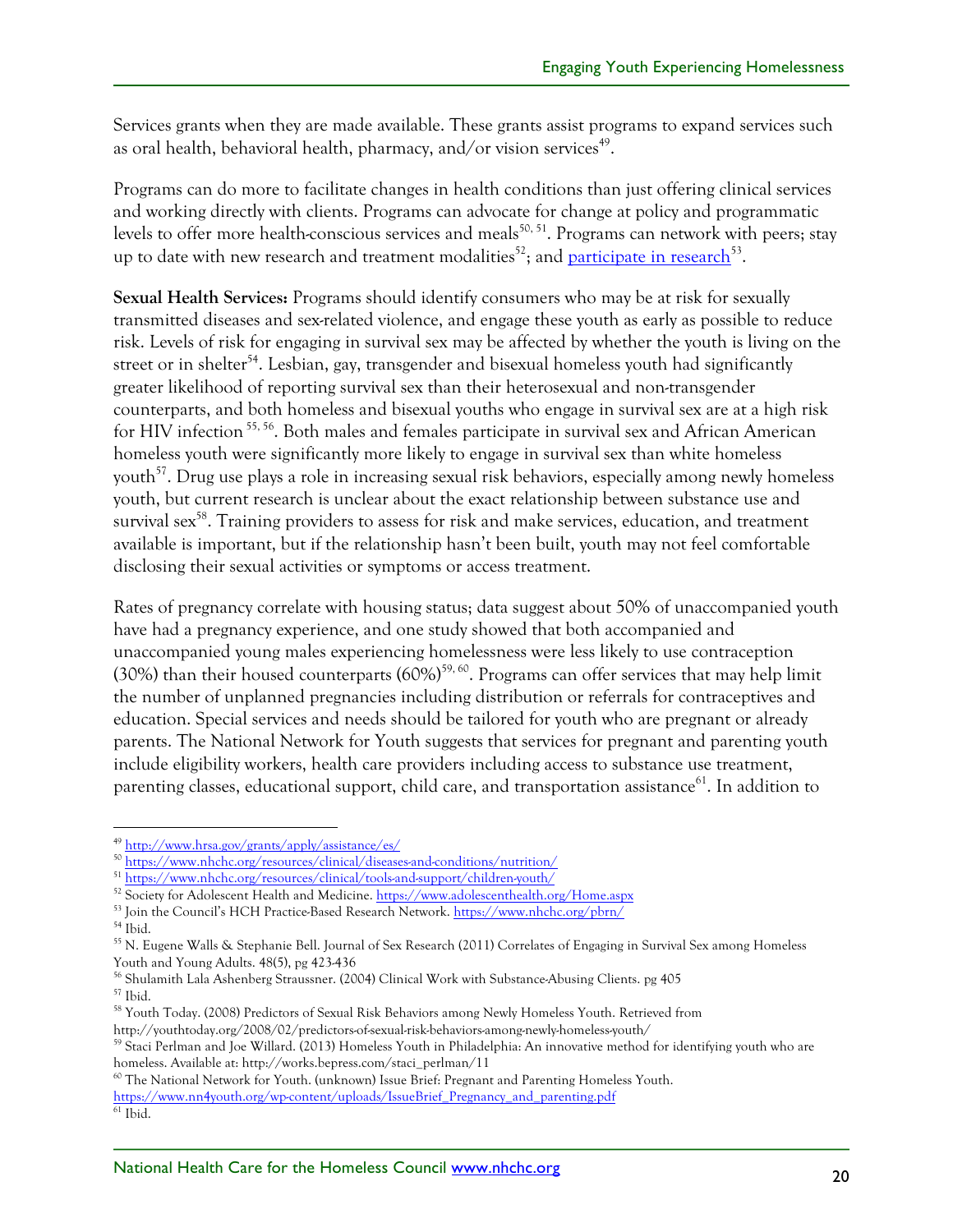parenting classes, peer support groups for this population should be considered. Tips to engage and work with this subgroup are available<sup>62, 63, 64, 65</sup>.

Youth experiencing homelessness are at increased risk for intimate partner violence (IPV) due to several potential factors including turning to survival sex, drugs, and other illegal activity, which increases their vulnerability to exploitive relationships and interpersonal abuse<sup>66</sup>. Assessing and addressing abuse and imminent danger is part of creating a safe space for youth. Programs also need to have materials and other means available to educate youth about abusive relationships as a prevention and awareness measure, and inform youth about protective services that are available to them if they are currently in an abusive relationship or if they find themselves in one in the future.

**Mental and Behavioral Health services:** Standard mental and behavioral health services for youth experiencing homelessness include regular screenings and treatment for depression, anxiety and other mood disorders, suicidality, post-traumatic stress disorder, and substance use. Using substances can in itself be harmful to one's overall health and wellness, but also it can act as a barrier to engagement and impede a person's ability to receive help and treatment. Providers should consider and utilize harm reduction and core concepts of motivational interviewing to approach youth so that if they are using, they are more inclined to feel accepted and welcomed to engage and receive services. Building healthy relationships could assist in diminishing negative consequences of substance use. Assessment and screening tools for substance use designed for adolescents are available<sup>67</sup>. Programs should offer support groups or at least be able to refer clients to local support groups. When planning for support groups consider the subgroups a program serves and tailor services accordingly. For mental health crises when clinics are closed and staff are not on-call or available, posting numbers to your local 24/7 crisis hotline and the National Suicide Prevention Lifeline<sup>68</sup> may be an option.

The Adverse Childhood Experiences Study (ACES) explains how traumatic childhood experiences place individuals at risk for negative health outcomes in adulthood. The study has significant implications for service provision and engagement strategies. Trauma-informed practices align with the prevention strategies outlined in the study and are vital for organizations and providers to address many of the serious negative consequences highlighted in the study. Trauma-informed practice includes (1) increasing awareness of the occurrence of trauma experienced during

 $62$  The National Clearinghouse on Families and Youth. (unknown) 6 Tips for Connecting with Pregnant and Parenting Teens. Retrieved from http://ncfy.acf.hhs.gov/media-center/slideshows/6-tips-connecting-pregnant-and-parenting-teens

 $63$  The National Clearinghouse on Families and Youth. (unknown) Five Things to Know About Teen Parents and How to Help Them. Retrieved from http://ncfy.acf.hhs.gov/media-center/slideshows/five-things-know-about-teen-parents-and-how-help-them <sup>64</sup> Christine Taylor et al. Contemporary Nurse. (2012) What Works to Engage Young Parents Into Services? Findings from an

Appreciative Inquiry Workshop. 42(2): pages 258-271.<br><sup>65</sup> Ammerman SD, Ensign J, Kirzner R, Meininger ET, Tornabene M, Warf CW, Zerger S, Post P. Homeless Young Adults Ages 18-24: Examining Service Delivery Adaptations. Nashville: National Health Care for the Homeless Council, Inc., 2004. (see pages 33- 35). Retrieved from http://www.nhchc.org/wp-content/uploads/2011/10/younghomelessadult1.pdf

<sup>66</sup> Hollywood Homeless Youth Partnership. (2010) A Practical Guide for Service Providers: Addressing Intimate Partner Abuse in Runaway and Homeless Youth. Retrieved from: http://hhyp.org/wp-

content/uploads/2012/02/HHYP\_Addressing\_Intimate\_Partner.pdf

 $67$  The National Clearinghouse on Families and Youth. Assessment and Screening Tools for Measuring Mental Health, Substance Abuse, and Independent Living Skills in Adolescents. Retrieved from http://ncfy.acf.hhs.gov/publications/assessment-andscreening-tools-measuring-mental-health-substance-abuse-and-independent

<sup>68</sup> National Suicide Prevention Lifeline. 1-800-273-TALK. http://www.suicidepreventionlifeline.org/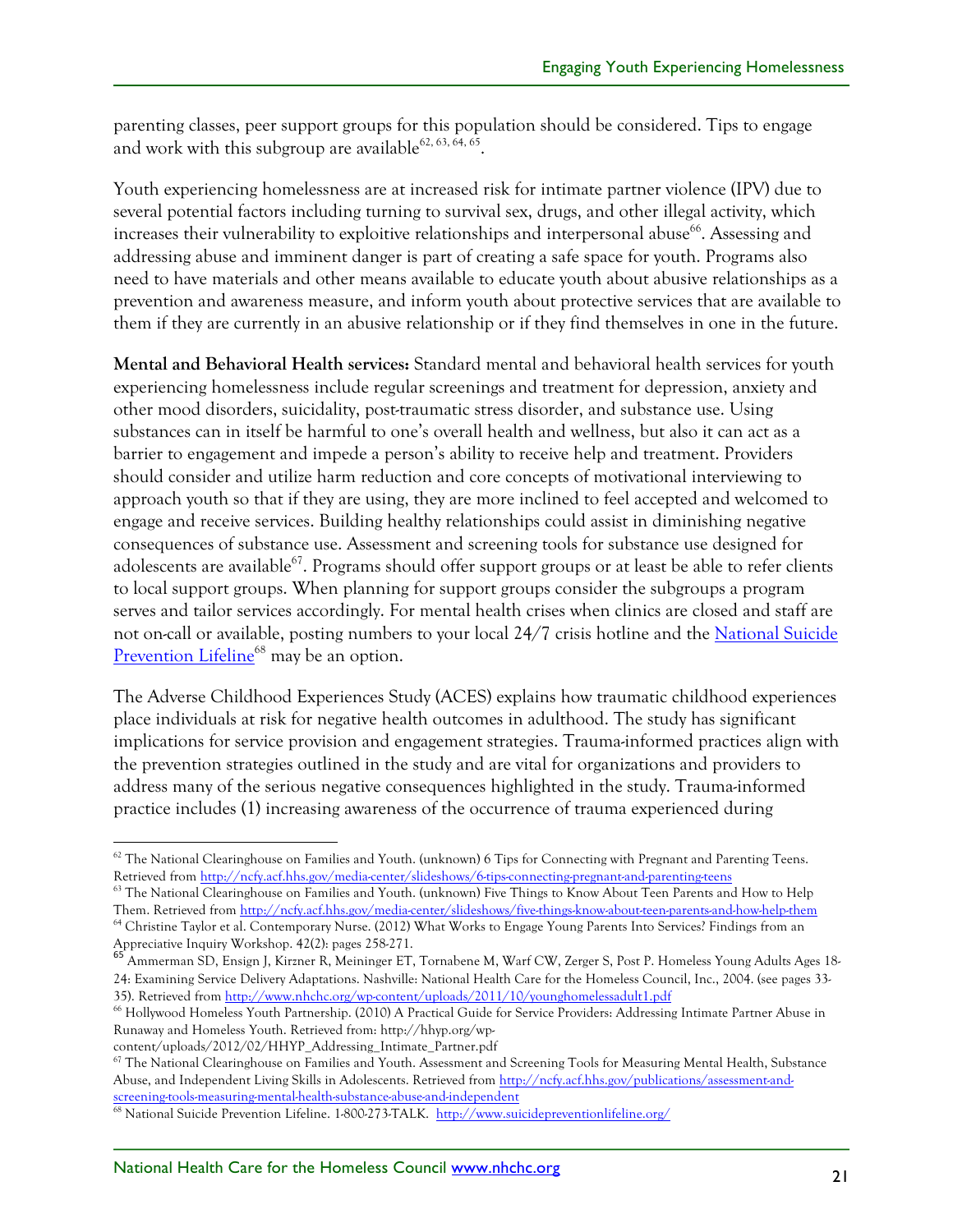childhood (e.g. educating staff and clients, routine screenings for trauma and exposure to violence), and (2) an understanding by staff and clients of the behavioral coping strategies that individuals commonly utilize to mitigate the emotional impact of traumatic experiences. The ACE study also highlights the lack of psychosocial assessments and anticipatory guidance that are available and utilized in adolescent health care, and suggests an increase in physician training to best address trauma and its long-term health impact<sup>69</sup>. There are many proven effective treatment modalities for trauma such as narrative therapy, eye movement desensitization and reprocessing (EMDR) therapy, expressive arts, and acute therapy interventions. Mental health providers can assess the type of trauma and treatments that are appropriate for improving youth outcomes; additional reasons for integrating trauma-informed approaches in homeless youth programs include reducing staff burnout, increasing engagement, and increasing organizational effectiveness<sup>70</sup>. Other treatment considerations for trauma relevant for all providers are available<sup>71</sup>.

**Social and Support Services:** A highly desirable goal of engaging youth experiencing homelessness is housing for the consumer. Programs should consider offering housing assistance either directly or through referral, and/or collaborating with local housing authorities, Runaway and Homeless Youth (RHY) grantees, supportive housing programs<sup>72</sup>, and the local Continuum of Care<sup>73</sup>. Reviewing research on youth exiting homelessness and working with younger adults or youth who have been housed and who could speak to their experiences, even mentor currently homeless clients is recommended<sup>74</sup>.

In addition to housing services and case management, common support social services include family reunification services, employment, GED and other educational services such as career counseling. Having staff or teams of staff dedicated to education and employment services is ideal. Programs should consider offering legal services for assistance with disability benefits, signing leases and getting housing, and youth coming out of incarceration or the juvenile justice system. The publication "Examining Service Delivery Adaptations" shares strategies for working with young people who are involved in the criminal justice system<sup>75</sup>. For programs that do not have a one-stop shop model, who refer youth to other agencies for services, or are asking youth to return back to the agency or program at a later date or time, it is best practice to have transportation support available, whether that is through bus tokens, taxi vouchers, or an agency's own shuttle or van services. Lastly, health and medication management or navigation services, including peer-led and community health worker models are support services that benefit the client and speak to

<sup>&</sup>lt;sup>69</sup> Ibid.

<sup>70</sup> Hollywood Homeless Youth Partnership. (2009) 10 Reasons for Integrating Trauma-Informed Approaches in Programs for Runaway and Homeless Youth. Retrieved from http://www.hhyp.org/downloads/HHYP\_10Reasons\_Flyer.pdf

<sup>&</sup>lt;sup>71</sup> The National Child Traumatic Stress Network. (2007) Culture and Trauma Brief: Trauma Among Homeless Youth. Retrieved from http://www.nctsnet.org/nctsn\_assets/pdfs/culture\_and\_trauma\_brief\_v2n1\_HomelessYouth.pdf <sup>72</sup> http://www.csh.org/resources/stable-homes-brighter-futures-evaluation-report-preliminary-findings-from-year-1/

<sup>73</sup> Rapid Rehousing Models for Homeless Youth. https://www.hudexchange.info/homelessness-assistance/resources-for-homeless-

youth/rrh-models-for-homeless-youth/ <sup>74</sup> Paula Mayock, Eoin O'Sullivan, and Mary Louis Corr. Housing Studies. (2010) Young People Exiting Homelessness: An Exploration of Process, Meaning and Definition. 26(6): pages 803-826.

<sup>75</sup> Ammerman SD, Ensign J, Kirzner R, Meininger ET, Tornabene M, Warf CW, Zerger S, Post P. Homeless Young Adults Ages 18- 24: Examining Service Delivery Adaptations. Nashville: National Health Care for the Homeless Council, Inc., 2004. (see pages 29- 30) Retrieved from http://www.nhchc.org/wp-content/uploads/2011/10/younghomelessadult1.pdf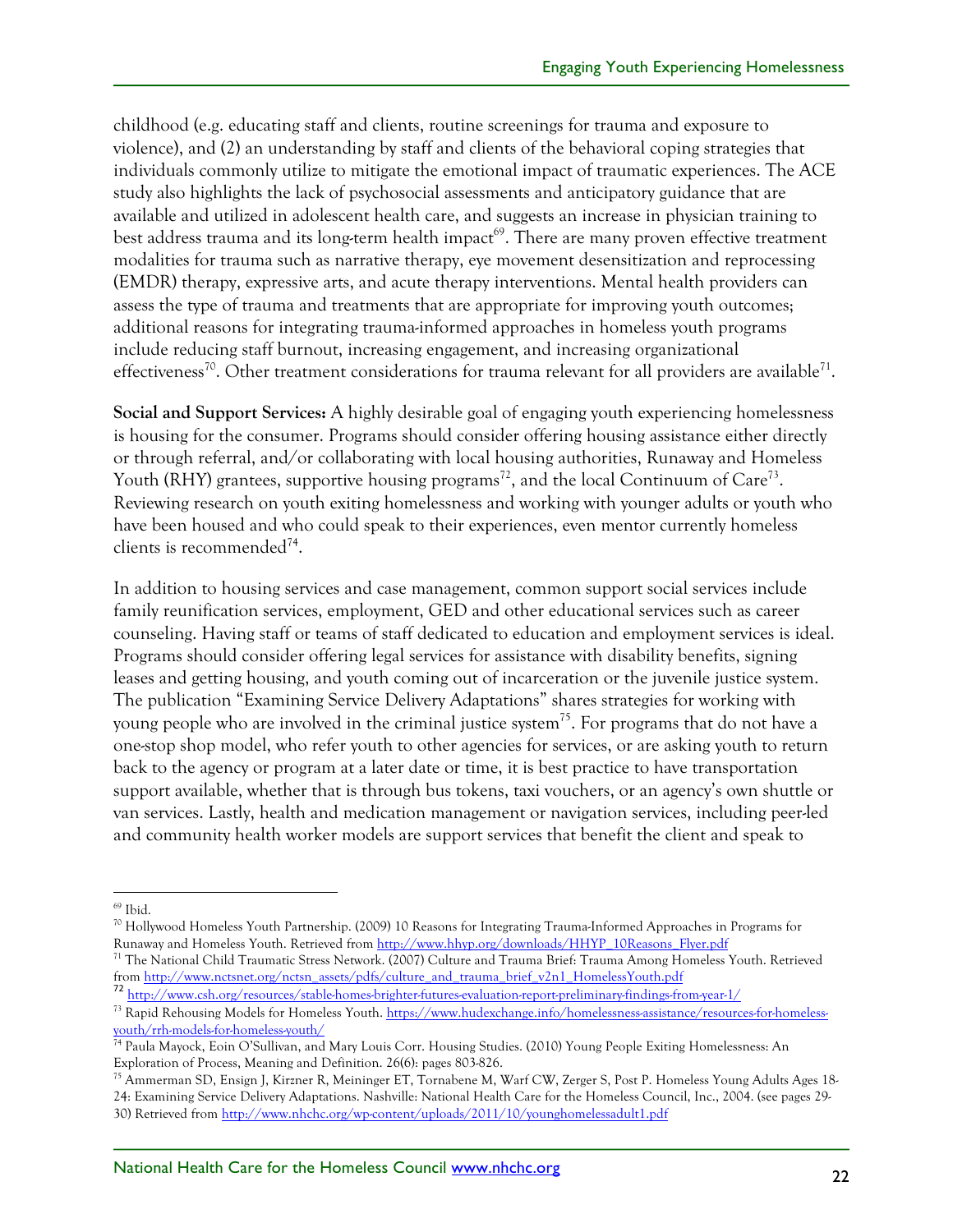youth engagement. Learning from other programs and communities about their practices may offer solutions to meeting these needs of youth consumers<sup>76</sup>.

**Healing Arts and other Creative Interests:** Youth are often engaged through the arts. One administrator shared, "Sometimes we have theatre production. Folks work with the kids for a number of weeks and put on a program…Understanding that the arts and healing arts play an important role in helping staff and kids, being able to offer a variety of options is one of our goals." All interviewees highlighted unique classes and services that are offered to their youth consumers. Interest and participation in the services varied, and may work better within some communities and certain populations than others. As always, program design should include input from the youth population and allow time for the special services to grow and become established. Continually assess for quality, obtain input from youth, and make changes accordingly. There are resources available with tips on how to engage youth through humanities and other interests<sup>77, 78, 79</sup> including:

- Technology, the internet and social media<sup>80, 81, 82, 83</sup>
- Visual and performing arts
- Civic activities and community
- Writing and Poetry
- Music
- Entrepreneurship
- Sports and Exercise, including Yoga
- Gardening
- Bodywork
- Crafts

**Interdisciplinary Care and Community Partnerships:** Given the multiple issues presented by youth experiencing homelessness, and despite the central importance of primary relationships, it is unrealistic to expect any one provider or agency to be able to meet all the needs in any situation. Within HCH and other health care programs, interdisciplinary teams respond to whole persons and their health care needs<sup>84</sup>. Individual engagement can happen at all program levels from front

<sup>78</sup> Adeline Nyamathi et. al. Program Community Health Partnerships. (2011) Art Messaging as a Medium to Engage Homeless Young Adults and Youth. Spring 5(1), pages 9-18. Retrieved from http://www.ncbi.nlm.nih.gov/pmc/articles/PMC3792012/

<sup>79</sup> National Clearinghouse on Families and Youth. (2012) Bright Idea: Finding Creative Ways to Engage Homeless Youth. Retrieved from http://ncfy.acf.hhs.gov/news/2012/01/bright-idea-finding-creative-ways-engage-homeless-youth

 <sup>76</sup> Patricia F. Julianelle. California Research Bureau. (2007) The Educational Success of Homeless Youth in California: Challenges and Solutions. Retrieved from https://www.library.ca.gov/crb/07/07-012.pdf

<sup>77</sup> National Resource Center for Youth Service. (2008) Positive Youth Development Toolkit: Engaging Youth in Program Development, Design, Implementation, and Service Delivery. (page 57-58). Retrieved from http://www.nrcyd.ou.edu/publicationdb/documents/2008-positive-youth-development-toolkit.pdf

<sup>80</sup> National Clearinghouse on Families and Youth. (unknown) Using Technology in Family and Youth Work. Retrieved from http://ncfy.acf.hhs.gov/book/export/html/462

<sup>81</sup> Sean D. Young and Eric Rice. AIDS and Behavior. (2010) Online Social Networking Technologies, HIV Knowledge, and Sexual Risk and Testing Behaviors Among Homeless Youth. 15: pages 253-260.

<sup>&</sup>lt;sup>82</sup> HCH Clinicians' Network Communications Committee. Healing Hands (2009) Engaging Adolescents Who Are Homeless in Care. 13(5) Retrieved from http://www.nhchc.org/wp-content/uploads/2011/10/HealingHandsOctweb.pdf (see page 5).<br><sup>83</sup> David E. Pollio, et al. Social Work. (2013). Technology Use among Emerging Adult Homeless in Two U.S. Cit

<sup>173-175.</sup>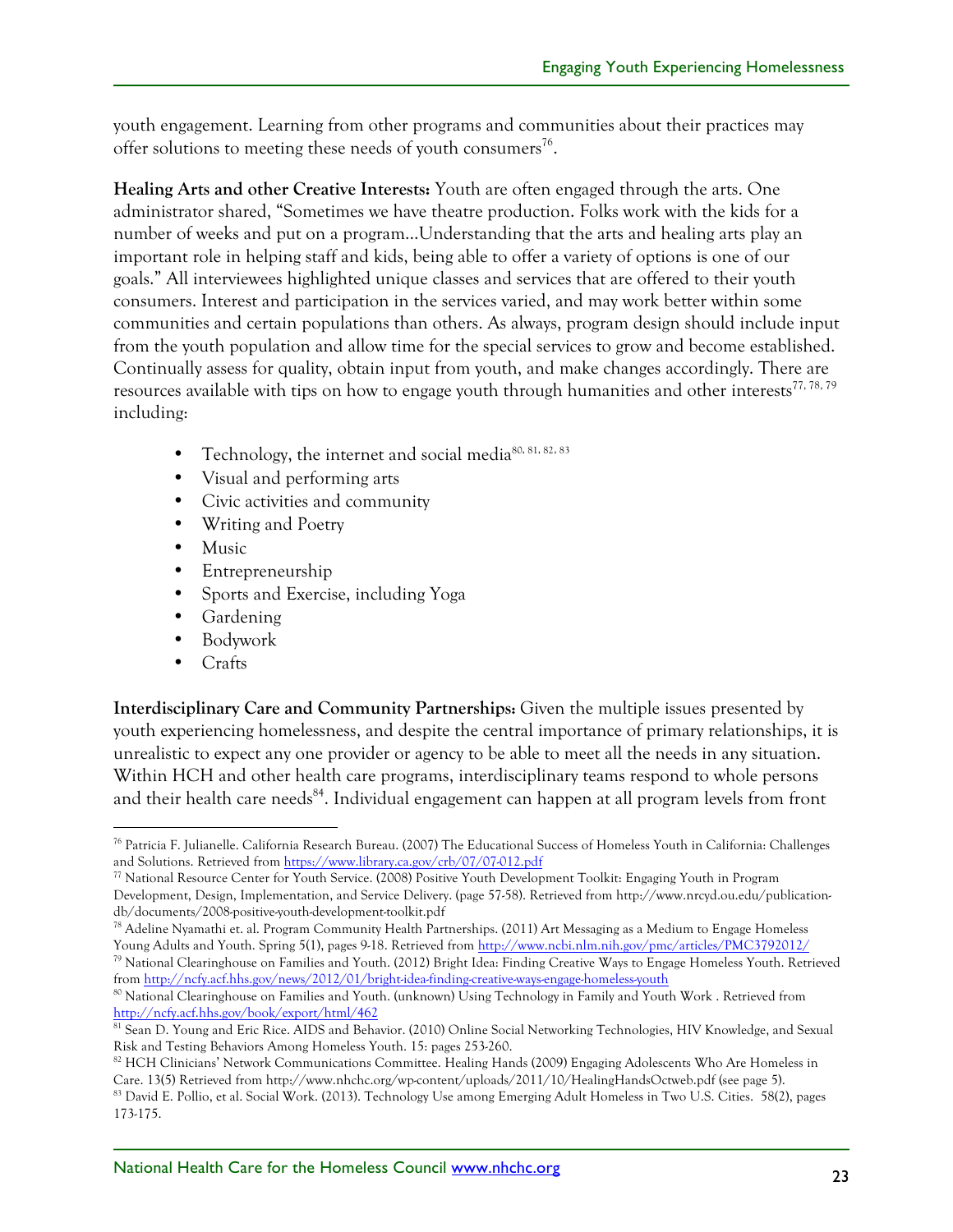desk staff, to outreach worker, to therapist, and physician. Interdisciplinary teams serve as a multiplier factor for engaging youth, because once engaged the individual is more likely to access additional services from other team members.

In most communities, a host of youth-serving agencies can complement each other and develop effective partnerships and collaborations. These include schools, education and employment programs, youth drop-in centers, and federally funded programs, any of which may provide initial opportunities for engagement with youth experiencing homelessness. A complete list of agencies with which homeless youth programs may partner is provided by the California Research Bureau<sup>85</sup>. Marketing services through the channels and partnerships listed below is a way to more broadly initiate engagement into the health or social services system. Embedding medical services in agencies that youth view as trusted spaces such as schools or drop-in centers is often an effective way to engage youth experiencing homelessness.

Schools: The leading causes of adult homelessness, as identified in the 2013 Philadelphia homeless youth study, were experiencing homelessness as a youth and the lack of a high school degree or GED<sup>86</sup>. Evidence shows that students experiencing homelessness do not perform as well academically as their housed counterparts and youth homelessness is associated with higher rates of truancy and lower rates of high school graduation<sup>87</sup>. Even if youth are housed but are not successful academically, their chances of homelessness as an adult increase<sup>88</sup>. Schools, local school district homeless liaisons, and other local education and vocational programs are important collaborators for programs serving youth experiencing homelessness, because they can offer support to current clients or can assist in referring youth to needed service. School systems can help identify at-risk and youth experiencing homelessness who are not currently being served by a program but who may benefit from its services. Local educational agencies carry out mandates from the McKinney-Vento Homeless Assistance Act and designate a homeless liaison who is responsible for working with homeless education issues in the area<sup>89</sup>. Each state is required to have a coordinator for homeless education. Agencies may contact the state coordinator (list is accessible through referenced footnote) to identify the local school district assigned liaison, or if the district does not have a liaison, the agency may need to advocate for one and inform the school district about available funding for this position<sup>90</sup>. The National Association for the Education of Homeless Children and Youth (NAEHCY) is a national resource for facilitating local, inter-agency collaborations, supporting youth experiencing homelessness, and assisting communities in preventing and ending youth homelessness $91$ .

<sup>&</sup>lt;sup>84</sup> National Health Care for the Homeless Council. (2011) Key Elements of Integrated Care for Persons Experiencing Homelessness. Retrieved from http://www.nhchc.org/wp-content/uploads/2011/10/Key-Elements-of-Integrated-Care.pdf <sup>85</sup> Patricia F. Julianelle. California Research Bureau. (2007) The Educational Success of Homeless Youth in California: Challenges

and Solutions. Retrieved from <u>https://www.library.ca.gov/crb/07/07-012.pdf</u> See pages 36-42. 86 Staci Perlman and Joe Willard. (2013) Homeless Youth in Philadelphia: An innovative method for identifying youth who are homeless. Available at: http://works.bepress.com/staci\_perlman/11

<sup>87</sup> Ibid.

<sup>88</sup> Ibid.

<sup>89</sup> National Center for Homeless Education. (2013). Homeless Liaison Toolkit. Retrieved from

http://center.serve.org/nche/downloads/toolkit2/toolkit.pdf

<sup>90</sup> http://center.serve.org/nche/downloads/sccontact.pdf

<sup>91</sup> http://naehcy.org/legislation-and-policy/youth-task-forces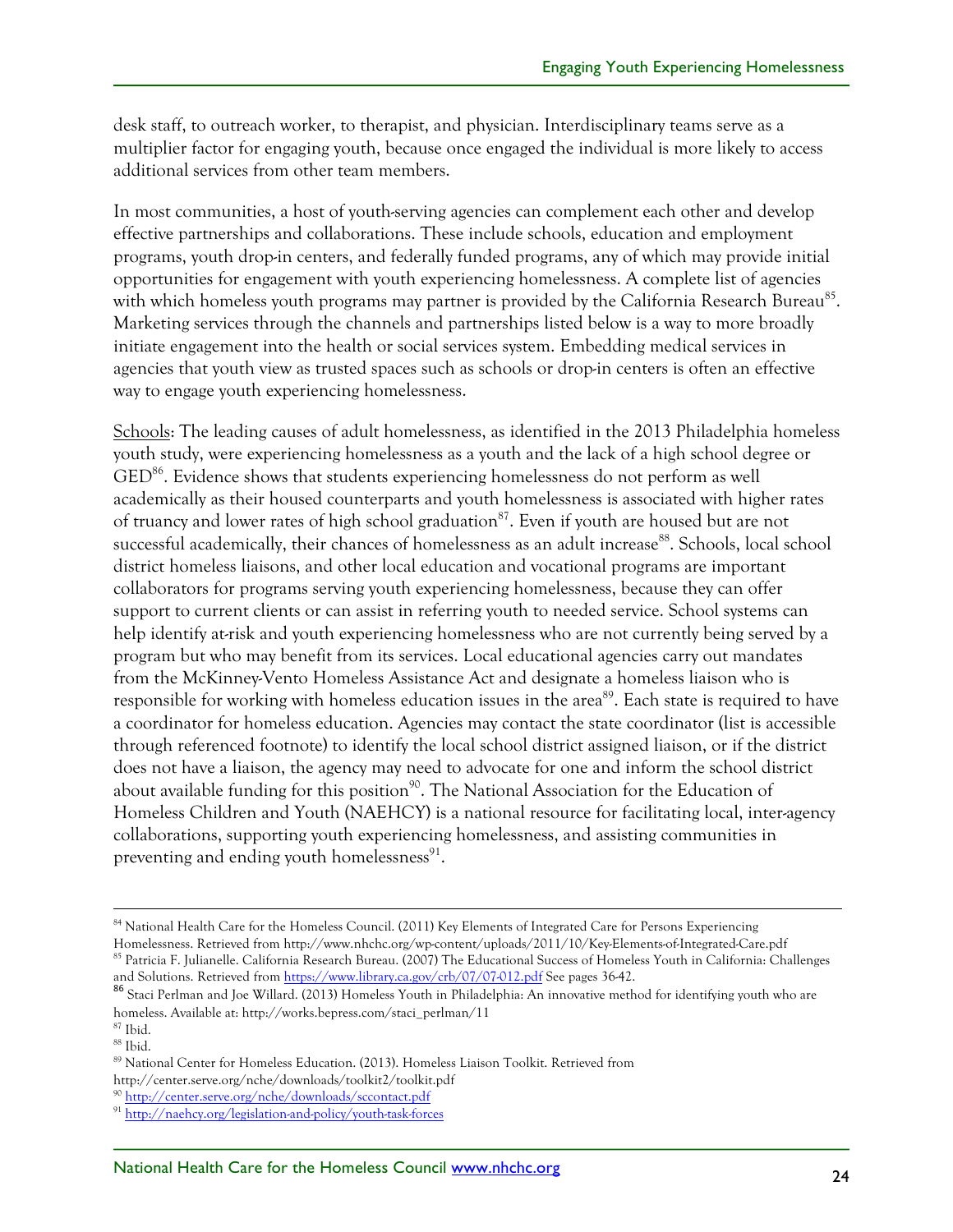Some HCH programs also work within or in collaboration with school-based health centers, which presents benefits and unique challenges. Technical Assistance (TA) for collaborations between health centers and schools is available through the National HCH Council<sup>92</sup> and the School-Based Health Alliance $93$ .

YouthBuild is an international program targeted to unemployed young people who left high school without a diploma and attempts to help these individuals reclaim their education, gain skills for employment, and learn to be leaders. Local YouthBuild programs are possible collaborators for educational and vocational services.

Other Community Programs: Establishing relationships with community programs is a way to save on resources but also reach more youth. Drop-in centers are places where youth can rest, shower, eat and receive other social services. Providing health services at these sites and working with dropin center staff is ideal to engage youth in health services and the larger health system. Having partnerships with shelters and transitional housing programs for adults can become great referral sources, and local centers that specialize in LGBTQ populations that offer tailored services to this group can also be valuable partners. Churches and other faith-based organizations are other great collaborators to market services and share resources<sup>94</sup>.

Federal Programs with Local Presence: Other suggested collaborators are federally supported programs in your community, such as Health Care for the Homeless grantees which are part of the Health Resources and Services Administration's Health Center Program, and Runaway and Homeless Youth programs which are funded through the Family and Youth Services Bureau (FYSB). The Runaway and Homeless Youth (RHY) programs offer street outreach, emergency shelters and longer-term transitional living and maternity group home programs<sup>95</sup>. You can find a directory of RHY programs online through FYSB's grantees interactive mapping tool<sup>96</sup>. Local Health Care for the Homeless programs can be found using the National HCH Council's online HCH Directory<sup>97</sup>.

Law Enforcement: Agencies may want to consider working with law enforcement agencies to learn about laws and policies that affect youth experiencing homelessness in the community and also train officers on serving, working, and engaging with this population. According to one survey with questions related to interactions with law enforcement, 75% of respondents reported regular negative interactions with police, including harassment and being ticketed, and not a single youth reported turning to police for assistance when victimized<sup>98</sup>. Officers can be trained on assessing the youth's safety and best practices to approach and engage these young people. The 10-question tool developed in collaboration with medical professionals, researchers and police officers, which is

 <sup>92</sup> https://www.nhchc.org/get-assistance/

<sup>93</sup> http://www.sbh4all.org/site/c.ckLQKbOVLkK6E/b.7453519/k.BEF2/Home.htm

<sup>94</sup> Gary Cook. Church & Society. (2001) How Churches Engage Homelessness. May/June. American Theological Library Association.

<sup>95</sup> http://www.acf.hhs.gov/programs/fysb/programs/runaway-homeless-youth

<sup>96</sup> http://www.acf.hhs.gov/programs/fysb/grants/fysb-grantees

<sup>97</sup> https://www.nhchc.org/resources/grantees/national-hch-grantee-directory/

<sup>98</sup> Youth Today. (2008) Voices from the Street: A Survey of Homeless Youth by their Peers. Retrieved from http://youthtoday.org/2008/04/voices-from-the-street-a-survey-of-homeless-youth-by-their-peers/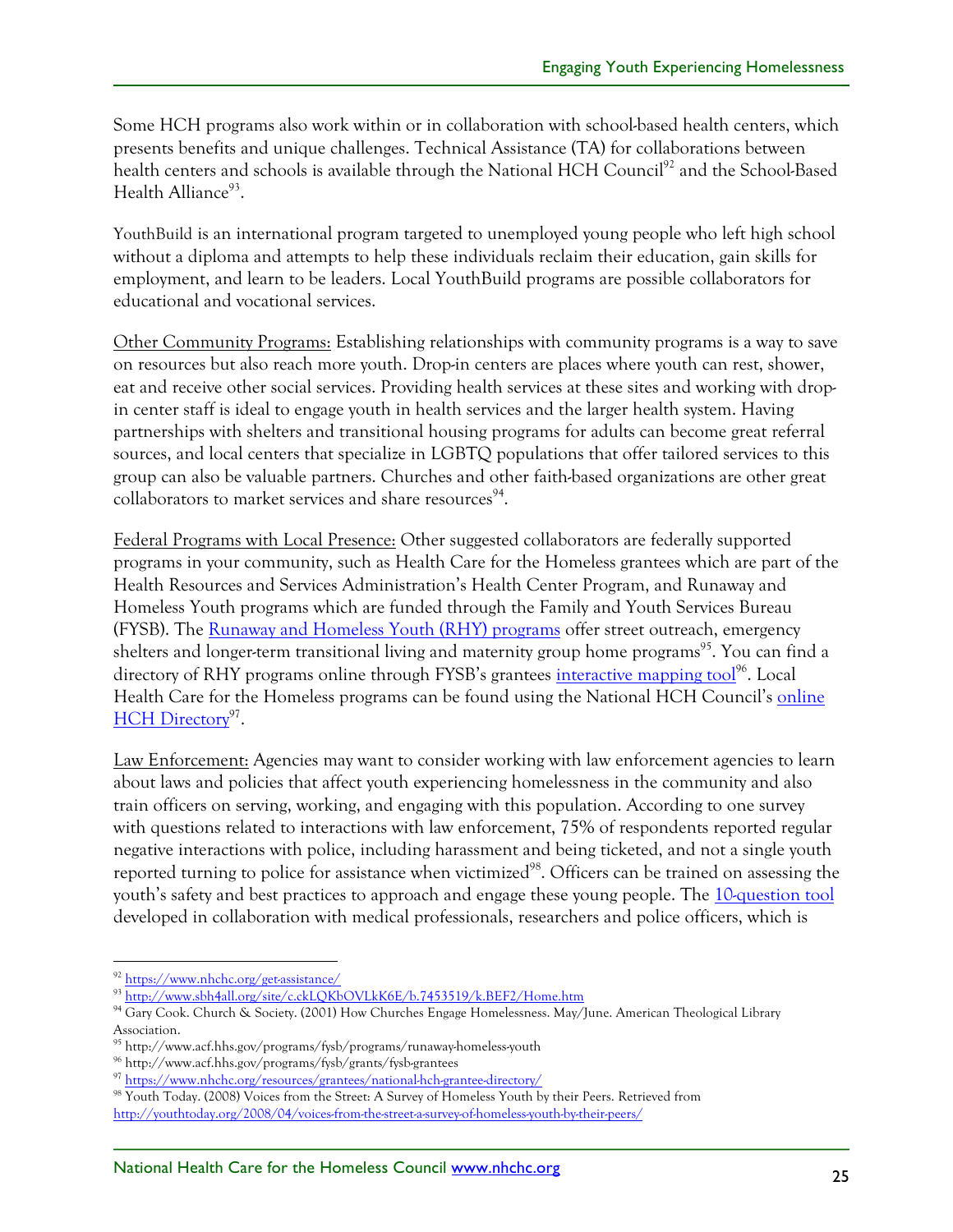referenced in the footnote, is meant to help officers determine whether the minor needs medical attention or other community resources, and it can be used to essentially catch the young person before they fall through the cracks of the social services system<sup>99</sup>.

Other state and local government programs such as Departments of Human Services, Family and Children Services, and health departments are common partners for youth programs. Transit authorities have worked with homeless programs and provide subsidized bus and other transportation tickets for their clients.

#### **MEASURING ENGAGEMENT**

Engagement may be measured at the individual or at the agency level.

At the **individual level,** engagement centers on interpersonal relationship, which is difficult to quantify and which may be seen as a process rather than an outcome. It is nonetheless useful for a provider or agency to look for concrete indications that a positive relationship is developing. One clinician remarked, "[After their first encounter] making use of services…calling on the clinician when they feel they are at risk, or they're in need of something that they don't know how to access like medication, transportation, or food in a safe way" is a particularly important measure of successful youth engagement. Other clinicians agree that a willingness to open up, communicate and ask for help can indicate successful individual or core-level engagement. A provider shared, "We document feedback from the young person that they've built a relationship with somebody at [our program]. Be it a case manager, a residential advisor, a security person, or the front desk person, if they build a relationship with anybody here they're more likely to come back."

Individuals' engagement can be assessed by examining their participation in programs or activities<sup>100</sup> or progress in service or treatment plans, which may be measured by multiple encounters, keeping follow-up appointments, or a measure of improved health.

At the **agency level,** the following questions may help an agency assess and measure its efforts to engage youth experiencing homelessness:

- **1. Has the target population been defined and identified? Are eligibility for services and payment sources clearly established?**
- **2. Have strategies for reaching and engaging youth been clearly established? What community partnerships are being employed?**

 <sup>99</sup> Youth Today. (2012) Runaway Youth Helped Using 10-Question Tool. Retrieved from http://youthtoday.org/2012/05/runawayyouth-helped-using-10-question-tool/

<sup>100</sup> Hollywood Homeless Youth Partnerships. (2013) Policy Brief: Measuring Success in Housing Programs for Homeless Youth: The Need for Youth-Specific Performance Measures. Retrieved from http://hhyp.org/wp-content/uploads/2013/02/HHYP\_Outcomes-Policy-Brief\_Final2.pdf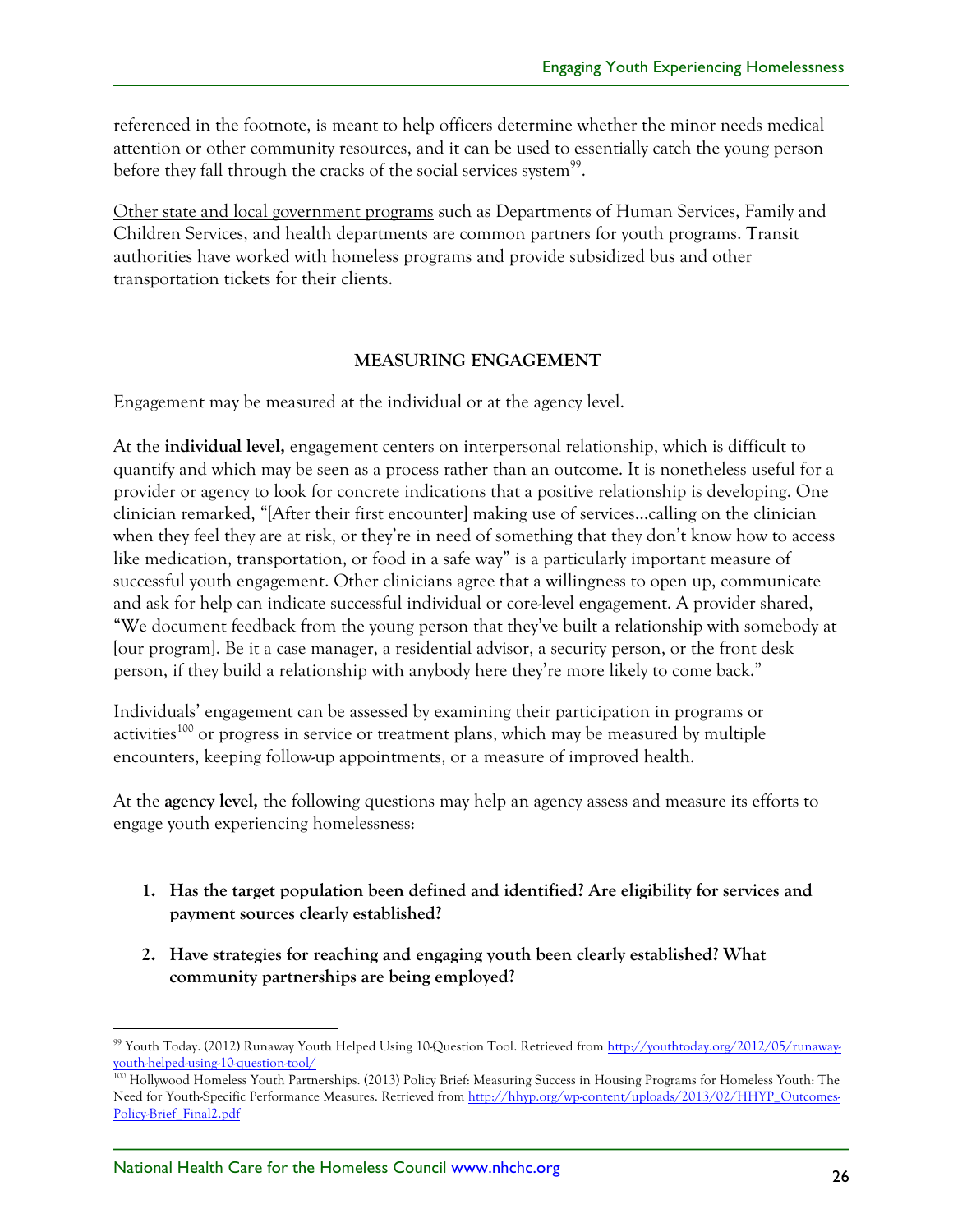- **3. Have staff throughout the agency been trained and equipped to respond appropriately to youth experiencing homelessness?**
- **4. To what extent are young people experiencing homelessness utilizing the agency's service? Do the agency's data systems identify these clients?**
- **5. What are the outcomes of services received by these clients? Is the satisfaction of the young clients included in outcome measurement?**
- **6. How is the agency assessing core-level relationships?**

Engagement is part of the outreach that is classified as an "enabling service" by the Health Resources and Services Administration. Emerging strategies for defining and measuring outcomes are documented in the *2012 National Outreach Guidelines for Underserved Populations* developed by Health Outreach Partners.<sup>101</sup> An enabling services data collection tool<sup>102</sup>and related training curriculum for HCH programs to implement the tool<sup>103, 104</sup> are now available.

Programs may also want to consider tracking clients' hospital visits and emergency department (ED) utilization, using tools available through the National HCH Council.105

The following example suggests how an agency may operationalize these considerations for measuring engagement.

 <sup>101</sup> http://outreach-partners.org/?s=outreach+guidelines

<sup>102</sup> http://www.aapcho.org/projects/enabling-services-accountability-project/

<sup>103</sup> http://www.nhchc.org/wp-content/uploads/2012/12/CMMI-Module-14.mp4

<sup>104</sup> http://www.nhchc.org/wp-content/uploads/2014/08/enablingservices\_berkeleytrng\_slideshandouts.pdf

<sup>105</sup> http://www.nhchc.org/wp-content/uploads/2012/12/CMMICostWebinar.mp4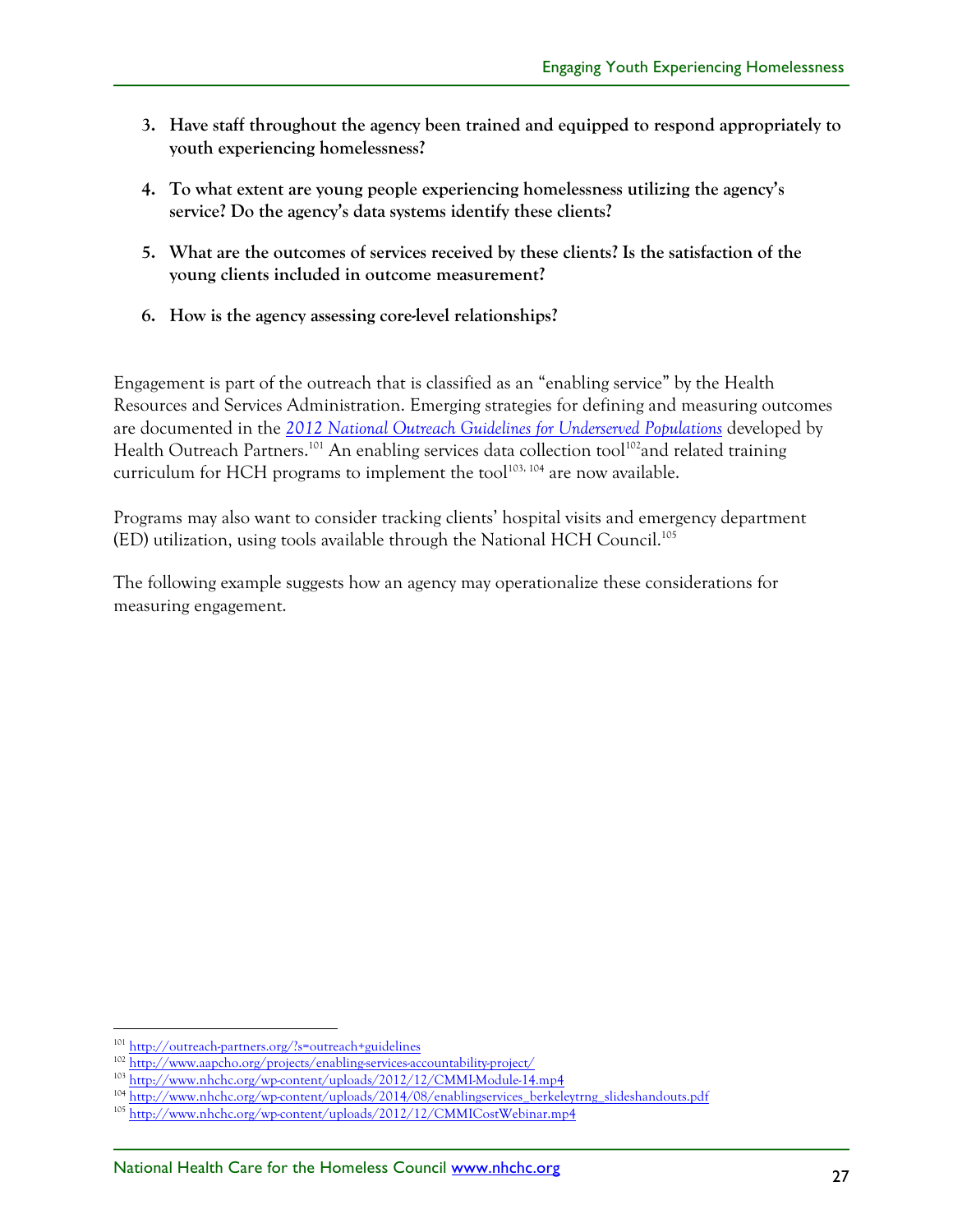#### **Example:**

Agency XYZ plans to engage at-risk, low-income and currently homeless individuals ages 13-17 who reside in the three zip codes of their service area. The goal is to have the young person engaged **in community healthcare services and the larger health system.** In determining how to measure engagement practices the group considers individual outcomes for someone to be considered *engaged.* The agency comes up with the following:

**The youth is engaged in the larger health system when the individual:**

- **Knows accurate information about at least one available local community health service that they are eligible for.**
- **Applies for health insurance or disability benefits**
- **Attempts to access a service at any of the community health programs twice a year.**

The agency can determine if they want to use one or all three of these measures. Then practices, services, and quality improvement strategies are developed.

**The agency chooses to define successful engagement as "the client knows accurate information about at least one available local community health service for which the client is eligible". The agency decides one method to engage youth at this level is educating the target population** and **other agencies and providers that serve the target population about services available in the community.**  This level of engagement can happen at health fairs and through other outreach and marketing practices.

**The agency determines that the skills and knowledge the person attempting to engage youth in the larger health system will need to possess may include:**

- **Knowledge about the services and programs in the community**
- **Knowledge about their audience (Are they speaking to representatives from the school system or a youth consumer who is part of an identified subgroup?)**
- **Ability to capture the audience's interest and share information in a way that is tailored to the audience.**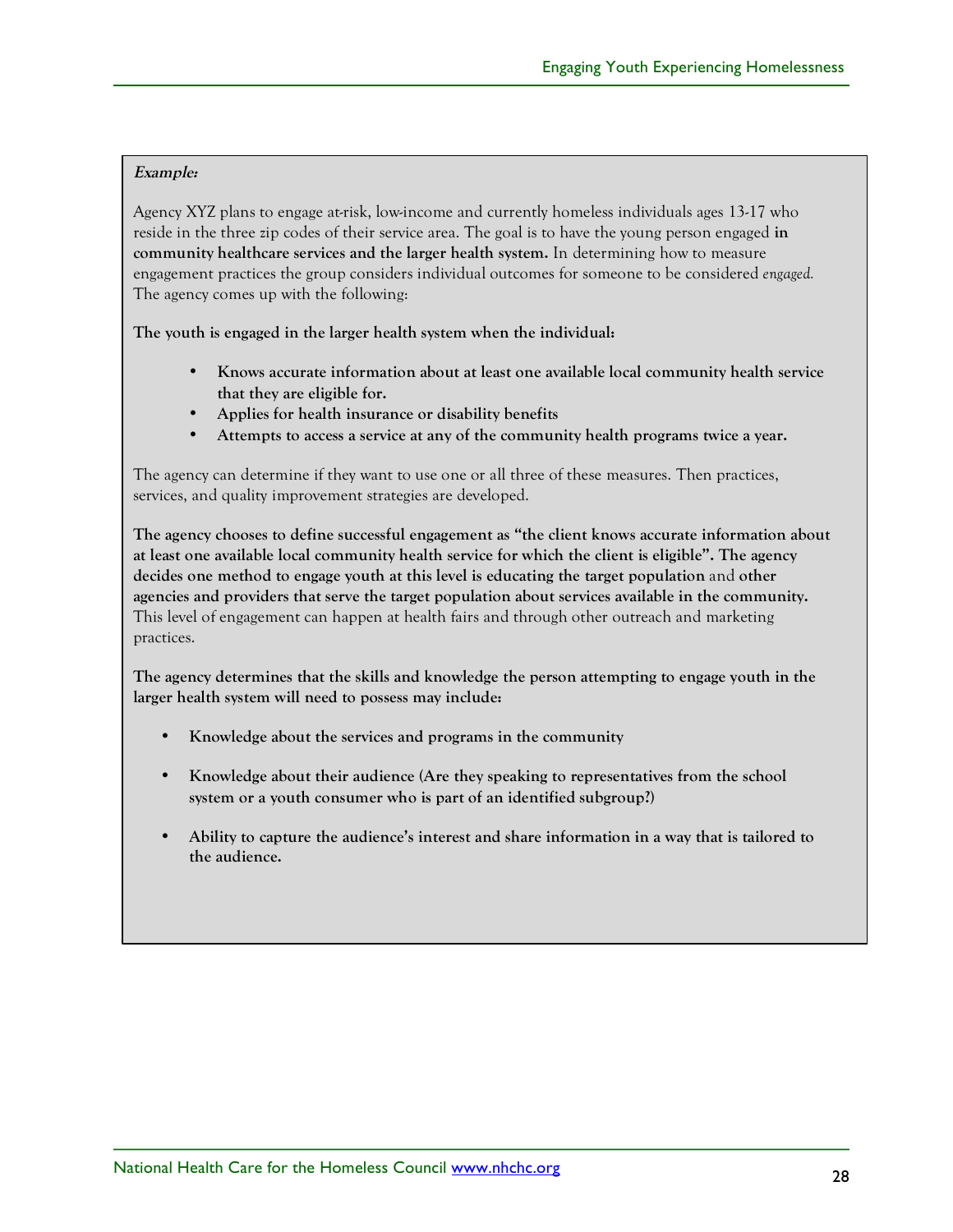## APPENDIX A

#### **METHODOLOGY, INTERVIEW RESULTS & KEY FINDINGS**

#### **1. METHODOLOGY**

In the fall of 2013 Council staff established an Engaging Homeless Youth advisory workgroup consisting of a total of 14 members which included program administrators, direct service providers, policy, and advocacy staff, trainers and researcher with varied experience in working with the youth population. An informal literature review was conducted by Council staff. The information gathered provided the basis for the core principles identified for engaging youth as well as the subjects highlighted during the daylong training that was conducted during the 2014 National Health Care for the Homeless Conference and Policy Symposium in New Orleans with invited speakers from both inside and outside the workgroup including a youth consumer. A result of planning the training was the development of a comprehensive youth experiencing homelessness resource list which was shared at the event<sup>106</sup>. The advisory group also developed an interview guide to identify and learn best practices for engaging youth. The guide was developed with foundational elements and themes identified from the literature review.

The interview guide consisted of 17 questions that probed for information about individual youth programs and services, best practices for engaging homeless youth, knowledge gaps and needs related to training, and policy and advocacy issues. To identify interviewees for this research study, research staff at the Council used data from the Bureau of Primary Care's Uniform Data System to select Health Care for the Homeless (HCH) grantees based on one of two criteria. The first included those that in 2012 served the highest percentage of youth of their total consumer population; the top six highest percentages ranged from 34%-82%. The second included grantees that served over 3000 youth in 2012, which ranged from 3,072 to 4,852 clients. These HCH grantees were invited to participate in a structured 60-minute interview using the interview guide developed by the advisory workgroup. Of the 12 HCH grantees that were invited for an interview, six grantees scheduled and participated in the interview. All interviews were transcribed to identify recurring themes and qualitative data to include in this publication.

#### **2. INTERVIEW RESULTS**

#### Youth Served

The six representatives from identified programs stated they provided services to a range of youth in various demographics such as race, gender, sexual identities, sexual orientation and age. This variation was dependent on several factors such as location and types of services offered. Some

 <sup>106</sup> http://www.nhchc.org/wp-content/uploads/2014/06/ehy-pci-resource-list.pdf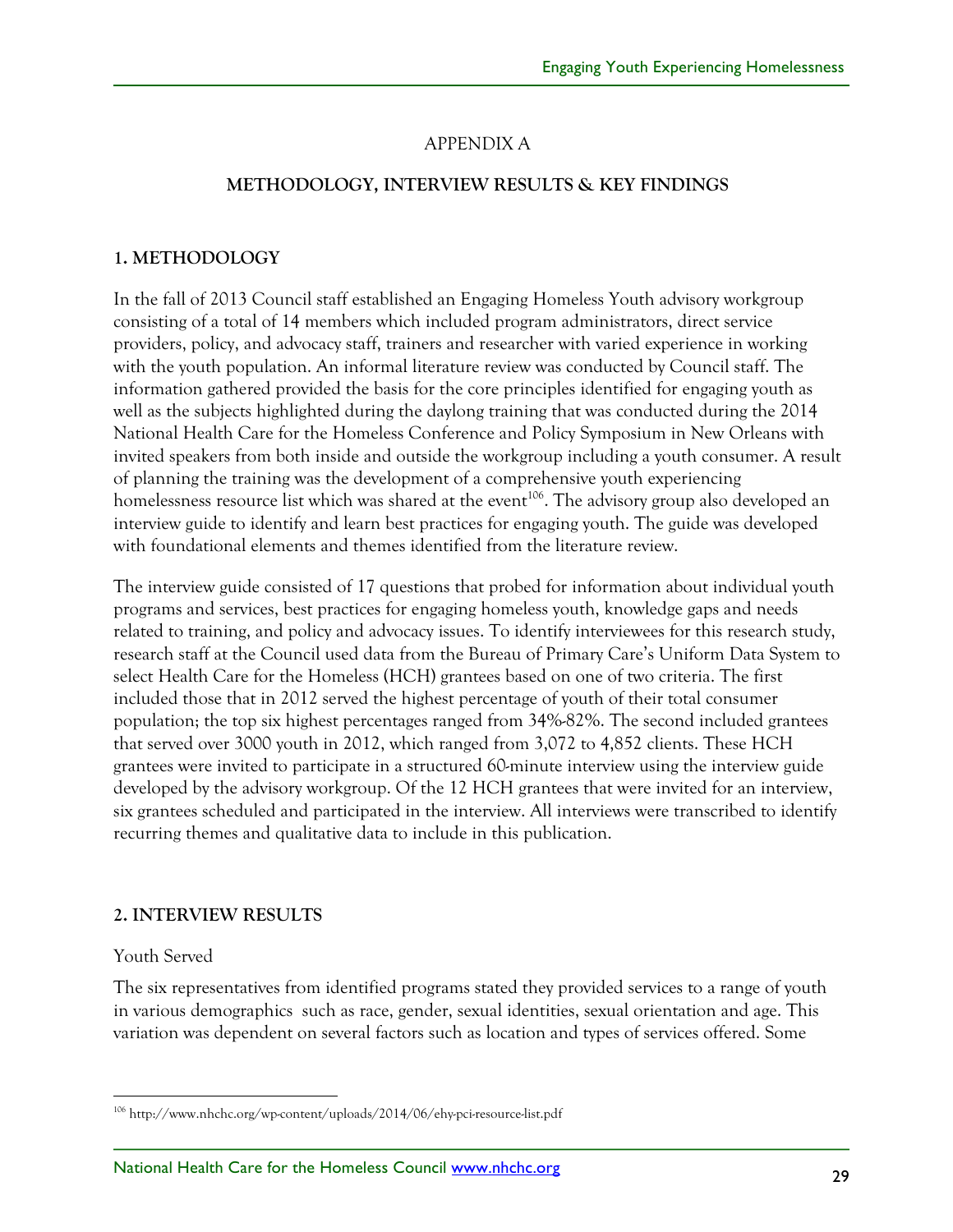programs saw families especially if their youth services targeted ages 0-24, therefore, in some cases some youth experiencing homelessness were serviced with their immediate family.

In describing their client base, grantees shared how they integrated pathways to homelessness into treatment planning. Several different pathways to homelessness were identified including:

- Mental and behavioral health issues including substance use
- Participation or aging out of foster care
- Familial and social issues related to being lesbian, gay, bisexual, transgender, and queer or questioning (LGBTQ)
- Intergenerational experiences where poverty, homelessness, or drug use was involved

Grantees interviewed also shared general information about their client base and highlighted the greatest medical needs of their youth clients, which included:

- Sexual health needs
- Respiratory issues
- Pharmacy/ medications
- Dental and Vision care
- Mental/behavioral health and substance use treatment

In responding to questions about the clients' greatest medical needs, interviewees stated that the most pressing needs and greatest health needs were *enabling services*<sup>107</sup> and basic necessities such as *housing* and *food*.

#### Programs and Services

In sharing about programs and services offered at their sites, providers stated they offer services that meet the needs of the community or population being served, but also have an array of services which is a means to engage clients into other parts of the safety-net system. One interviewee highlighted the importance of granting young people the right to choose where they receive care based on their needs, personality, preference and comfort level.

When interviewed about programs and services targeted to youth, grantees commented on a variety of services their programs offer, such as:

- Testing and assessments (e.g. trauma, sexually transmitted diseases or infections, depression, tuberculosis, and pregnancy)
- Routine physicals and immunizations

<sup>&</sup>lt;sup>107</sup> The Health Resources and Services Administration defines enabling services as non-clinical services that do not include direct patient services that enable individuals to access health care and improve health outcomes. Enabling services include case management, referrals, translation/interpretation, transportation, eligibility assistance, health education, environmental health risk reduction, health literacy, and outreach.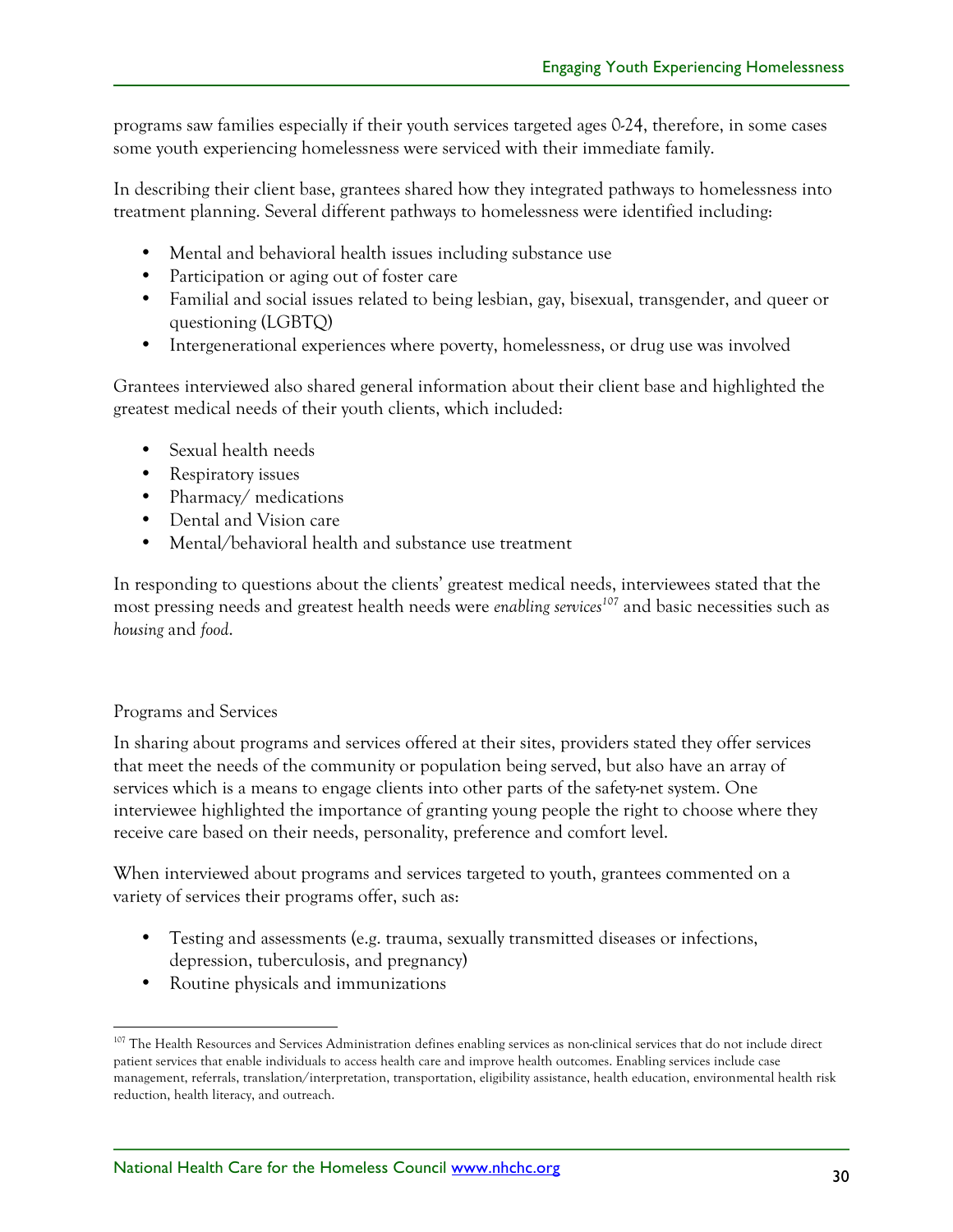- Treatment for acute issues such as flu/cold, lice, injury
- Treatment for chronic condition such as diabetes and asthma
- Dental care
- Mental/behavioral health care
- Treatment and programs dedicated to co-occurring disorders
- Therapy groups, and support groups including Alcoholics Anonymous
- Naturopathic care such as acupuncture, yoga, and massage
- Social services and enabling services to promote and support health care, such as:
	- o Transportation
	- o Housing assistance
	- o Case management
	- o Employment and education including internship programs
	- o Eligibility assistance
- Health care navigation and assistance with health literacy
- Legal services related to housing, incarceration, or eligibility enrollment
- Services and programs for pregnant youth or new mothers
- Outreach and marketing practices varied and included word of mouth, fliers, and health fairs
- Physical activities, and opportunities for exercise by providing gym space or yoga classes
- Arts and creative outlets such as music, theatre, and crafts
- Meals, snacks

Interviewees represented a myriad of health center models and service delivery locations including:

- School-based health centers
- Local health department or *public center* grantees
- Multi-service sites
- Youth services co-located with programs that served the entire lifespan
- Programs that use the medical home model. In one case, a social worker sits in with the provider during each medical visit.
- Mobile medical care provided on the streets, in shelters, or at drop-in centers.
- Youth clinics in stand-alone sites, dedicated solely to at-risk and homeless youth
- Clinics co-located with a drop-in center or shelter.

Providers also commented on the varied times services are offered which addressed certain access barriers to care; services are provided during the day, night, and on weekends. Some programs offered drop-in services and meals, other programs had staff readily available to respond to crisis including mental health providers, and programs were able to offer same-day/ walk-in appointments as well as referrals. Other access barriers identified included lack of funding, lack of transportation, and competing priorities commonly faced by people experiencing homelessness.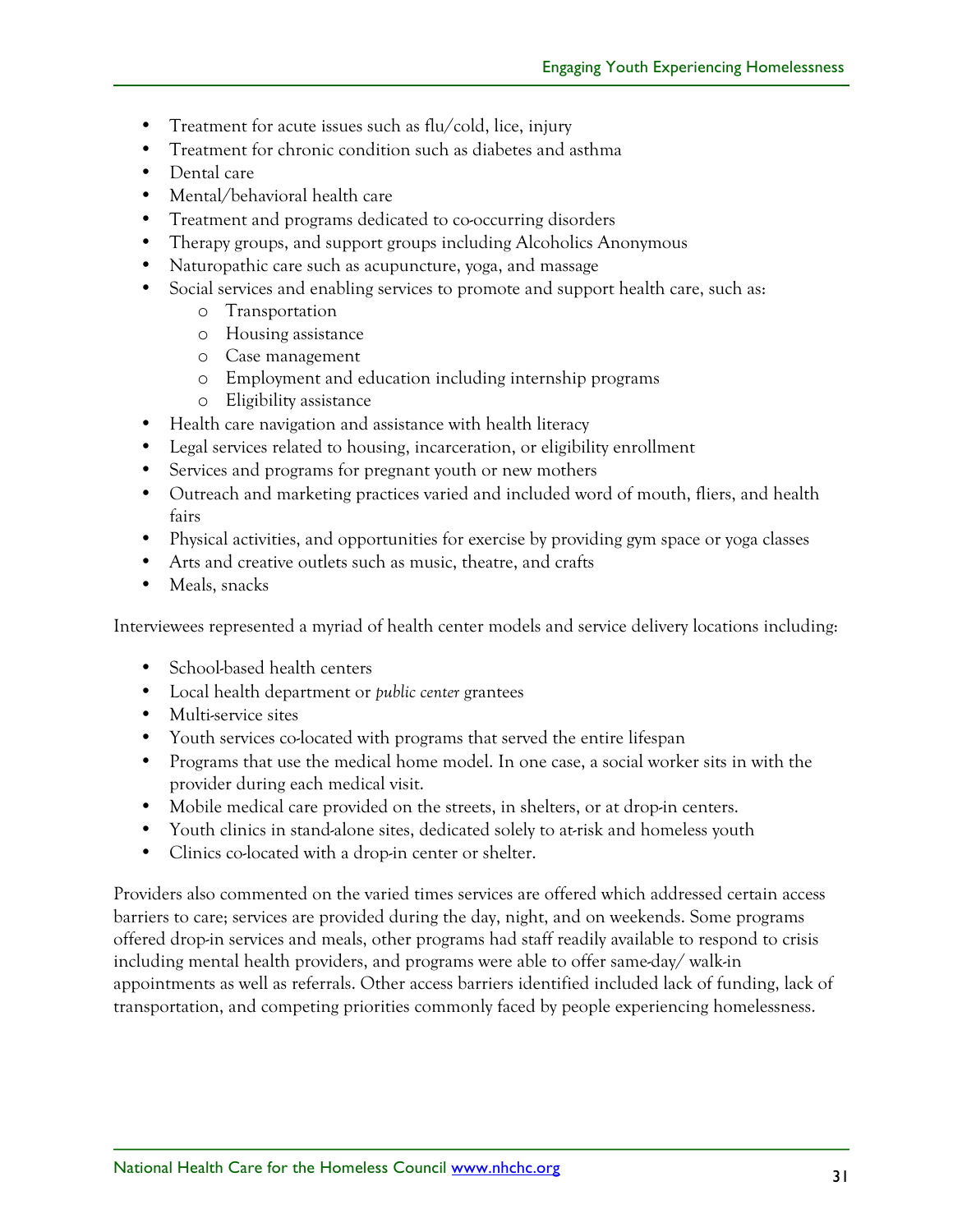## Engagement Practices

Interviewees were asked to share their definition of engagement and describe promising practices. All interviewees commented on the relationship or "core-level" aspect of engagement. A few interviewed looked at engagement on a systems or *agency* level and tied it into the services and programs mentioned above. One interviewee shared the following about their services, "We are always looking for [the young person] being ready to buy in into something, and buy into something that we can support them doing."

When highlighting promising practices to engage youth who are homeless, providers mentioned the following:

- Be cognizant of the time and effort it takes to build relationships
- Understand how relationships and change can happen in baby steps
- Understand the role culture plays in developing the relationship
- Consider the young person's psychological, social, emotional developmental level
- Utilize harm reduction concepts and techniques
- Utilize motivational interviewing concepts and techniques
- Meet youth where they are
- Build service plans that are client-driven
- Use a strength-based approach
- Provide information and education so clients can make an informed choice
- See the "big picture" of engagement or the greater purpose of engagement
- Employ young people or former consumers at the program
- Provide peer-outreach and peer-mentoring programs
- Involve consumers and value their input in decision-making
- Assess the environment and physical space to be more culturally appropriate and engaging
- Have food available during meetings or other open settings

## Collaborations

As part of the interview, grantees were directly asked about the quality and types of collaborations, relationships and other partnerships with agencies in their community. Entire interview transcripts were also analyzed to identify collaborators. Lastly grantees shared how they worked with other organizations to meet the needs of their clients. The following information was shared:

- Universities and college students may provide services such as mental health and legal services.
- Volunteers can provide naturopathic care and other services.
- Potential collaborators include churches or other religious organizations, food banks, public schools, local shelters and transitional housing programs, and the child welfare system.
- Employees who are well-networked within the community can assist an agency in building collaborations.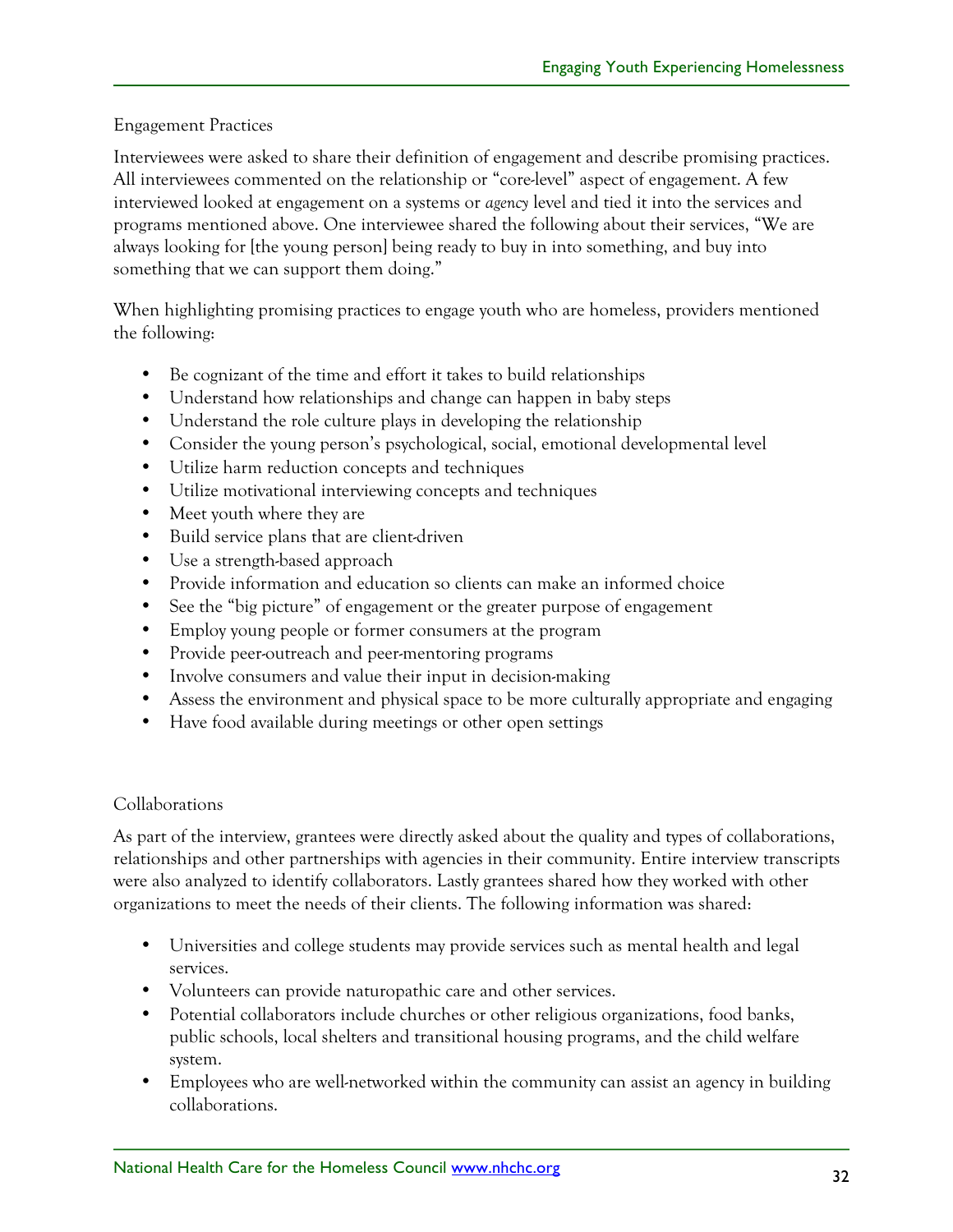- Feelings of competition (for funding) may get in the way of healthy partnerships.
- Memorandum of Understanding and Agreements are used to formalize partnerships.
- Direct service providers may have the most contact with collaborating agencies and visit these sites or speak to staff weekly or daily, whereas administrators may only meet once a month.
- Mobile care providers or youth clinics may need to refer clients back to the main HCH site for certain services.
- Good collaborations help communities to not "reinvent the wheel" in service provision.
- It's easy to collaborate between services and programs, such as shelters/transitional living programs, outreach and other services, if they are part of the same agency.
- Collaborating agencies are places to engage current or potential consumers.
- If two agencies provide the same services near the same location, the idea is to work together with the understanding that it is better to have more options for the young person to choose where they get their needs met.

## Effects of Federal and Local Policy

Interviewees were asked to identify how policies and laws affect the engagement or service provision to young people experiencing homelessness. The questions in this section of the interview guide broadly asked if the interviewee was aware of any laws or other federal or local policy issues that affected the young person's experience. If interviewees were not able to respond to these questions, they were at least able to identify someone on their staff who may best respond to this question. The following was identified:

- Youth may avoid law enforcement or have had bad experiences with law enforcement.
- Generally there may be legal issues in providing care to young people under the age of 18 who are unaccompanied.
- Some programs offer legal services onsite.
- Legal services may help a client obtain housing. One interviewee shared, "Nobody wants to rent or provide housing to an 18 year old or let them sign a lease, so the hardest part is finding them permanent housing."
- Legal services can help clients get identification cards. An interviewee shared, "Typically where they've left, they had to leave in a hurry and they left their identification. It's hard to get an identification when you don't have any kind of identification."
- Legal services can help young people involved in the juvenile justice system. Criminal backgrounds may prevent someone from getting employment, even for minor infractions such as jumping turnstiles.

#### Training Needs

Interviewees were also asked about their training needs on the topic of homeless youth. The following information was captured: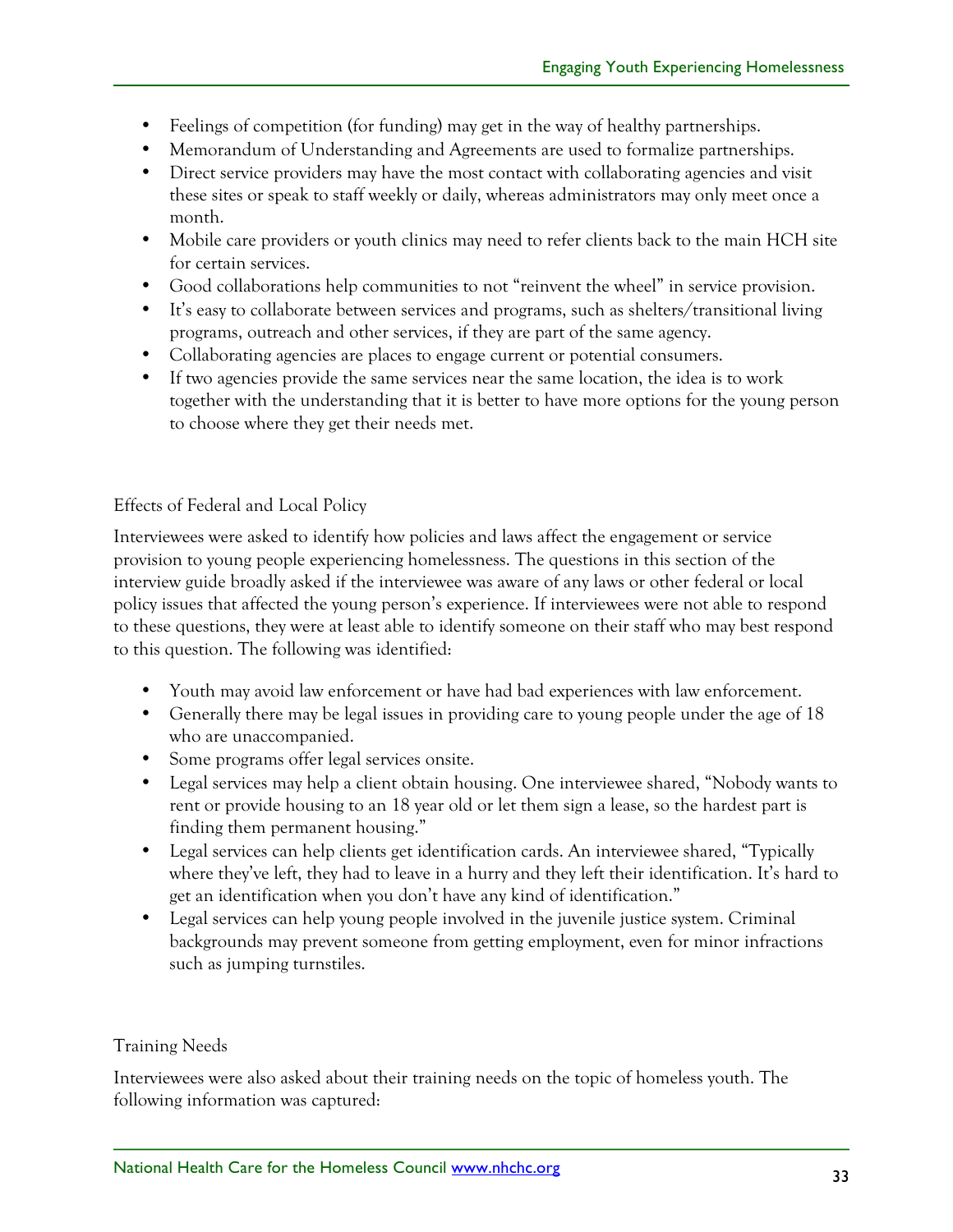- Train physicians to dispense medications according to state pharmacy requirements when no on-site pharmacy is available.
- Train young people/consumers to develop advocacy skills.
- Develop a peer-outreach network.
- Allow young people/consumers to co-present or assist in teaching classes whether the class is for physicians providing health care or other providers working with the population.
- Train providers on the topic of homeless youth.
- Educate providers about how working with youth is not about rescuing.
- Providers should be trained in Trauma-informed Care, Motivational Interviewing, and models of care such as Attachment, Self-Regulation and Competency (ARC), Seeking Safety, and the Sanctuary Model.
- Identify training programs and internships within HCHs and clinics for marriage and family therapist, psychology, social work, and other disciplines.
- Training on youth homelessness should include cultural humility as it relates to LGBTQ populations.
- Training for providers is asking youth about their experience, and having more trainings with actual interactions with homeless or formerly homeless young people.
- There are challenges to train people on the services while operating a clinic fulltime. One interviewee shared, "It's difficult to shut down the clinic for a time to do trainings."
- Grantees are currently receiving a mix of online, in-person / in-house trainings, and attending offsite training including conferences.

# **3. KEY FINDINGS**

Upon analysis of all the information retrieved from these interviews, there were consistencies across all interviews, which were identified as key findings for this study. These themes were found in the following areas: consumer involvement, trauma, services, staff and environment, and the "big picture".

# Consumer Involvement

In nearly all of the interviews, respondents indicated that consumer involvement was a crucial aspect of engaging homeless youth. Consumer involvement was said to be important on both the individual and systems levels. Individually, such as working directly with the youth in developing treatment plans and participating in activities; and on the systems level which included youth involved in quality improvement activities-incorporating the consumer's input and involving them in relevant aspects of the planning process.

Administrators stated that consumer input should affect the types of services offered as well as the mode of delivery. Interviewees commented on their program's ability to receive input including concerns or complaints from consumers both in-person and anonymously. Programs also provided examples of how they were able to utilize and put into practice the thoughts and suggestions shared by their young clients. In thinking about consumer involvement on an individual level,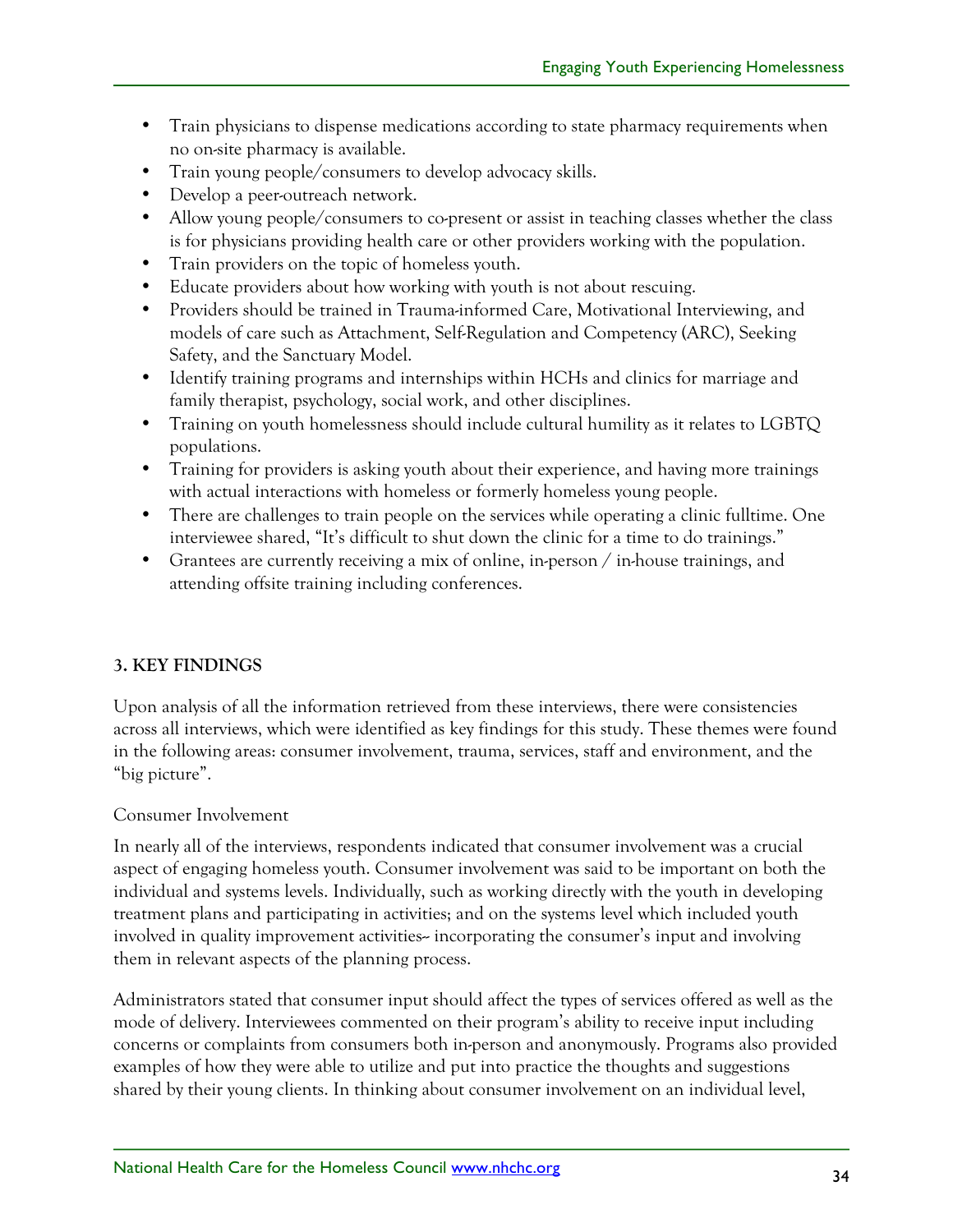respect and belief in the young person is essential. One administrator and clinician noted, "There is a team [of providers] that help the young person, and the team leader is always the young person."

#### Trauma

The other pervasive theme in all the interviews was the role of trauma. Interviewees commented on understanding the young person's perspective and how trauma may affect their behavior toward and perception of adults, service providers, people who work for the "system" and other peers. Interviewees commented on how an individual provider and whole agency can strive to become more trauma-informed. See Appendix B for Guiding Principles of Trauma-Informed Care.

#### Services

The National Network for Youth's fact sheet on consequences of youth homelessness provides details about the various physical and mental health, legal, and educational and vocational ramifications of homelessness for youth<sup>108</sup>. Offering services tailored to address these issues and more generally the needs of the consumer population is part and parcel to engagement. In speaking about services for this population one clinician shared, "*Appropriate* meaning something that feels appropriate to them, not what we think is appropriate or useful or helpful, but making use of their voices and making use of what they say their needs are and meeting them there." Interviewees also commented on the importance of allowing young people to have choices and to choose which place or provider best suits their needs.

Clinicians and administrators interviewed shared their experiences with medical, social, and therapeutic services, and the most common noted medical service utilized by youth populations in all communities were those related to sexual health. One recurring service was treatment and screening for sexually-transmitted diseases (STD) and infections (STI), sexual health education and STD/STI prevention, and other reproductive health needs. Reported numbers for consumers receiving STD/STI testing were as high as 60% of youth consumers. Interviewees also commented on the unusually high percentage of number of services in contraceptive management. Not only is this developmentally a critical time for an individual due to puberty and increased sexual activity and exploration, but also studies show that youth experiencing homelessness are more likely to engage in risky sexual behaviors including survival sex<sup>109</sup>. Survival sex is defined to mean the exchange of sex for food, money, shelter, drugs, and other needs and wants<sup>110</sup>.

 <sup>108</sup> The National Network for Youth. (unknown) Issue Brief: Consequences of Youth Homelessness. http://www.nn4youth.org/wpcontent/uploads/IssueBrief\_Youth\_Homelessness.pdf

<sup>109</sup> HCH Clinicians' Network Communications Committee. Healing Hands (2009) Engaging Adolescents Who Are Homeless in Care. 13(5) Retrieved from http://www.nhchc.org/wp-content/uploads/2011/10/HealingHandsOctweb.pdf

<sup>110</sup> N. Eugene Walls and Stephanie Bell. Journal of Sex Research (2011) Correlates of Engaging in Survival Sex among Homeless Youth and Young Adults. 48(5), pg 423-436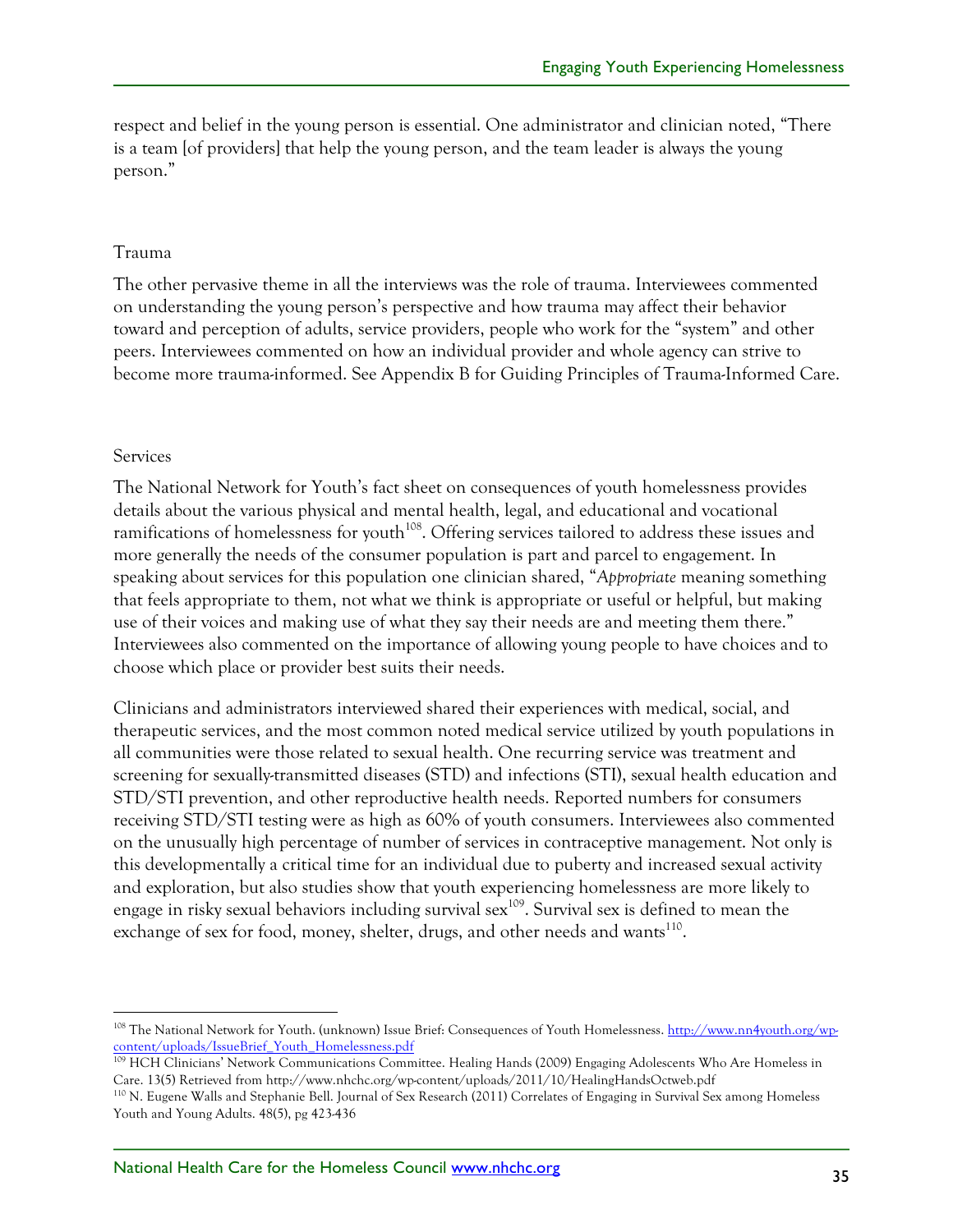Interviewees also commented on the high number of testing and assessments more generally for this population. Assessment and testing for young clients ranged from physical health issues to mental and behavioral health concerns to educational and vocational topics, and when compared to older adult populations testing and assessments were more routinized.

Multiple interviewees commented that dental, vision and mental health care were high need areas where the current resources did not meet the demand for services. Another interesting comment was on the large percentage of clients in need of substance use and co-occurring disorder treatment, and yet many clients were not interested or not in a place where they could participate.

Another commonly expressed sentiment was on the practice of psycho-education or providing other educational information on treatment and diseases. One common area of education where providers noticed a high occurrence was around nutrition. Education on nutrition and exercise was common for young clients and particularly those receiving treatment for diabetes and those atrisk of diabetes as well as those who were suffering from obesity.

Many programs interviewed provided legal services and shared creative ways to offer these services. One of the most robust programs had a legal department with four attorneys.

Of importance was the comment targeted to outreach services and marketing practices that addressed hidden homelessness. Many young people who do not consider themselves homeless, who are couch surfing, and who are not connected with any safety-net programs, may not be aware of services that are available to them. Many young people at-risk of homelessness may not be aware of support and resources until they are in dire situations, living on the streets or in shelters.

#### Staff and Environment

All youth programs interviewed were part of a larger organization that receives Health Care for the Homeless (HCH) funding through the federal health center program. The programs interviewed came from a variety of service models and were not necessarily physically connected to the main HCH site. Sites shared how their program models, such as school-based programs or mobile medical care, contributed to their engagement and outreach strategies. For all locations and types of program models, interviewees shared common sentiments about expectations for staff and how they interact with the youth clients. The following practices were noted to bring positive results for engagement:

- Having staff available and interacting with clients in the common space or the waiting room. Programs have staff and volunteers out in the waiting room, not only behind the reception desk, working but ready to assist the young clients.
- Interviewees mentioned not only the staff's attitude and how one communicated but also having administrative paperwork that is respectful of the young person's identity, such as using not only legal but preferred names.
- Having staff who respected and appreciated "youth culture" was highly encouraged.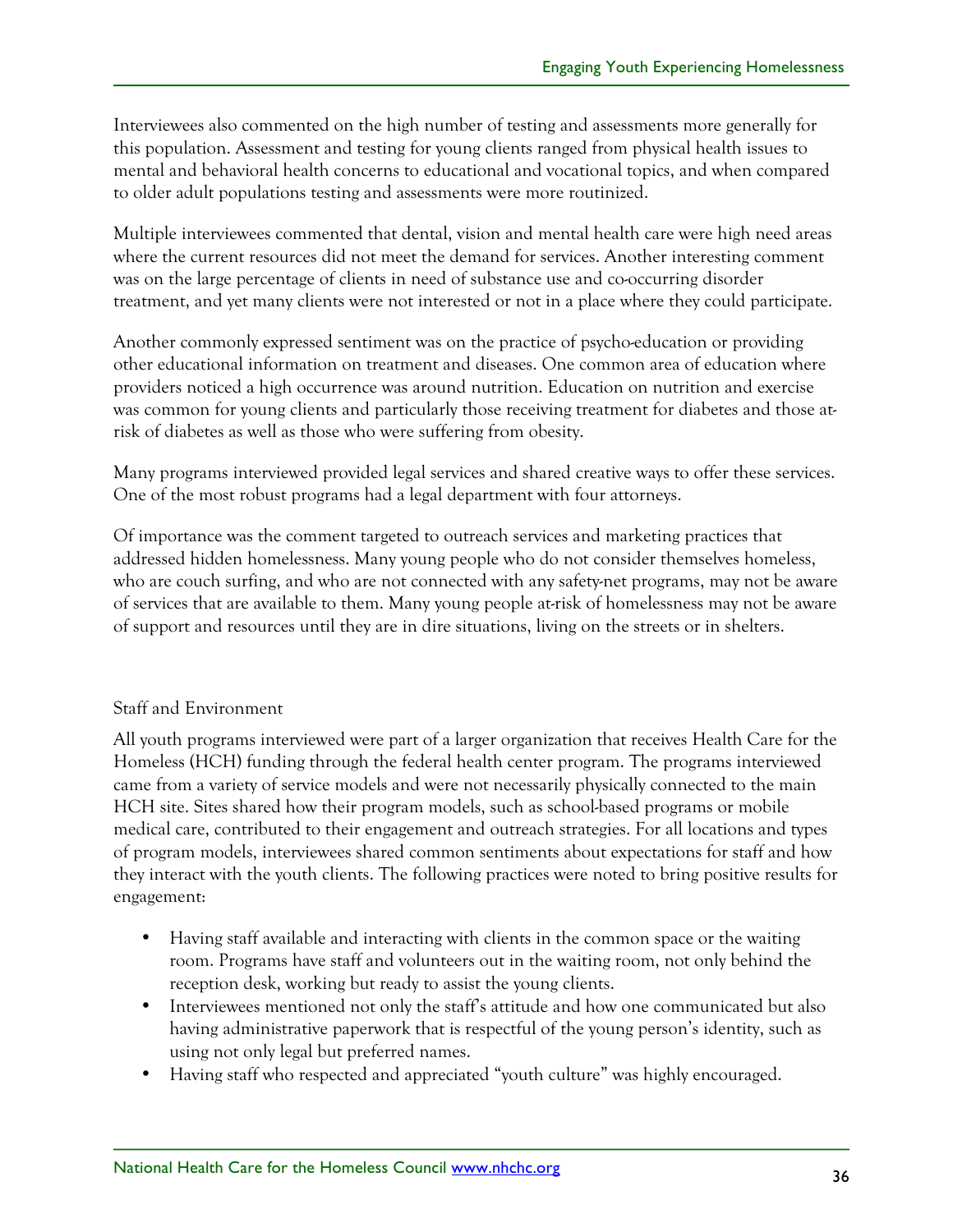- Staff were encouraged to develop an understanding of street culture and more generally on homelessness and its affect on healthcare. Interviewees shared these examples:
	- o Healthcare appointments may not be a priority for people who are experiencing homelessness.
	- o It may not be easy to contact an individual due to lack of access to cell phones that are always in service.
	- o People experiencing homelessness may have a more difficult time than housed counterparts to maintain whatever regimen their provider has prescribed for them.

Cultural humility was a common theme throughout all interviews. Providers also agreed that understanding pathways to homelessness helps to understand the social context of the young person's treatment plan. Interviewees also placed importance on understanding developmental stages and how behaviors like impulse control were influenced by development. Programs also addressed special subpopulations among youth experiencing homelessness, such as LGBTQ populations, young people involved in juvenile justice or foster care, and refugees and immigrants. Interviewees suggested that going out and spending time in the client's environment (where they physically are) is a good way to learn about the population. Having staff who identify as LGBTQ or other subcultures were seen as beneficial toward engagement as well as having a youth peer outreach worker.

Flexibility was another identified common theme. Flexibility goes hand in hand with understanding and cultural humility. Several interviewees commented on giving the young client multiple chances. Many programs see high recidivism rates for people who have dropped out of their programs, and continue to see clients who miss appointments. In working with youth, the interviewees have seen a number of young people who have "burned bridges" with other local programs and are no longer welcome to receive their services, so the interviewees work to create policies that are flexible, understanding, and do not involve punishment. One interviewee commented on giving multiple chances to their clients saying, "We do have to exclude people sometimes and it's for a brief amount of time. The focus is not on punishing but mainly on managing behavior. We've had people throw garbage cans through windows in the clinic. They were not kicked out of services but did have an exclusion time." Administrators and clinicians who have worked within youth programs for several years commented on the ability to deescalate situations without punishment and how it is an extremely rare occurrence to involve police or the authorities for behavioral issues.

Being considerate of culture when developing materials shared with clients and the layout of the space is a common practice. Programs display and promote only materials that offer services targeted and relevant to youth especially if those materials are used for outreach or shared during mobile health visits. Trauma is part of cultural humility and competency, and creating safe environments and considering past trauma experienced was acknowledged in developing the staff as well as the physical space.